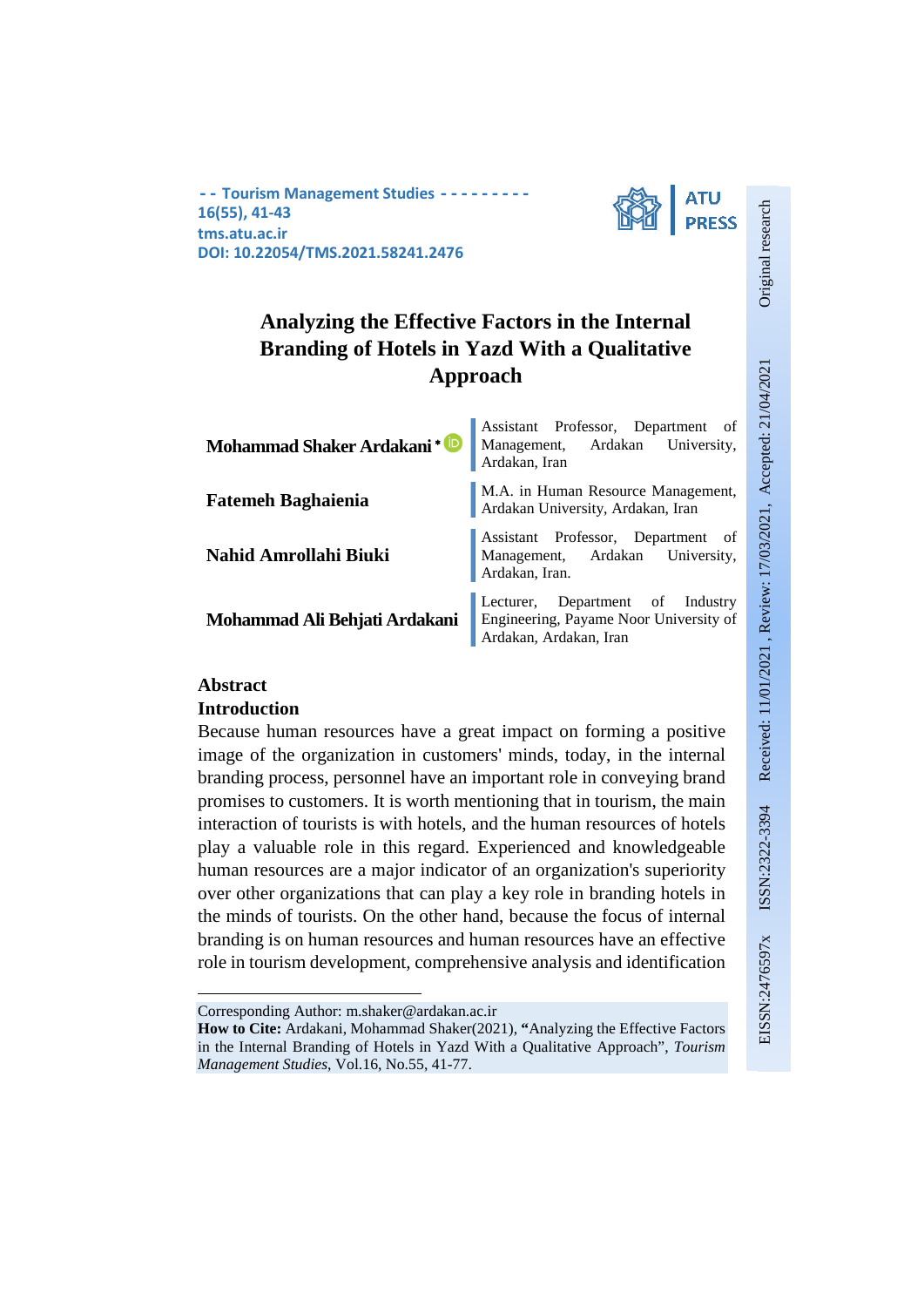of factors affecting internal branding can solve the problems in this area. Paying attention to the issue of internal branding leads to paying attention to the useful experiences of executive experts in the field of internal branding. Therefore, the main purpose of this study is to investigate and identify the factors that play an effective role in the internal branding of hotels from the perspective of tourism executives, i.e., managers and employees.

### **Materials and Methods**

Based on the research onion model, the Present study is developmental because it seeks to analyze the factors affecting internal branding from the perspective of executives and is practical because the results can be implemented as a design in tourist hotels. It is also qualitativeinterpretive research and considering that it reaches from part to the whole, this research has an inductive approach. This research uses a thematic analysis strategy in terms of strategy. Considering that this research seeks to explore and extract the factors affecting internal branding, this research is an exploratory type that is done in a single section. Finally, in terms of the data collection method, it is done by semi-structured interview method. The study's statistical population includes all employees and managers of hotels in Yazd, who are considered as executives (practical experts). Hence, the data were obtained from 19 employees and selected Laleh three-star, four-star Dad, four-star New Jad, four-star Mushir al-Malak, and five-star Safaieh hotel managers' using the snowball technique and were analyzed by Nvivo software.

### **Discussion and Results**

The data after coding includes 642 initial codes, 32 themes, and nine broad categories. The results showed that the effective factors in internal branding from the perspective of hotel executives include training, monitoring, effective communication, effective meetings, customer orientation, leadership, selection and employment, compensation, and quality of working life. In general, considering the number of basic themes in each broad category, it can be said that selection and employment, compensation, leadership, and effective communication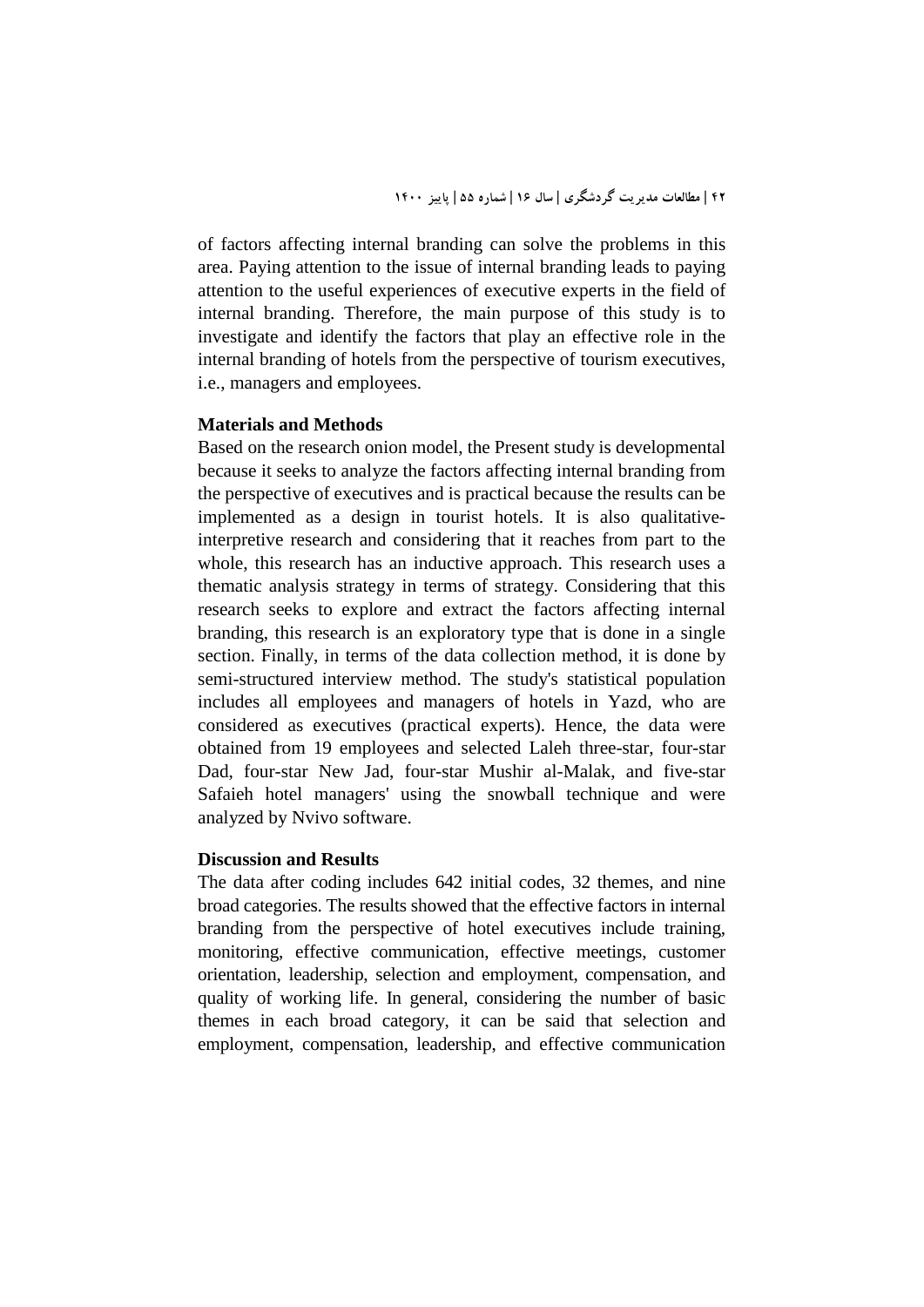**شاکر اردکانی و همکاران| 43**

have been considered important factors, And prioritizing in influencing internal branding from the perspective of the human resources.

### **Conclusions**

As a key factor in attracting tourists and increasing their satisfaction, hotels need to pay more serious attention to the concept of domestic branding in addition to foreign branding. Given that human resource management can help improve the branding of hotels in the field of human resources and pave the way for attracting more tourists, hotel managers must focus more on this issue and its reinforcing factors. Efforts to select the right employees and for their desired selection, compensate the services, actions of employees with appropriate and performance-based rewards, increase managers' knowledge of optimal leadership styles in the field of hospitality, and good and dynamic relationships between employees and managers in hotels can favor the views of customers and tourists. Also, they can have a result in developing tourism and hotel management.

**Keywords:** Brand, Branding, Internal Branding, Tourism.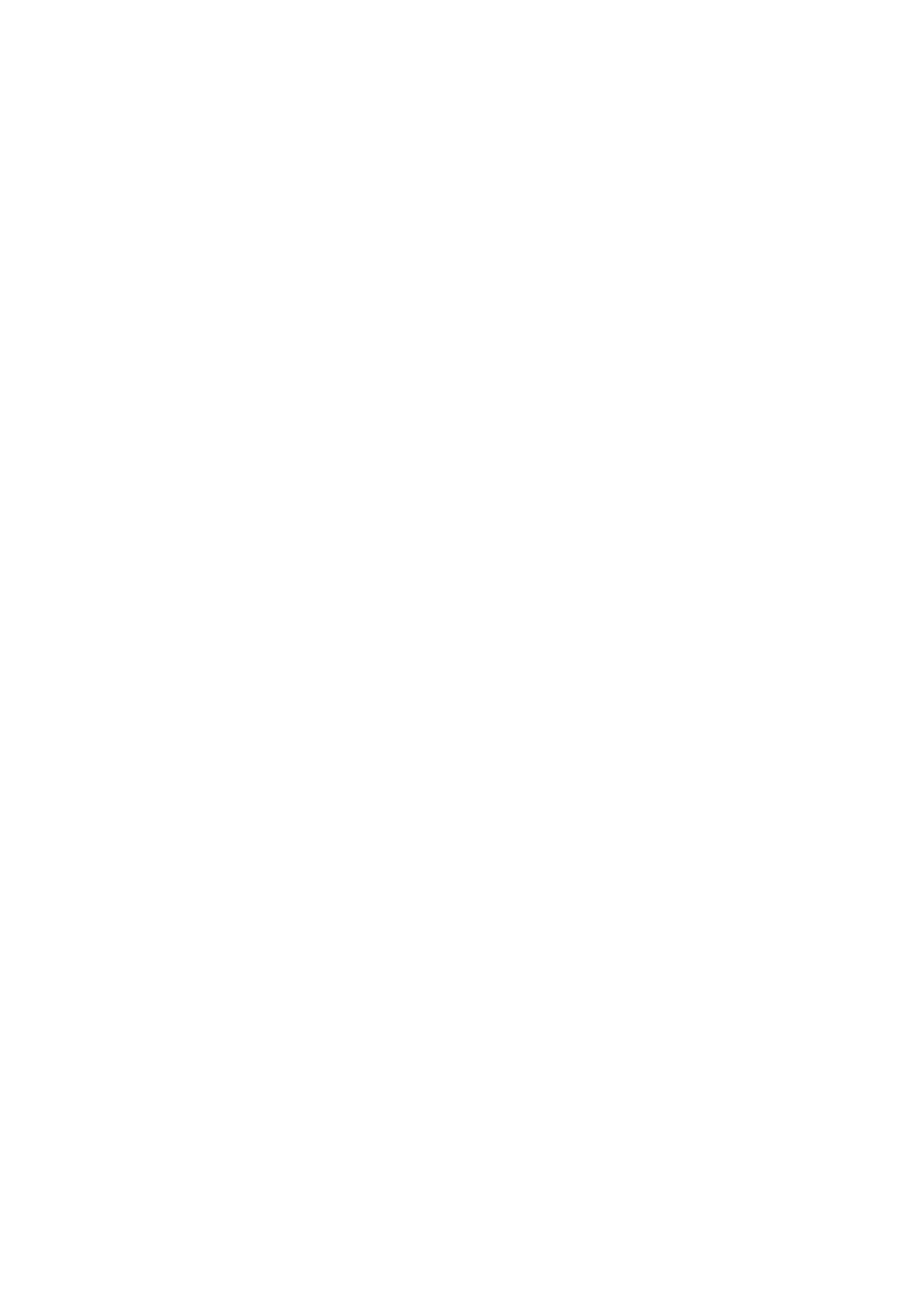**-- مطالعات مدیریت گردشگري--------- دوره ،16 شماره ،55 پاییز ،1400 45-77 tms.atu.ac.ir DOI: 10.22054/TMS.2021.58241.2476**



# **واکاوي عوامل موثر در برندسازي داخلی هتلهاي شهر یزد با رویکرد کیفی**

|                                     | <mark>محمد شاکر اردکانی <sup>10</sup> * ∫</mark> استادیار گروه مدیریت و اقتصاد، دانشگاه اردکان، اردکان، ایران |
|-------------------------------------|---------------------------------------------------------------------------------------------------------------|
| فاطمه بقائىنيا                      | گارشناسی ارشد مدیریت منابع انسانی، دانشگاه اردکان، اردکان، ایران                                              |
| ناهی <mark>د</mark> امراللهی بیو کی | استادیار گروه مدیریت و اقتصاد، دانشگاه اردکان، اردکان، ایران                                                  |
| محمدعلی بهجتی اردکانی               | استادیار گروه صنایع، دانشگاه پیام نور واحد اردکان، یزد، ایران                                                 |

## **چکیده**

ازآنجایی که نیروی انسانی تأثیر بهسزایی در شکل گیری تصویر مثبت از سازمان در ذهن مشتریان دارد، امروزه در فرآیند برندسازي داخلی، پرسنل نقش مهمی در انتقال وعدههاي برند به مشتریان دارند. ازاینرو هدف پژوهش حاضر واکاويو شناسایی عوامل موثر در برندسازي داخلی از دیدگاهدستاندرکاران اجرایی است. روش پژوهش حاضر کیفی است و دادها از مصاحبه با ۱۹ نفر از دستاندرکاران اجرایی هتل های شهر یزد به روش نمونه گیري گلوله برفی بهدست آمدهاند، کهبا استفاده از روش تحلیل مضمون و نرم افزار Nvivo تحلیل شدهاند. مجموعه دادهها پس از کدگذاري شامل 364 مضمون پایه، 32 مضمون سازماندهنده و 9 مضمون فراگیر است. نتایج پژوهش نشان داد که مجموعه عوامل موثر در برندسازي داخلی از دیدگاه دستاندرکاران اجرایی هتلها شامل آموزش، پایش، ارتباطات موثر، جلسات موثر، مشتري مداري،رهبري، گزینش و استخدام، جبران خدمات و کیفیت زندگی کاري است.

**کلیدواژهها:** برند، برندسازي، برندسازي داخلی، گردشگري.

**.**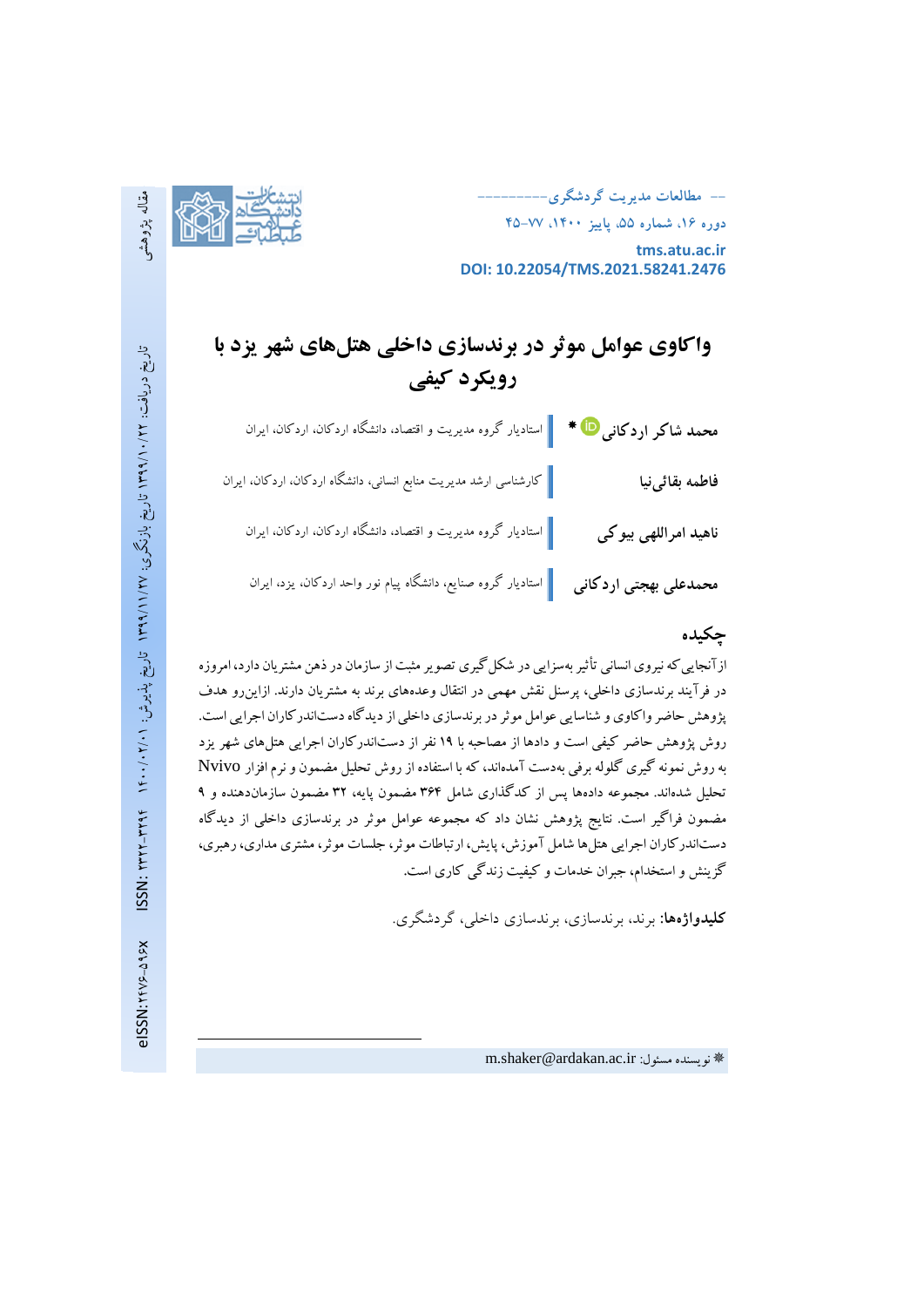### **مقدمه**

از عوامل مهم براي رسیدن به مزیت رقابتی و بقاي بلندمدت در یک بازار ایجاد برندي قدرتمند است. یک برند برای سازمان میتواند ارزشی بیش از ارزش معمول ایجاد کند (کفاش پور و همکاران، 1393). انجمن بازاریابی آمریکا برند را نام، واژه، طرح، سمبل یا هر چیز دیگری میداند که کالا یا خدمت یک فوروشنده را از سایر فروشندگان متمایز می کند (سلطانی و همکاران، 1395). یک برند ویژگیها، نگرشها، انگیزهها، اصالت و شخصیت را براي مشتریان داخلی و خارجی که با برند سروکار دارند توصیف میکند ( & Sahoo .(Mohanty, 2019

امروزه هویت برند همانند سرمایه براي سازمان و محصولات آن ارزش میآفریند. ازاینرو، ارتقاي برند در بسیاري موارد به استراتژي سازمان تبدیل میشود. میتوان گفت سازمانها در راستاي دستیابی به مزیت رقابتی بلندمدت بر مدیریت برند متمرکز هستند (Adamu et al., 2020). مدیریت برند استفاده از روشهای بازاریابی برای محصول یا خط محصولی خاص است. مدیریت برند بهدنبال افزایش ارزش براي مشتري و درنهایت، افزایش حجم فروش است. بازاریابان مدیریت برند را ابزاري جهت ارتقاي کیفیت موردنظر مشتري، افزایش خرید و ایجاد وفاداري در مشتریان میدانند. یکی از مهمترین مزیتهاي مدیریت برند این است که در بازاریابی بدون از دست دادن مشتریان میتوان بر قیمت کالاها و خدمات افزود. درواقع مدیریت برند ابزاري در جهت متمایزسازي است. ارزش برند نیزبه میزان سودآوري ایجادشده براي شرکت اشاره میکند. این افزایش سودآوري میتواند ترکیبی از افزایش فروش و افزایش قیمت باشد (اختیاري و جلال زاده، 1388).

پیشرفتهاي فنآوري به ایجاد جهانی با پیوند بیش از حد منجر میشودو نیازبه ارزیابی مجدد برندسازي دارد (2020 .,al et Swaminathan(. شرکتها از استراتژيهاي متفاوت برندسازي در جهت نوآوري استفاده ميکنند (Flikkema et al., 2019). برندسازي ساختارهاي ذهنی مصرفکنندگان را شکل میدهد و به آنها کمک میکند تا اطلاعات مربوط به محصولات و خدمات را بهگونهاي سازماندهی کنند که تصمیم خرید روشنی داشته باشند و براي شرکت ارزشزا باشند (2003 ,Keller & Kotler(. درحقیقت میتوان گفت برندسازي چیزي فراتر از دادن یک نام به محصول و وارد کردن آن به دنیاي خارج است. برندسازي نیاز به تلاش بلندمدت و سطح بالایی از مهارتها و منابع دارد.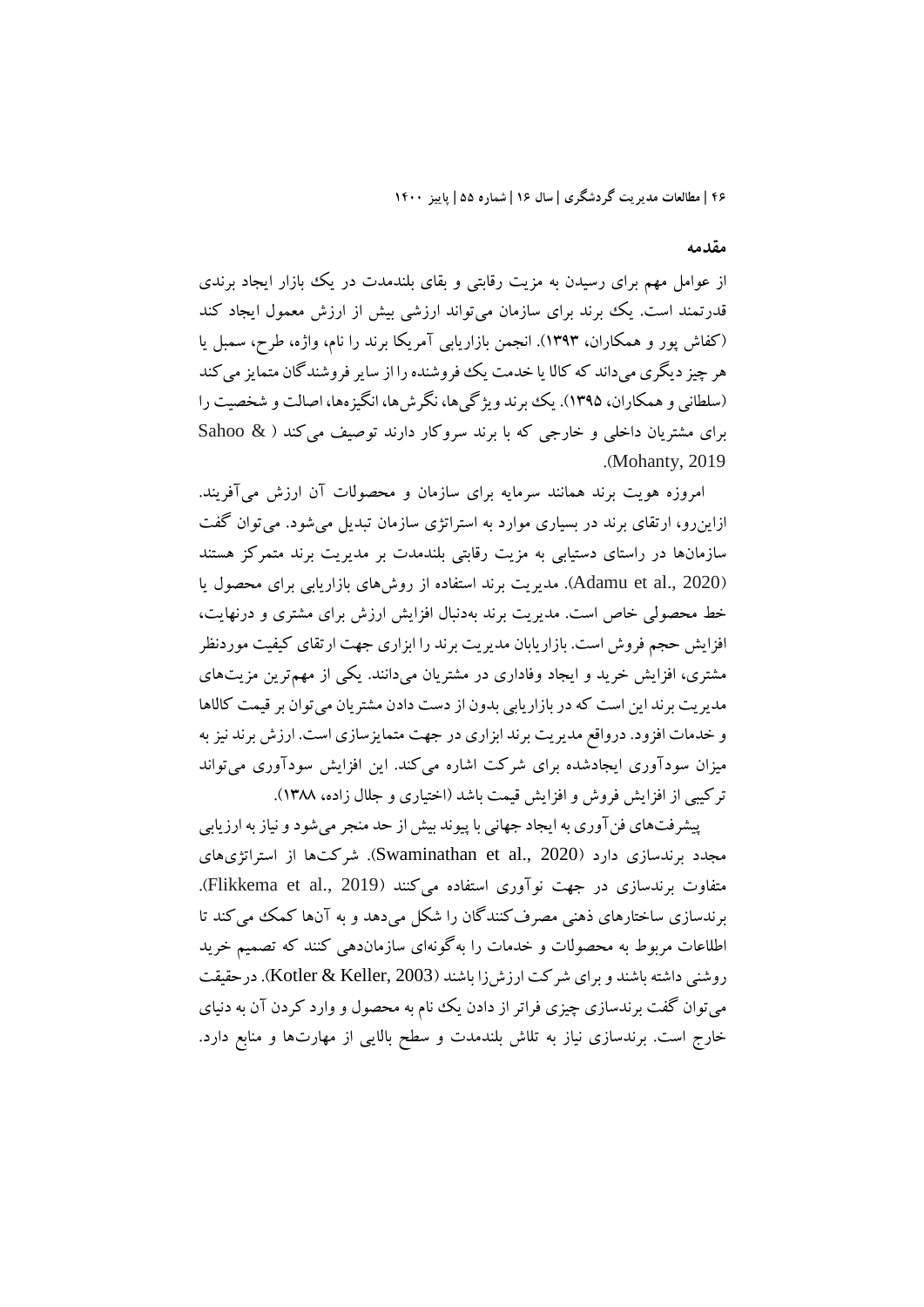بازاریابی به پیشبینی نیاز مصرفکنندگان بخش خاصی از بازار میپردازد و سازمان را براي تولید محصولات و خدمات موردنیاز بازار هدف به حرکت درمیآورد (بقایینیا، ۱۳۹۹). برندسازی به مجموعه راهکارهایی گفته میشود که به یک ببرند هویت میبخشد و آن را از دیگر رقبا متمایز میسازد. یک برند موفق غالبا مترادف با اعتبار است و ارزش نامشهود قابل توجهی را در اختیار دارد. نتایج حاصل از مدلسازیهای برند نشان می دهد که ادراك از رهبري یک برند درواقع مهمتر از منحصربهفرد بودن آن است ( & Miller 2012 ,Mills(. برندسازي بهعنوان سنگبناي بازاریابی خدمات در قرن 21 مطرح شدهاست (گیاه چین و اخلاصی، 1392). برندسازي در دو سطح داخلی و خارجی انجام میگیرد.

برندسازي خارجی در ارتباط با مشتریان بیرونی است و نشاندهندة تلاش در راستاي بهوجود آوردن تصویري ماندگار از کسبوکار در ذهن مخاطبان بیرونی است. برندسازي داخلی نیزبا پدید آمدن مفهوم بازاریابی داخلی در دهههاي اخیرموردتوجه قرار گرفتهاست؛ در برندسازي داخلی، تأکید بر بهبود ادراك و رفتار کارکنان بهعنوان مشتریان درون سازمان از برند سازمان است (عزیزي و همکاران، 1391). برندسازي داخلی مفهومی است که به بررسی تأثیر کارکنان در ایجاد تصویري بهتر از برند در ذهن مشتریان میپردازد (جوانی،  $.$  $(143)$ 

برندسازي داخلی مجموعهاي از فرایندهاي استراتژیک بهمنظور هماهنگ کردن و توانمندسازي کارکنان براي ایجاد یک تجربۀ مناسب از برند در مشتریان بهصورت هوشمند است. این فرایند ضمن اینکه شامل عواملی نظیر ارتباطات داخلی، آموزش، رهبري، برنامههاي پاداش و جذب نیرو و عوامل حمایتی است از عوامل کلیدي تأثیرگذار بر رفتار برندمحور کارکنان و عملکرد برند بهشمار میآید (Gautam et el., 2004). برندسازي داخلی فرایندي است که سازمانها از طریق اینکه دانش را در اختیار پرسنل قرار میدهند برند را ارتقا میدهند و رفتار پرسنل را با ارزشهای برند همجهت می کنند ( Adamu et .(al., 2020

برندسازي داخلی روي فهم اهداف و تعهد برند توسط کارکنان تمرکز دارد و موجب سازگاري میان ارزشهاي کارمندان سازمان و برند میشود و همچنین حس تعهد میان کارکنان را بهوجود میآورد(2013 ,Ndubisi & Matanda(. همچنین برندسازي داخلی مجموعهاي از فرآیندهاي راهبردي است که کارکنان را هماهنگ میکند و به آنها این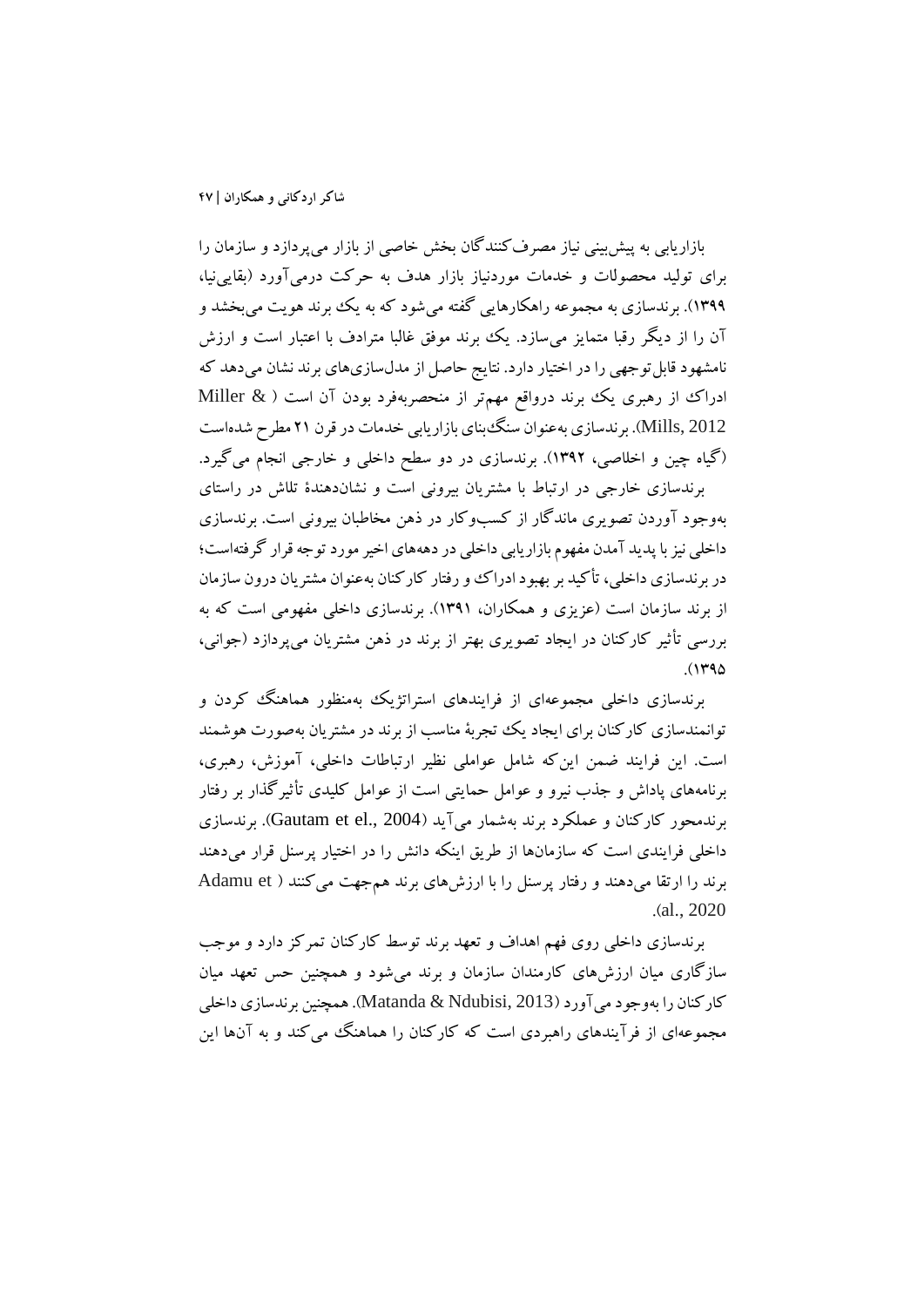اختیار را میدهد تا برای مشتری تجربۀ درستی را بهصورت پایدار رقم بزنند ( MacLaverty 2007 .,el et(. این فرایندها شامل ارتباطات داخلی، پشتیبانی آموزشی، فعالیتهاي رهبري، برنامههاي شناسایی و پاداش، فعالیتهاي استخدام و عوامل ماندگاري است. برندسازي داخلی سبب بهوجود آمدن درك مشترك از برند در سراسر سازمان میشود، کارکنان را قادر میسازد که در زمان مواجهۀ خدمت، پیمان برند را بهجا آورند؛ همچنین سبب درك کارکنان از ارزشهاي برند میشود و با ترکیب آنها در ایجاد واقعیت برند، براي یکپارچه شدن با برند، روي نگرش کارکنان و شکلدهی رفتارهاي آنان تاثیرات مفیدي میگذارد. پیمان خارجی برند باید بهطور صحیحی با عملکرد واقعی در داخل سازمان یکپارچه شود و کارکنان مهمترین بهجا آورندگان عهد و پیمان در داخل سازمان باشند (سپهوند، 1392). درصورتیکه پیام برند بهوسیلۀ رفتار یکپارچۀ کارکنان پشتیبانی نشود اعتبار خود را از دست میدهد (2001 ,Wilson & Punjaisri(. برندسازي داخلی بهعنوان فرآیندي کلی

جهت هماهنگ کردن رفتارهای کارکنان با ارزشهای برند مطرح است؛ برای اینکه شرکتها سطح بالایی از عملکرد را نشان دهند باید کارکنان خود را درك و آنها را هماهنگ کنند (2001 ,Chernatony de & Harris(. از طرفی، ایدئولوژي برند، رهبري برند، مدیریت منابع انسانی برند محور و ارتباطات داخلی برند را چهار مؤلفۀبراي برندسازي داخلی بیان کردهاند (2016 ,Iglesias & Saleem(. ایدئولوژي برند به مفهوم هویت برند شباهت دارد. ایدئولوژي برند عنصري است که رسالت، چشمانداز، اهداف، هنجارها و ارزشهاي مشترك یك برند را بههم پیوند میدهد. رهبران فرآیند برندسازي داخلی را نهتنها بهوسیلۀ ارتباطات کلامی بلکه از طریق ارتباطات غیرکلامی مثل تعاملات اجتماعیشان نیز تحت تاثیرقرار میدهند.

رهبران موفق آنهایی هستند که بهطور سازگار و مکرر پیامها را دربارة هویت برند و تعهد به زندگی کردن با وعدة برند انتقال میدهند؛ آنها باید کارکنان را به رفتار سازگار با ارزشهاي سازمان تشویق کنند (2007 ,Wilson & Punjaisri(. به نقش دپارتمان منابع انسانی در اجراي برندسازي داخلی از طرف محققان بسیار توجه شدهاست. پر واضح است که وقتی بحث تلاشی است که کارکنان این شرکت را درگیر می کند منابع انسانی نقش ایفا میکند، اگرچه این نقش میتواند بسیار از یک شرکت به شرکت دیگر متفاوت باشد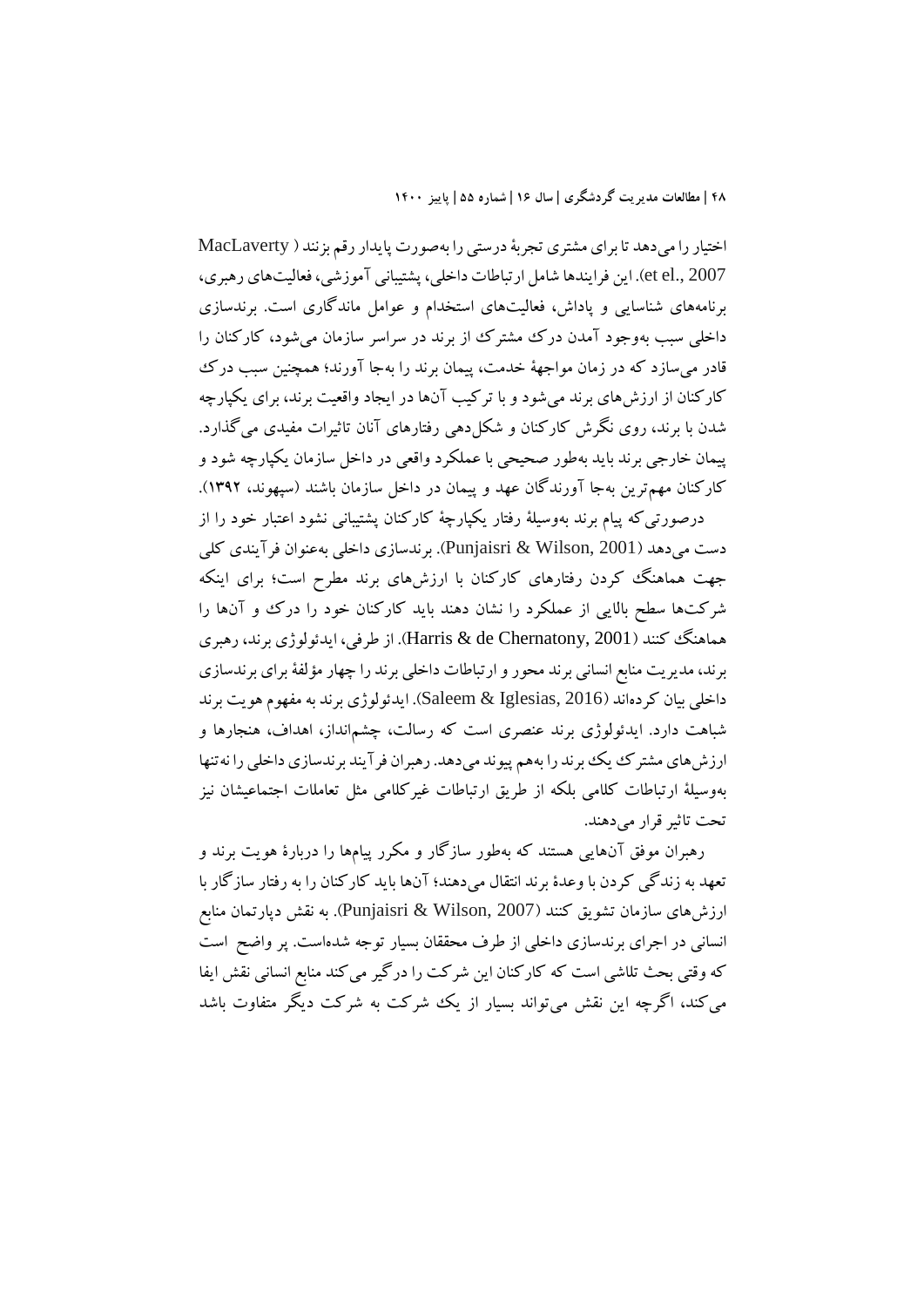(2016 ,Iglesias & Saleem(. سایرین نیزبیان کردند که ارتباطات داخلی برند مهمترین جزء برندسازي داخلي است (Du Preez & Bendixen, 2015).

ارتباطات داخلی برند بیان شفاهی واقعی و منتقل کردن مفهوم هویت برند است، بنابراین باید تمام جنبههاي هویت برند را هم بههم پیوند دهد و هم براي تمام ذينفعان متقاعدکننده باشد. همانقدر که برندسازي براي تولیدکنندگان محصولات فیزیکی داراي اهمیت است براي ارائهدهندگان خدمات نیز مهم است (باغانی و همکاران، ۱۳۹۴). خدمات با توجه به ویژگیهایی از قبیل نامشهود بودن، ناهماهنگیو تفکیکپذیريبا کالا متفاوت هستند. نامشهوديبه این معنی است که خدمت قابللمس نیست و مشتري پس از استفاده میتواند در مورد آن اظهارنظر کند. تفکیکپذیري یعنی خدمت با تعامل میان ارائهکننده خدمت و مصرفکننده آن خدمت بهطور همزمان تولید و مصرف میشود(2014 ,Gummesson & Lovelock(.

صنعت گردشگري در ایران از ظرفیت بسیار بالایی براي رشد و توسعه برخوردار است. ایران از نظرجاذبههاي گردشگري داراي انواع اقلیمها، فضاها و فصلهاست و همچنین ازنظر آثار باستانی، مناطق تفریحی و زیباییهاي طبیعی با کشورهاي پیشرفتهدر صنعت گردشگري برابري میکند (محسنی، 1388). ایران از لحاظ بناها و آثار تاریخی جزو 9 کشور نخست دنیا و از لحاظ جاذبههاي اکوتوریستی در میان 10 کشور برتر دنیا قرار دارد (زارعی متین و همکاران، 1391). از طرف دیگر، شهر یزد یکی از مقاصد گردشگري کشور ایران، بهویژه در حوزة گردشگري خارجی، است؛ این شهر در سال ،96 بهعنوان نخستین شهر تاریخی ایران و بیست و دومین اثر تاریخی کشور در فهرست میراث جهانی یونسکو به ثبت رسید. شایان ذکراست که در حوزة گردشگري، تعامل اصلی گردشگر با هتلهاست و منابع انسانی در این زمینه نقش ارزندهاي ایفا میکند. منابع انسانی کارآزموده شاخص عمدة برتري یک سازمان بر سازمانهاي دیگر است، زیرا مهمترین منبع هر سازمان منابع انسانی است .(Scrima et al., 2014)

عوامل مختلفی در توسعۀ صنعت گردشگري دخیلاند که توجه به این عوامل موجب رشد صنعت گردشگري میشود،همچنین میتوان گفت فوایدي را براي کشور نیزبه ارمغان میآورند؛ برندسازي داخلی یکی از این عوامل مهم است، که در توسعۀ صنعت گردشگري نقشی موثر دارد. گردشگري بهعنوان یکی از منابع درآمد و ایجاد اشتغال در سطح ملی، رهیافتی براي توسعۀ اقتصادي در قلمرو ملی است. گردشگري بهخصوص درزمانی که سود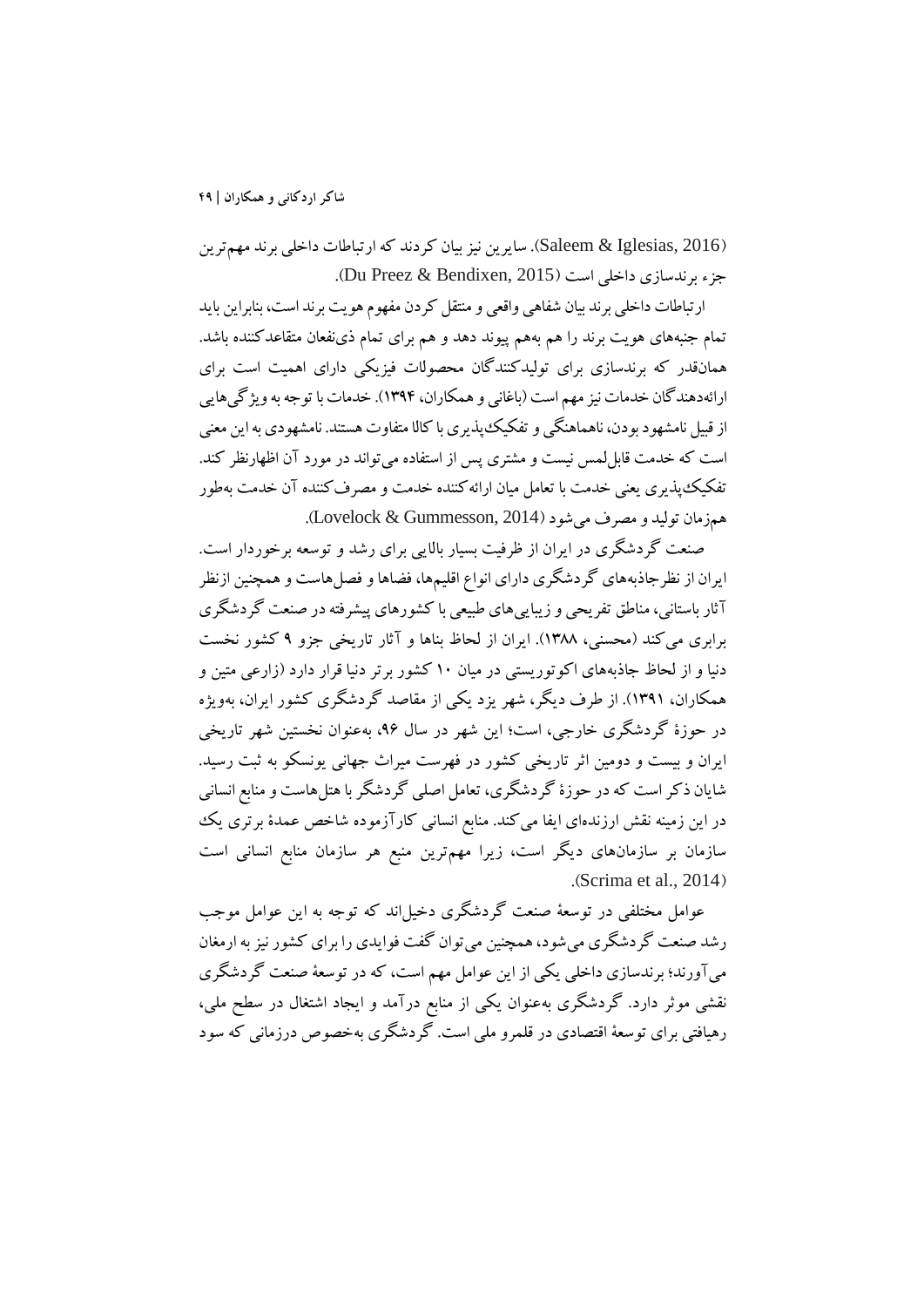فعالیتهاي دیگر بخشهاي اقتصادي در حال کاهش است میتواند جایگزین مناسب و راهبردياي براي توسعه باشد. بنابراین دلیل اصلی توسعۀ صنعت گردشگري غلبه بر پائین بودن سطح درآمد و ارائۀفرصتهاي جدید شغلی و تحولات اجتماعی در جامعۀمحلی است (1996 ,Oppermann(. امروزه گردشگريیکی از مسائل مهم و موثراقتصادي و از عوامل مهم و برجستۀ ارتباطاتی، اجتماعی و فرهنگی در سطح جهان بهحساب میآید.

درواقع گسترش زیرساختهاي اقتصادي، بهداشتی، امنیتی و ارتباطی در قرن بیست و یکم باعث تبدیل گردشگري به واقعیتی اجتنابناپذیردر زندگی انسانها شده است (سقایی و علیزاده، 1392). گردشگري در زمان حال، باعث گسترش روابط بین ملتها میشود و همچنین فرصتهاي شغلی، در بخش اقتصادي، و تعاملات اجتماعی \_ فرهنگی را ایجاد میکند (پوراحمد و همکاران، 1392). با توجه به اهمیت فزایندة گردشگري در دنیاي امروز و رقابتی شدن بازار گردشگري در سراسر جهان، مقصدهاي گردشگري براي جذب گردشگران رقابت فزایندهاي با یکدیگر دارند. گسترش صنعت گردشگري در هر نقطه از جهان به شرایط و امکانات ویژهاي مانند آبوهوا، آثار باستانی، جاذبههاي طبیعی، آداب و سنن، زیرساختها، امکانات و تجهیزات نیاز دارد (پوراحمد و همکاران، 1392).

هتلداري از بخشهاي بسیار پویاي صنعت گردشگري به شمار میرود، که تاثیربهسزایی در جذب گردشگران دارد. هتلها بازتابی از نیازها و سلیقههاي گوناگون مشتریان این بازار هستند. موفقیت بنگاهها در این صنعت نیز به چگونگی تامین نیازهاي گردشگران و ارائۀ خدمات متناسب با نیاز و علاقه آنان بر میگردد. (قلی پورسلیمانی، 1390). با توجه به مباحث مطرحشدة بالا، بهنظر میرسد که واکاوي و شناسایی عوامل موثر بر برندسازي داخلی بهویژه در صنعت گردشگري مي تواند چالش نظام گردشگري را حل کند. همچنين ازآنجاکه تمرکز برندسازی داخلی روی حوزهٔ منابع انسانی است و منابع انسانی نقشی موثر در توسعۀ گردشگری دارد، واکاوي و شناسایی جامع عوامل موثر در برندسازي داخلی میتواند مشکلات حوزة گردشگري را حل کند. اهمیت دادن به موضوع برندسازي داخلی سبب توجه به تجربیات مفید متخصصین اجرایی در زمینۀ برندسازي داخلی میشود. بنابراین هدف اصلی پژوهش حاضر این است که عوامل موثر بر برندسازي داخلی از دیدگاه دستاندرکاران اجرایی حوزة گردشگري، یعنی مدیران و کارکنان حوزة منابع انسانی که در برندسازي داخلی هتلها نقش موثر دارند،را در بستر واقعی هتلها واکاوي و شناسایی کند.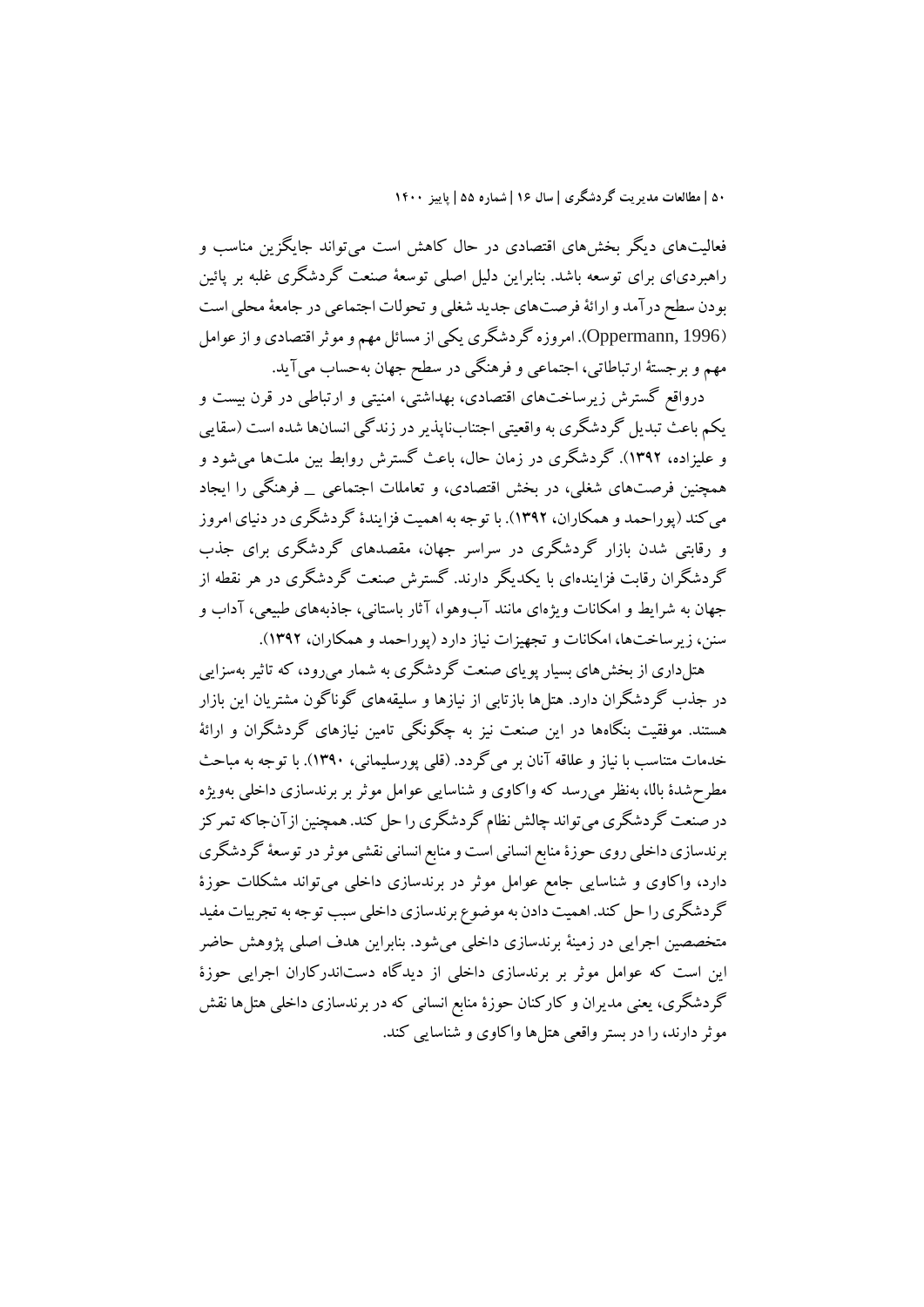# **پیشینۀ پژوهش**

اطلاعات دریافتشدة پژوهشهاي داخلی و خارجی انجامشده در زمینۀ مورد مطالعه در جدول 1 آورده شدهاست.

| نتايج                                                                                                                                                                                                                                                                                                                                                                                                                                                | روش<br>پژوهش                                                                  | سال                           | پژوهشگران             | عنوان پژوهش                                                                                           |
|------------------------------------------------------------------------------------------------------------------------------------------------------------------------------------------------------------------------------------------------------------------------------------------------------------------------------------------------------------------------------------------------------------------------------------------------------|-------------------------------------------------------------------------------|-------------------------------|-----------------------|-------------------------------------------------------------------------------------------------------|
| توانمندی فنی، پشتیبانی، مدیریتی، آمیزهٔ بازاریابی<br>خدمات، ویژگیهای محیطی، استراتژی فروش و<br>بازاريابي داخلي ازجمله مهم ترين شاخص هاي<br>موثر دربرندسازي خدمات شركتهاي بيمه<br>است، که دراین بین توانمندی فنی دارای بیشترین<br>تاثير است. المستخدمات المستخدمات                                                                                                                                                                                    | کيفي –<br>كمى<br>پیمایشی                                                      | 144 <sub>A</sub>              | كريميان و<br>همكاران  | طراحي مدل برندسازي<br>در شركتهاي بيمهٔ<br>بازرگانی ایران، با<br>استفاده از رویکرد<br>پژوهش ترکیبی     |
| شهروندی شرکتی بر جذابیت برند کارفرما و<br>وفاداری به برند کارفرما تأثیر مثبت دارد. جذابیت<br>برند کارفرما بر وفاداری به برند کارفرما تأثیر<br>مثبت و معناداری دارد.                                                                                                                                                                                                                                                                                  | كمى<br>توصيفي–<br>همبستگي                                                     | 144V                          | كردنائيج و<br>نجات    | تأثير شهروندي شركتي<br>بر جذابیت و وفاداری به<br>برند                                                 |
| تأثیر مثبتی بین مکانیسمهای برندسازی داخلی بر<br>ایفای تعهدات برند توسط کارکنان از طریق تعیین<br>هویت با برند، تعهد به برند و وفاداری نسبت به<br>برند وجود دارد.                                                                                                                                                                                                                                                                                      | كمى<br>پیمایشی-<br>همبستگي                                                    | 140                           | سلطاني و<br>همكاران   | طراحي وتبيين مدل<br>مکانیسمها، آثار و پیامد<br>برندسازي داخلي                                         |
| برندسازی داخلی بر هویتسازمانی تأثیر مثبت<br>دارد و از طریق هویتسازمانی، بر تمایل به ترک<br>خدمت تأثیر منفی دارد.                                                                                                                                                                                                                                                                                                                                     | كمى<br>توصيفي-<br>همبستگي                                                     | 140                           | سالارزهي<br>و همکاران | نقش ميانجي<br>هویتسازمانی در رابطهٔ<br>برندسازي داخلي و<br>تمایل به ترک خدمت                          |
| آموزش برند و رهبری برند تأثیر معنیداری بر<br>عملکرد کارکنان دارد. در همین راستا، بین رهبری<br>برند و تناسب نام تجاری کارکنان رابطه<br>معنیداری أشکار شد، اما تأثیر ناچیزی بین<br>أموزش برند و تناسب برند ايجاد شد. همچنين<br>تناسب برند کارمندان تأثیر معنیداری بر BCB<br>كاركنان دارد. تناسب نام تجارى كارمندان بهعنوان<br>واسطه روابط بین رهبری برند و BCB کارکنان<br>است، در حالی که بهعنوان میانجی رابطه میان<br>آموزش برند و BCB کارمندان نیست. | جمع أورى<br>اطلاعات<br>از طريق<br>پرسشنامه-<br>واريانس<br>روش<br>معمول<br>cmy | $\mathbf{y} \cdot \mathbf{y}$ | Adamu<br>et al.       | شيوههاي برندسازي<br>داخلی و رفتار<br>شهروندي برند<br>كارمندان: تأثير واسطهاى<br>از نام تجاری کارمندان |

**جدول .1 پژوهشهاي داخلی و خارجی انجام گرفته**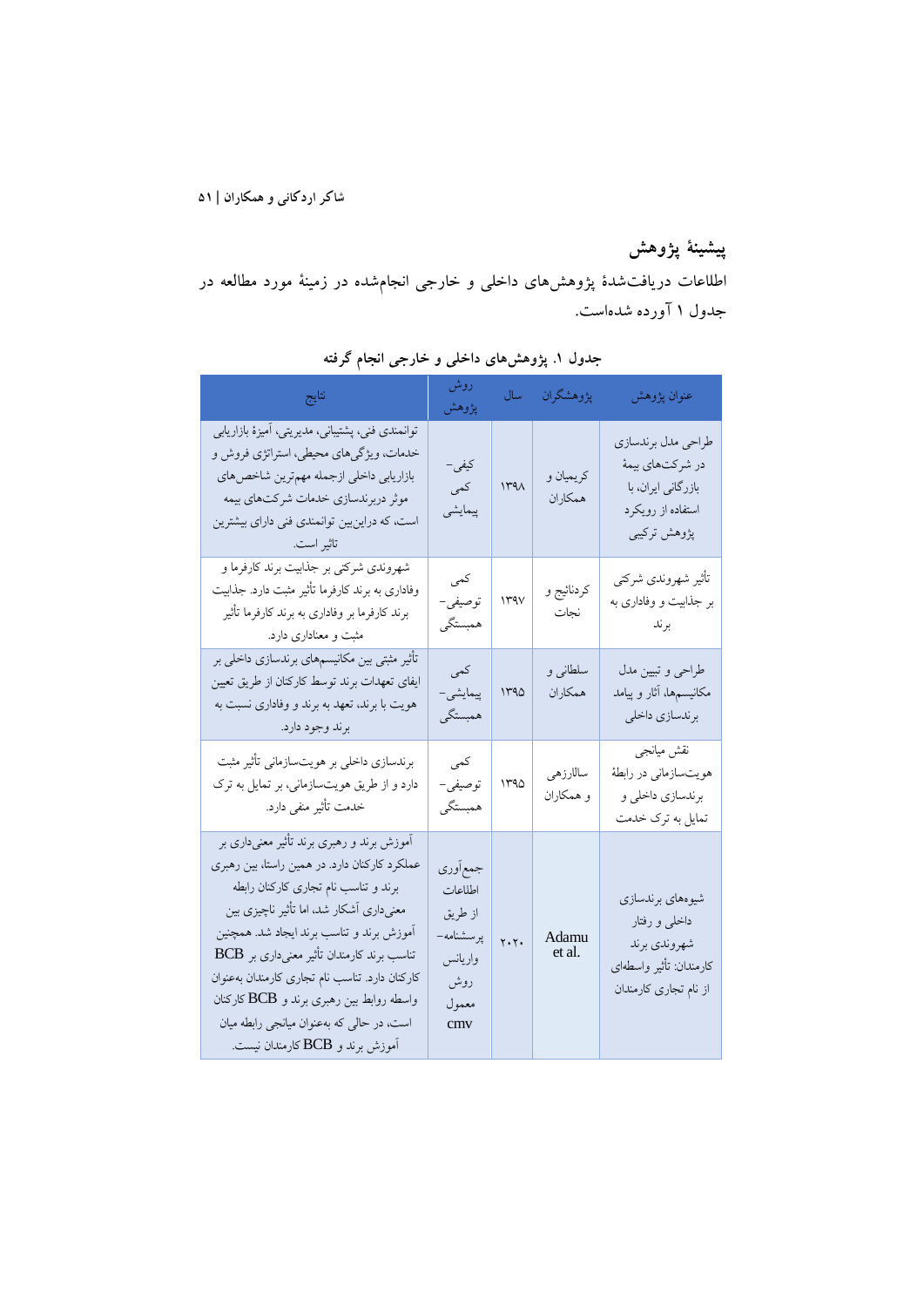**ادامه جدول .1** 

| نتايج                                                                                                                                                                                                                                                 | روش<br>پژوهش                                  | سال          | پژوهشگران                                    | عنوان پژوهش                                                                                         |
|-------------------------------------------------------------------------------------------------------------------------------------------------------------------------------------------------------------------------------------------------------|-----------------------------------------------|--------------|----------------------------------------------|-----------------------------------------------------------------------------------------------------|
| ویژگیهای پیشنهاد شده در مدل برند تجاری<br>داخلی برای دست یابی به رضایتمندی کارمندان و<br>مشتریان در بخش دولتی بسیار مهم است.                                                                                                                          | كمى<br>معادلات<br>ساختارى                     | $Y \cdot 19$ | Eid et<br>al.                                | يكپارچەسازى<br>محركهاي برندسازي<br>داخلي، رضايت مشتري<br>و رضایت شغلی در<br>بخش عمومي               |
| بانکها میتوانند پیشنهادات خود را از یکدیگر<br>متمایز کرده و برندهای قدرتمند شرکتهای<br>بزرگ را از طریق رفتار حمایت از برند کارکنان<br>ايجاد نمايند؛ بنابراين، مديران بانكها بايد<br>درچهاچوب بازاریابی شرکتی، برندسازی داخلی<br>را نیز در نظر بگیرند. | كمى<br>معادلات<br>ساختاری                     | $Y \cdot 1$  | Garas et<br>al.                              | تأثير برندسازي داخلي<br>شرکتها بر رفتار<br>حمایت از برند کارمندان                                   |
| بین برندسازی داخلی و رفتار شهروندی سازمانی<br>رابطه معناداري وجود دارد. از طرف ديگر<br>مشخص شد که تناسب فرد – سازمان، واسطهای<br>بین رابطه بین برندسازی داخلی و رفتار شهروندی<br>ندار د.                                                              | کمی                                           | $Y \cdot Y$  | Özçelik<br>$\mathcal{R}$<br><b>F</b> indikli | رابطه بين برندسازي<br>داخلی و رفتار شهروندی<br>سازمانی (تناسب فرد –<br>سازمان)                      |
| برندسازی داخلی نقش حیاتی در مشارکت<br>کارکنان در حیطه شغلی آنها دارد و مشارکت<br>کارکنان نقش تعدیل گر در رابطه میان برندسازی<br>داخلی و رضایت شغلی ایفا میکند.                                                                                        | کمی-<br>مصاحبه<br>از طريق<br>تماس با<br>مشترى | $Y \cdot Y$  | Lee et<br>$\operatorname{al.}$               | نقش برندسازي داخلي<br>بر مشارکت کارکنان و<br>وفاداری آنها در میان<br>كاركنان هتلها در كرهٔ<br>جنوبي |

مطالعۀادبیات نظري و پیشینۀموضوع بیانگر این نکته است که بیشتر مدلهایی که درزمینۀ برندسازي داخلی ارائهشده است بر کالاهاي فیزیکی و ملموس تأکید داشته و فقط بر دیدگاه مشتریان تمرکز داشتهاند. استفاده مستقیم از این مدلها موجب نادیده گرفتن بعضی از جنبههاي موثر و کلیدي برندهاي خدماتی میشود. یکی از مؤلفههاي کلیدياي که در مدلهاي ارائهشده درزمینۀبرندسازي خدمات نادیده گرفته میشود کارمندان هستند. این در حالی است که کارمندان رابط بین محیط داخلی و خارجی برندهاي خدماتی هستند و رفتارهاي آنها تأثیر عمیقی بر ادراك مشتریان از برند سازمان ارائهدهندة خدمات میگذارد (Schlager et al. 2011). این مطالعات هریک تعدادی از ابعاد و خرده مؤلفههای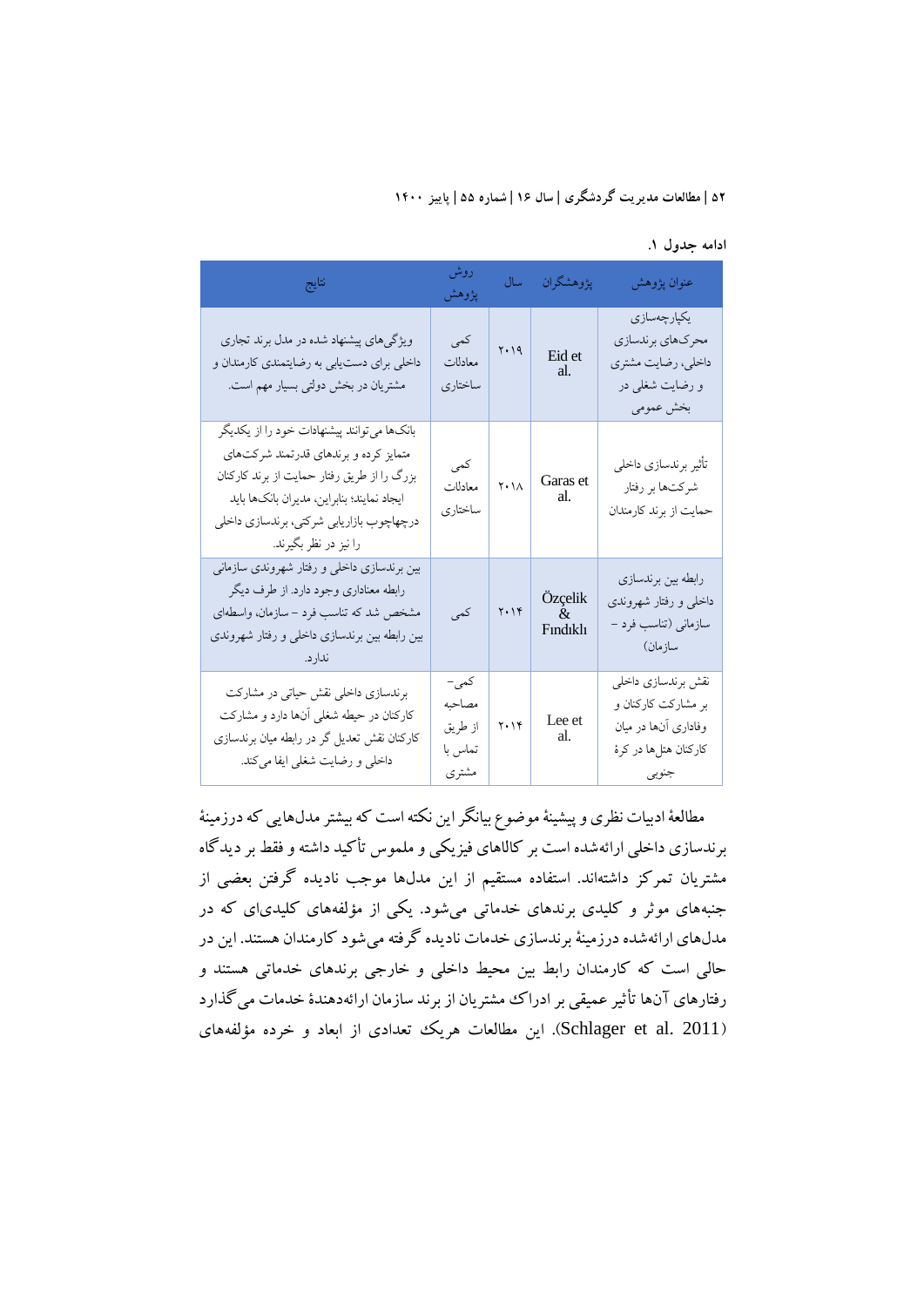برندسازي داخلی را شناسایی کردهاند و مطالعهاي یکپارچه درزمینه واکاوي و شناسایی مجموعه عوامل موثر در برندسازي داخلی به روش کیفی و همچنین دستهبندي آنها انجام نگرفته است. وهمچنین مطالعات و پژوهشهاي انجامشده بهطورکلی و جداگانه عوامل موثر بر برندسازي داخلی را بررسی کردهاند، آنهم عمدتاً بر مبناي پرسشنامههاي استاندارد و روشهاي کمّی، و عوامل موثر بر آن بهصورت کیفی و مبتنی بر دیدگاه ذینفعان داخلی بررسی نشدهاست.

## **روش**

بر مبناي مدل پیاز پژوهش میتوان تحلیلی جامع بر روششناسی این پژوهش داشت. این پژوهش، با توجه به نوع کاري که در این پژوهش انجام میگیرد، از سویی داراي جهت گیري توسعهاي است، چراکه به دنبال واکاوي و شناسایی عوامل موثر بر برندسازي داخلی ازدیدگاه متصدیان اجرایی در حوزه هتل داري و گردشگري است، و از سوي دیگر، جهت گیري کاربردي دارد، زیرا نتایج پژوهش می تواند بهصورت طرحی کاربردي در هتل ها مقصد گردشگري به اجرا درآیند. همچنین پژوهشی کیفی است که در زمرة پژوهشهاي تفسیري قرار میگیردو با توجه به اینکه از جز بهکل میرسد،رویکرد این پژوهش استقرایی است. این پژوهش به لحاظ استراتژي از تحلیل مضمون استفاده میکند و با توجه به اینکه این پژوهش بهدنبال کشف و استخراج عوامل موثربر برندسازي داخلی است از نوع اکتشافی است، که بهصورت تک مقطعی انجام میپذیرد و درنهایت، شیوة گردآوري دادهها بررسی اسناد مکتوب و مصاحبۀ نیمهساختاریافته است. جامعۀ آماري پژوهش شامل کلیۀ کارکنان و مدیران هتلهاي شهر یزد است که بهعنوان متصدیان اجرایی (متخصص عملی) بهحساب میآیند. نمونۀ آماري پژوهش نیز شامل 19 نفر از کارکنان و مدیران منتخب هتلهاي سه ستارة لاله، چهار ستارة داد، چهار ستارة ارگ جدید، 4 ستارة مشیر الممالک و پنج ستارة صفائیه با استفاده از تکنیک گلوله برفی بودند. جهت دسترسی به دادههاي غنیتر از کمک شرکتکنندگان، براي انتخاب افرادي که میتوانند دادههاي بیشتري در اختیار ما قرار دهند استفاده گردید و نمونهگیري تا زمانی که مقولهها به اشباع نظري برسد ادامه یافت. اطلاعات مربوط به نمونههاي مصاحبه در جدول 2 ذکرشدهاست.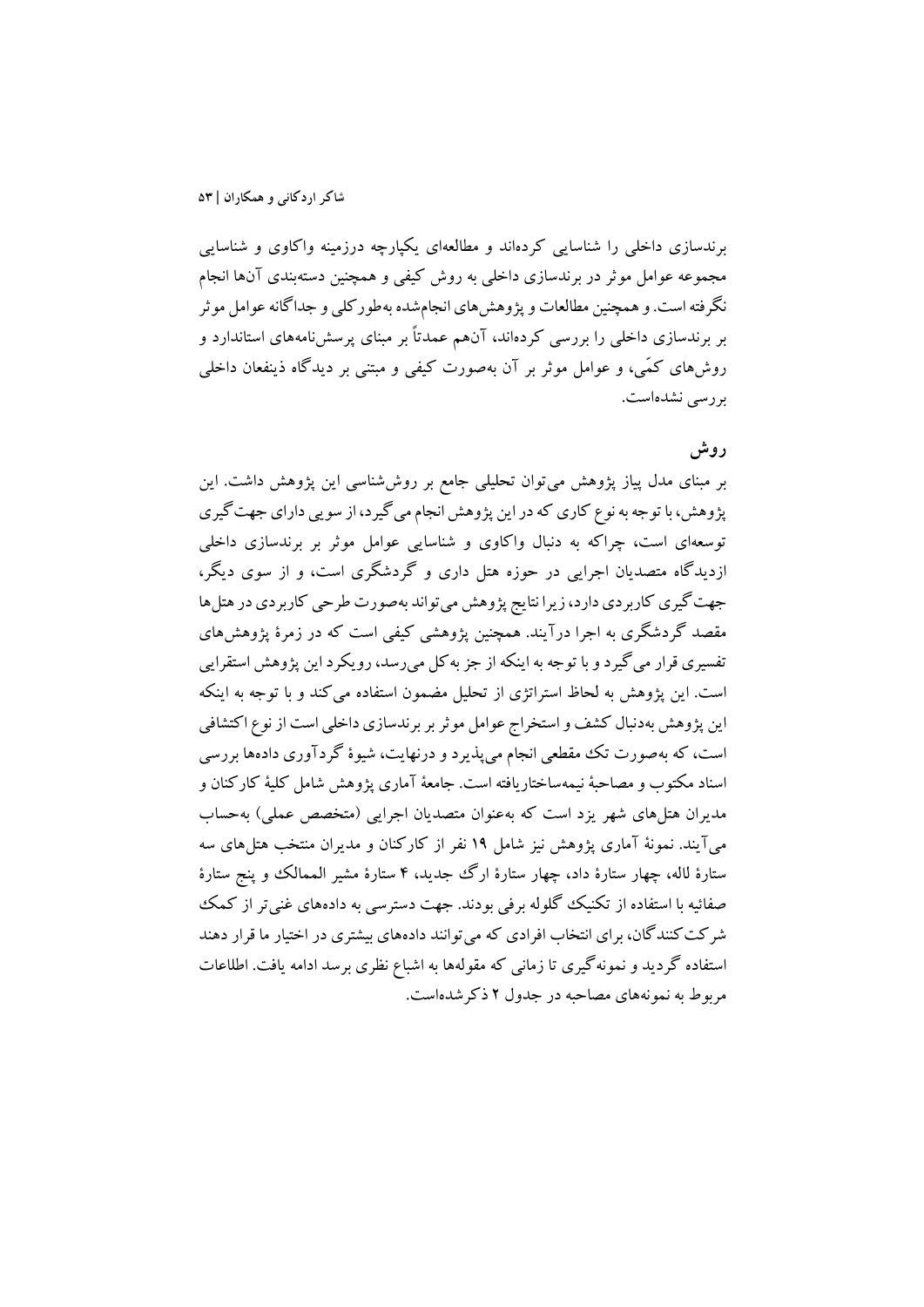| آدرس هتل                                                      | ابزار مصاحبه               | زمان<br>مصاحبه          | ميزان<br>تجربه        |              | جنسيت<br>مصاحبهشوندگان | كدشناسه<br>مصاحبهشوندكان | نام هتل     |
|---------------------------------------------------------------|----------------------------|-------------------------|-----------------------|--------------|------------------------|--------------------------|-------------|
|                                                               |                            | (دقيقه)                 |                       | مر د         | زن                     |                          |             |
|                                                               | ضبط صدا_<br>يادداشتبر دارى | 10.79                   | ا ماه                 |              | $\checkmark$           | ا لاله                   |             |
|                                                               | ضبط صدا_<br>يادداشتبر دارى | 10:2V                   | ۱۸<br>ماه             |              | $\checkmark$           | ۲ لاله                   |             |
| يزد، بلوار<br>بسيج، جنب                                       | ضبط صدا_<br>يادداشتبردارى  | 19:0                    | $\mathcal{L}$<br>سال  | $\checkmark$ |                        | ۳ لاله                   | لاله        |
| آبانبار گلشن                                                  | ضبط صدا_<br>يادداشتبر دارى | <b>1A:0A</b>            | $\mathbf{y}$ .<br>ماه | $\checkmark$ |                        | ۴ لاله                   |             |
|                                                               | ضبط صدا_<br>يادداشتبر دارى | 10.57                   | ٨<br>سال              | $\checkmark$ |                        | ۵ لاله                   |             |
| يزد، ميدان                                                    | ضبط صدا_<br>يادداشتبر دارى | $1\Lambda$ : $\Upsilon$ | $\varphi$<br>سال      | $\checkmark$ |                        | ۱ داد                    |             |
|                                                               | ضبط صدا_<br>يادداشتبر دارى | 1V.79                   | $\gamma$<br>سال       |              | $\checkmark$           | ۲ داد                    |             |
| شهيد بهشتي،<br>خيابان دهم                                     | ضبط صدا_<br>يادداشتبر دارى | 19.57                   | $\gamma$<br>سال       |              |                        | ۲ داد                    | داد         |
| فروردين، پلاک<br>$Y \wedge Y$                                 | ضبط صدا_<br>یادداشتبر داری | 19.01                   | $\mathbf{r}$<br>سال   |              | $\checkmark$           | ۴ داد                    |             |
|                                                               | ضبط صدا_<br>يادداشتبردارى  | 10:0.0                  | $\varphi$<br>سال      |              | $\checkmark$           | ۵ داد                    |             |
| يزد، خيابان،<br>بلوار شهيدان                                  | يادداشتبر دارى             | 00.70                   | ٢٠<br>سال             | $\checkmark$ |                        | ۱ ارگ                    |             |
| اشرف، جنب<br>بوستان<br>مهرآوران، روبه<br>روى دخمه<br>زرتشتيان | ضبط صدا_<br>يادداشتبر دارى | $Y \cdot Y$             | $\mathbf{y}$ .<br>سال |              | $\checkmark$           | ۲ ارگ                    | ارگ<br>جديد |
|                                                               | ضبط صدا_<br>يادداشتبردارى  | ۳۶.۳۹                   | $\varphi$<br>سال      |              | $\checkmark$           | ۲ ارگ                    |             |

**جدول .2 اطلاعات مربوط به مصاحبه با متصدیان اجرایی**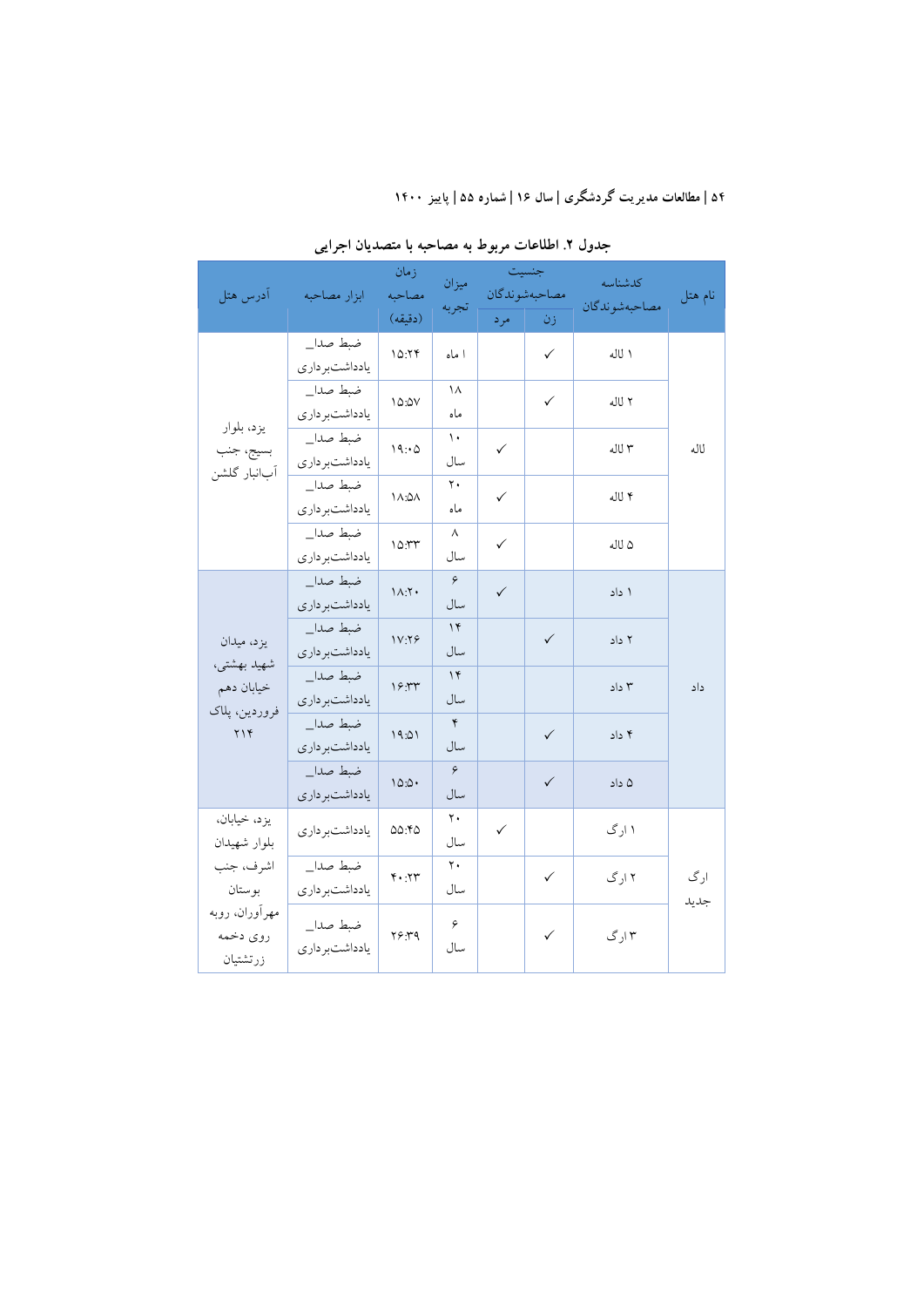|  | ادامه جدول ۲. |  |  |
|--|---------------|--|--|
|--|---------------|--|--|

| آدرس هتل                             | ابزار مصاحبه               | زمان<br>مصاحبه<br>(دقيقه) | ميزان<br>تجربه |              | جنسيت<br>مصاحبهشوندكان | كدشناسه<br>مصاحبهشوندگان | نام هتل         |
|--------------------------------------|----------------------------|---------------------------|----------------|--------------|------------------------|--------------------------|-----------------|
|                                      | ضبط صدا_<br>يادداشتبر دارى | $Y \wedge \cdot Y$        | ٢٠<br>سال      | $\checkmark$ |                        | ۱ صفائیه                 |                 |
| يزد، صفائيه،<br>ميدان ابوذر،         | ضبط صدا_<br>يادداشتبر دارى | 70.79                     | ۵<br>سال       |              | $\checkmark$           | ۲ صفائیه                 |                 |
| خيابان تيمسار<br>فلاحي، ميدان        | ضبط صدا_<br>يادداشتبر دارى | YVYY                      | ۱۵             |              | $\checkmark$           | ۳ صفائیه                 | صفائىه          |
| امام حسن<br>مجتبي (ع)                | ضبط صدا_<br>يادداشتبر دارى | ۲۳:۳۶                     | ۲۱<br>سال      | $\checkmark$ |                        | ۴ صفائیه                 |                 |
|                                      | ضبط صدا_<br>يادداشتبر دارى | YY.Y                      | ۴<br>سال       |              | $\checkmark$           | ۵ صفائیه                 |                 |
| يزد، خيابان<br>انقلاب، بلوار<br>مشير | ضبط صدا_<br>يادداشتبردارى  | $Y^{\bullet}$ . 19        | ۶<br>سال       |              | $\checkmark$           | ۱ مشیرالممالک            | مشير<br>الممالك |

با توجه به اینکه جهت تحلیل دادههاي حاصل از این پژوهش از روش تحلیل مضمون استفاده شدهاست میتوان گفت تحلیل مضمون بهدنبال پاسخگویی به این سؤال است که دادهها چه می گویند و درحقیقت به دنبال الگویابی در دادههاست. زمانی که الگویی از دادهها به دست آمد، باید حمایت تیمی یا موضوعی از آن صورت گیرد. بهعبارتی، تمها از دادهها نشئت میگیرند. فرایند تحلیل مضمون زمانی آغاز میشود که تحلیلگر الگوهاي معین و موضوعاتی که از جذابیت بالقوه دارند را موردنظر قرار میدهد و پایان کارْ گزارش محتوا و معانی الگوها یا همان تمهایی است که از دادهها استخراجشدهاند (خنیفر و مسلمی، 1397). معروفترین اثر پژوهشی در مورد تحلیل مضمون پژوهش براون وکلارك (2006) است که در آن تحلیل مضمون شش مرحله را شامل میشود: 1)آشنایی با دادهها 2) ایجاد کدهاي اولیه 3) جستوجوي مضامین، 4) بازنگري مضامین، 5) تعریف و نامگذاري مضامین و 6) تدوین گزارش.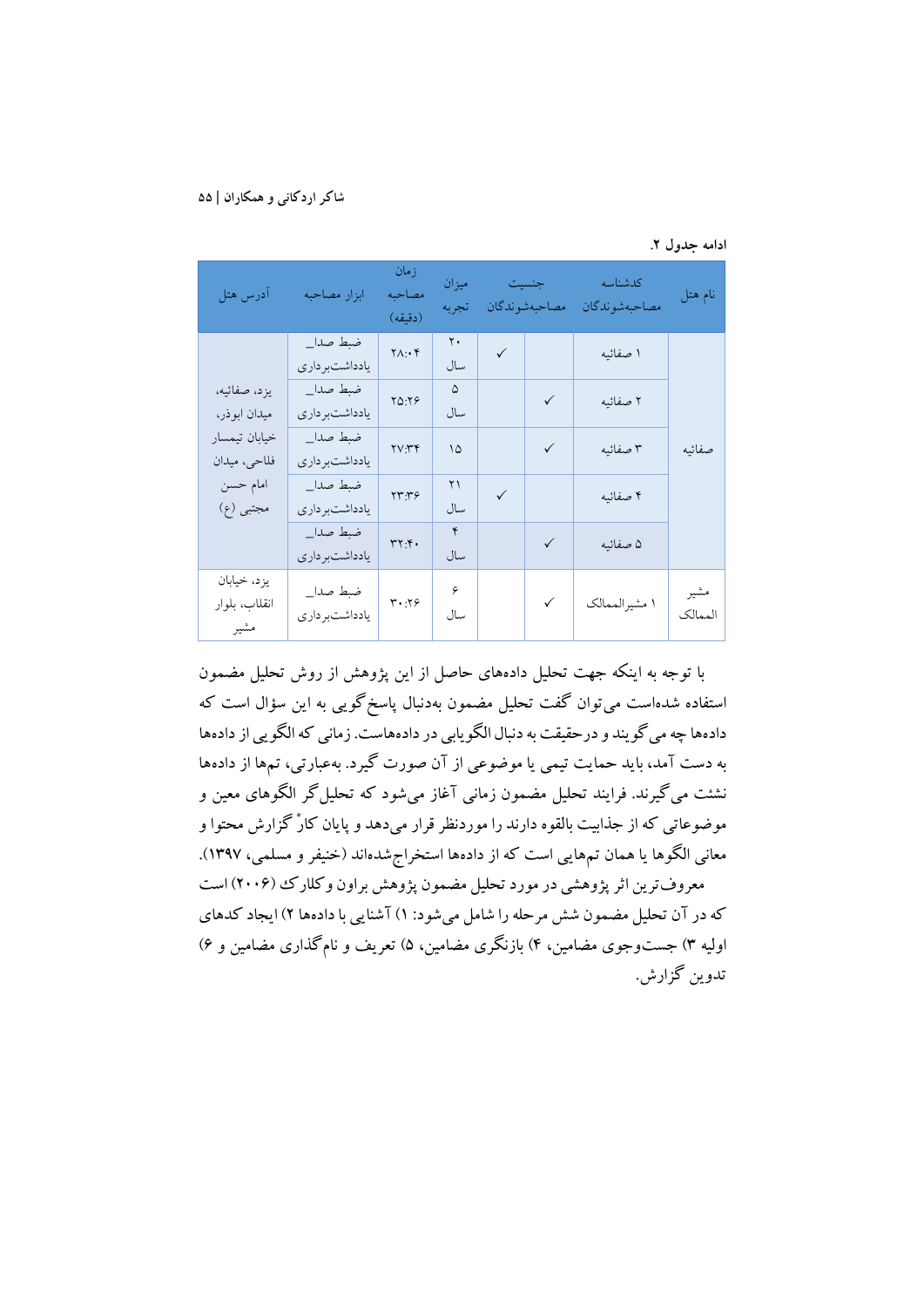#### **یافتهها**

بهمنظور واکاوي و شناسایی عوامل موثر بر برندسازي داخلی در ابتدا دو سؤال کلی پرسیده شدهاست، به دلیل نیمهساختاریافته بودن مصاحبه، بسته به نوع پاسخهاي مصاحبهشوندگان، سؤالهاي دیگري نیز در طی مصاحبه از افراد پرسیده شدهاست. این دو سؤال عبارتاند از: آیا شما اطلاعی از برندسازي داخلی دارید؟

بهنظر شما چه عواملی در برندسازي داخلی هتلهاي مقصد گردشگري موثرهستند ؟ همانطور که اشاره شدهاست در پژوهش حاضر، از تحلیل مضمون در سطح مشهود و به

روش استقرایی استفاده شدهاست و تمها و مضامین استخراجشده لزوما از علاقۀ پژوهشگر به موضوع ناشی نمیشوند و پژوهشگر به دنبال چیزي فراتر ازآنچه در متن وجود دارد نیست. پس از تکمیلشدن مصاحبهها و مکتوب کردن اطلاعات حاصل از آن در این مرحله پژوهشگر دادهها را بهصورت جملهبهجمله بررسی کردهاست. در طی مراحل کدگذاري، تلاش شدهاست از مفاهیمی که مصاحبهشوندگان بیان کردهاند استفاده شود. در برخی موارد، مصاحبهشوندگان از کلمات و اصطلاحاتی استفاده کردهاند که مستقیما بهعنوان یک کد در نظر گرفته شدند و گاهی نیز مفاهیم در درون جملات پنهان بودند، که بر اساس نیت گوینده مفهومی براي آن در نظر گرفته شد. بهعنوان مثال، ازجمله: «تا الان پیش اومده که فرد تحصیلاتش با شغلش تناسبی نداشته و باعث شده که دل سرد بشه از کارش» مستقیماً کد تناسب تحصیلات با شغل استنباط شدهاست. و در جملۀ «براي رفتار با آدمها نمیشه نسخه ثابتی پیچید» کد برخورد متناسب با شخصیت پرسنل توسط محقق در نظر گرفته شدهاست.

بهعنوان اولین مرحله از کدگذاري در مصاحبه با دستاندرکاران اجرایی در این پژوهش تعداد 642 مضمون پایه شناسایی و استخراج شدهاست که پس از کنار گذاشتن کدهاي تکراري تعداد مضامین پایه به 364 عدد تقلیل یافت. سپس با بررسی مضامین پایه، آن دسته از مضامین پایهاي که مفاهیم و معانی مشترکی با هم داشتند تحت عنوان مضامین سازماندهنده دستهبندي شدهاند، که در پژوهش حاضر مضامین پایه در 32 دسته از مضامین سازمان دهنده دستهبندي شدهاند. درنهایت با بررسیهایی که انجام شده نتیجه حاصل شد که مضامین سازماندهندة حاصل از این پژوهش نیز در قالب 9 مضمون فراگیر قابل دستهبندي هستند. لازم به ذکر است عوامل بر اساس ترتیبی که در حین تجزیهوتحلیل و کدگذاري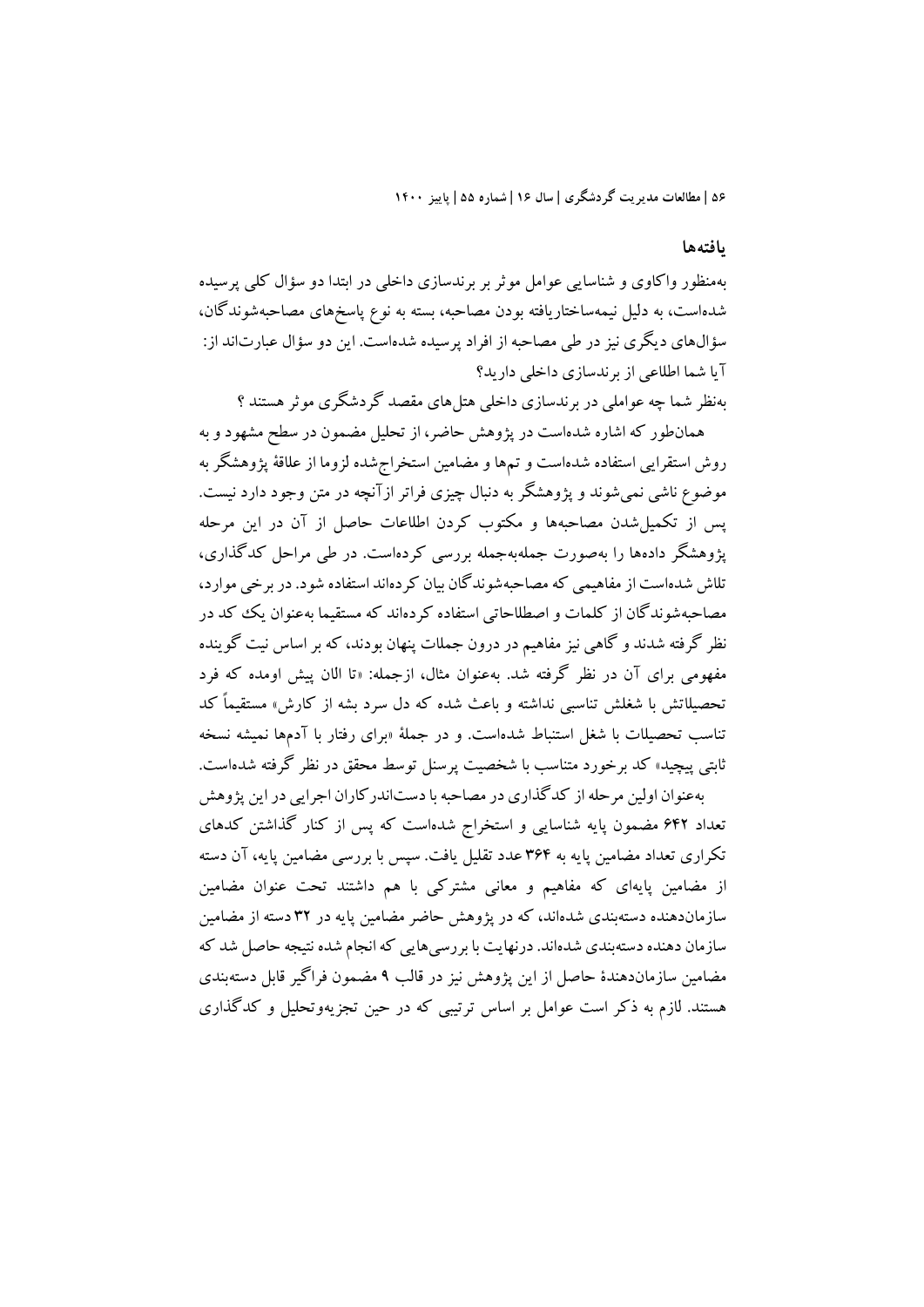شناساییشده بودند ذکرشدند، که در ادامه به بررسی هرکدام از این مضامین پرداخته شدهاست.

| تعداد<br>مضامین پایه | مضامین پایه                                                                                                        | مضمون سازماندهنده    | مضمون<br>فراگير |
|----------------------|--------------------------------------------------------------------------------------------------------------------|----------------------|-----------------|
|                      | تسلط به زبان انگلیسی، تناسب تجربه با شغل، داشتن<br>شرايط استخدامي و                                                | تناسب شغلي           |                 |
| ٧۵                   | جدیت در کار، خالصانه کار کردن، انعطافپذیری در<br>کار و…                                                            | تناسب رفتاري         | گزينش و         |
|                      | علاقه به مديريت، رازداري، داشتن صبر و حوصله و                                                                      |                      | استخدام         |
|                      | توجه به صلاحیت افراد، سنجش کار و اخلاق فرد، توجه<br>به اصالت فرد و                                                 | استخدام شايسته       |                 |
|                      | حقوق، توجه به ماديگرايي پرسنل، سهيم كردن در سود<br>و …                                                             | پاداش بیرونی مالی    |                 |
| $\Delta\Delta$       | استقبال از ایده، همدردی با پرسنل، توجه به معنویگرا<br>بودن پرسنل و                                                 | پاداش بیرونی غیرمالی | جبران<br>خدمات  |
|                      | وام، اضافه کاری، مرخصی دادن به پرسنل و                                                                             | مزايا                |                 |
|                      | توبيخ، اخطار كتبي، تذكر دوستانه و                                                                                  | تنبيه                |                 |
|                      | انعطافپذیری مدیر، مشارکت دادن پرسنل در<br>تصميم گيري، قانون.دار بودن مدير و                                        | سبک رهبري            |                 |
| ۵۴                   | علم جذب نيروى شايسته، توانايي جذب نيروى<br>شایسته، آشنا بودن مدیریت به تمام امور و …                               | دانش رهبري           |                 |
|                      | راحت طلب نبودن مدير، يككلام نبودن مدير،<br>وظيفهشناس بودن مدير و                                                   | ویژگیهای رهبری       | رهبري           |
|                      | انجام درستکارها، آرامش مدیر در رفتار، قضاوت<br>درست مدير و                                                         | رفتار رهبري          |                 |
|                      | اطلاعرسانی برای انجام درست کار، سرعت عمل در<br>اطلاع رسانی، تسهیل در اطلاع رسانی و                                 | اطلاع رسانى موثر     |                 |
|                      | زیراب همکار را نزدن، حفظ جایگاه شغلی در روابط،<br>سوءاستفاده نکردن از همکار و                                      | حفظ حريم در روابط    | ارتباطات        |
|                      | كاهش كارايي به دليل صميميت زياد، ضرر نزدن به<br>مجموعه به خاطر صمیمیت، کاهش عملکرد پرسنل به<br>دلیل نبود صمیمیت و… | صمیمیت در روابط      | موثر            |

**جدول .3 خلاصۀ مضامین حاصل از مصاحبه با متخصصان عملی**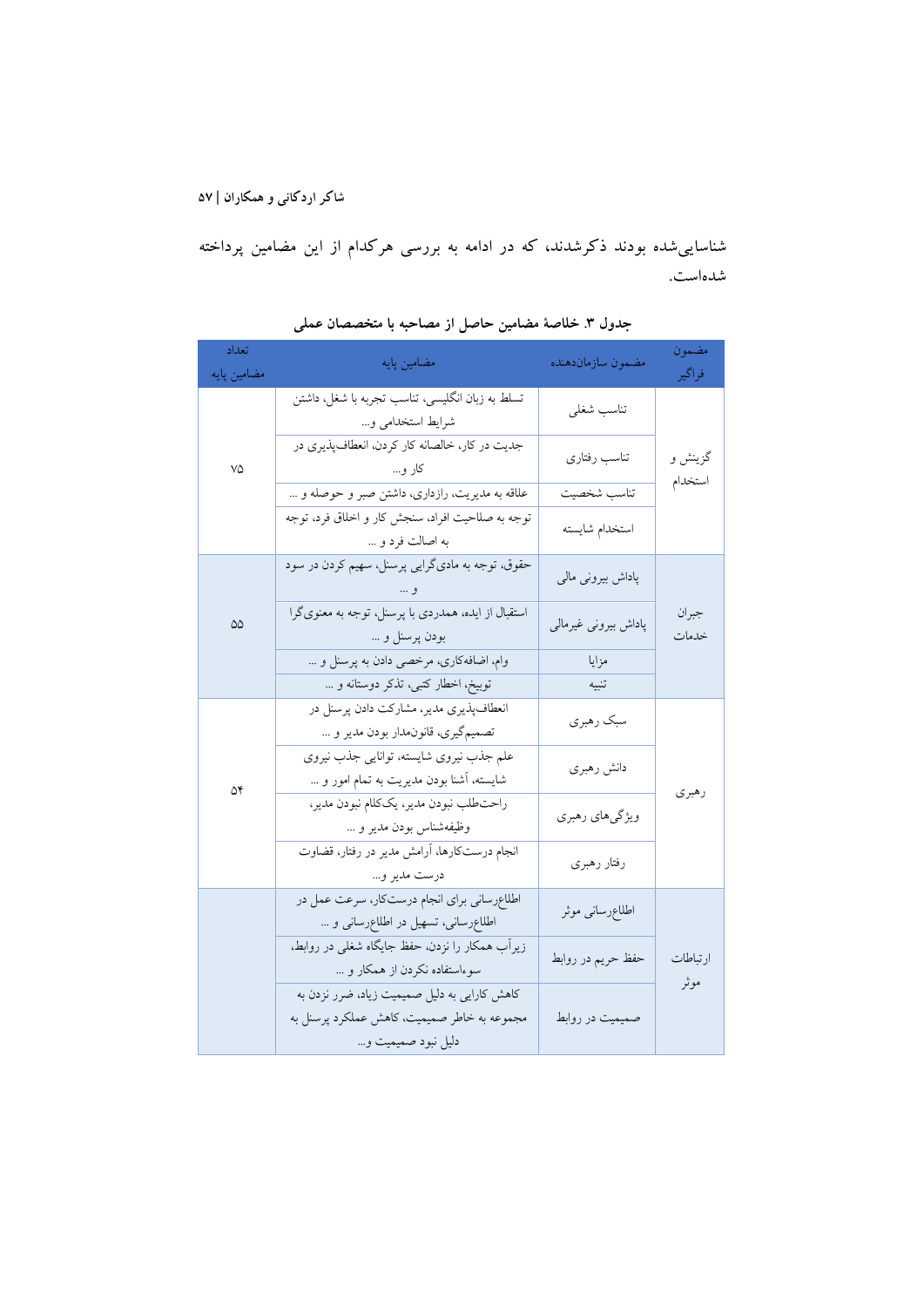| تعداد مضامين<br>پایه   | مضامین پایه                                                                                                       | مضمون سازماندهنده       | مضمون<br>فراگير  |
|------------------------|-------------------------------------------------------------------------------------------------------------------|-------------------------|------------------|
|                        | كاهش كارايي به دليل صميميت زياد، ضرر نزدن به<br>مجموعه به خاطر صمیمیت، کاهش عملکرد پرسنل به<br>دليل نبود صميميت و | صمیمیت در روابط         |                  |
| ۴٣                     | ارتباط دوستانه با مدیریت، نترسیدن پرسنل از مدیر،<br>رودربايستي پرسنل با مدير و                                    | ارتباط پرسنل با مدير    | ارتباطات<br>موثر |
|                        | ارتباطات دوستانه، ارتباطات نيمهرسمي، ارتباطات<br>رسمي و                                                           | ارتباط پرسنل باهم       |                  |
|                        | فراهم كردن امكانات رفاهي براي مهمان، سكوت<br>محوطه هتل، مرتب بودن بهموقع اتاق و                                   | خدمات ملموس             |                  |
|                        | سورپرایز کردن مهمان، القای باارزش بودن به مهمان،<br>ايجاد تجربه خوب در ذهن مهمان و                                | همدلي                   |                  |
| ٣٩                     | لبخند به لب داشتن در برابر مشتری، حفظ آرامش<br>مهمان، اهميت دادن به نظر مهمان و                                   | اعتمادسازي              | مشترى<br>مدارى   |
|                        | سرويس دادن درست به مهمان، ارائه خدمات باكيفيت،<br>ارائه خدمات متناسب با ستارههای هتل و                            | اعتبار                  |                  |
|                        | پاسخگویی در برابر مهمان، متقاعد کردن مهمان،<br>سرويس دادن بهموقع به مهمان و                                       | پاسخ گويي               |                  |
|                        | آموزش اصول کلیدی هتل، آموزش جزئیات کار، دوره<br>ارتباط با مشتری و                                                 | محتواى آموزش            |                  |
| $\forall \forall$      | آينده كاري، جهتدهي مناسب به پرسنل، موفقيت<br>پرسنل در شغل و …                                                     | پیامد آموزش             | أموزش            |
|                        | آموزش از مربى حرفهاي، وجود كتابچه راهنما، وجود<br>دستورالعمل در هتل و                                             | نحوه و فراًيند اَموزش   |                  |
|                        | تعطیلی نداشتن هتل، نادیده گرفتن تلاش پرسنل،<br>بیکاری اجباری و …                                                  | كيفيت افراد             | كىفىت            |
| $\mathsf{r}\mathsf{r}$ | ازکارزدگی پرسنل، کمرویی پرسنل، علاقه نداشتن به کار                                                                | كيفيت سازمان            | زندگی<br>کاری    |
|                        | علاقه به خانواده، حمايت خانواده، مشكلات خانوادگي<br>پرسنل و …                                                     | كيفيت روابط<br>خانوادگي |                  |

**ادامه جدول .3**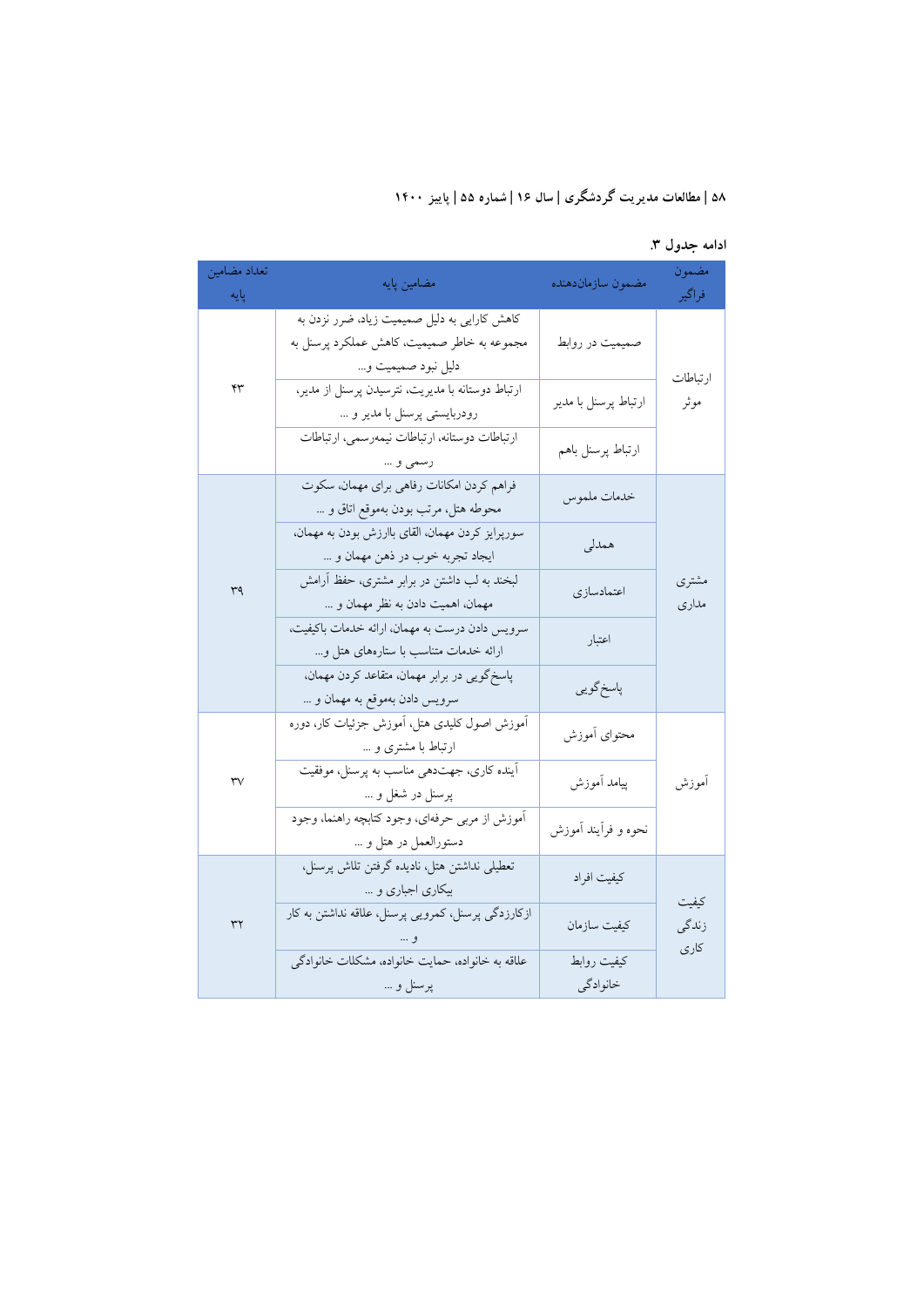| ادامه جدول ۳. |  |  |
|---------------|--|--|
|---------------|--|--|

| تعداد مضامين<br>پايه | مضامین پایه                                                                                    | مضمون سازماندهنده | مضمون<br>فراگير |
|----------------------|------------------------------------------------------------------------------------------------|-------------------|-----------------|
| ۲۱                   | شفاف سازي اهداف، برگزاري جلسه بين واحدهاي<br>مختلف، تهیه دستورالعمل شفاف در جلسات و …          | أمادهسازى         | حلسات           |
|                      | صحبت کردن با پرسنل در جلسات، مرور کار روزانه در<br>جلسات، بيان پيشنهادات و انتقادات در جلسات و | اجرا              | موثر            |
| ۱۵                   | نظارت بر عملكرد پرسنل، نظارت بهصورت رندوم،<br>کنترل دائمی مدیریت و                             | نظارت وكنترل      |                 |
|                      | کارتهای نظرسنجی، توجه به انتقادات و پیشنهادات<br>مهمان، اجراي پيشنهادات خوب و                  | بهبود             | پایش            |
| ۳۶۴                  |                                                                                                | ٣٢                | ٩               |

در این پژوهش، آموزش بهعنوان یکی از عوامل موثر بر برندسازي داخلی از نظر دستاندرکارانِ اجرایی در نظر گرفته شده، که دربرگیرندة 3 مضمون سازماندهندة محتواي آموزش، پیامد آموزش و نحوه و فرآیند آموزش است، و همچنین شامل 34 مضمون پایه است،همانند: شناخت طبع غذایی مشتریان، آموزش جزئیات کار، ارتقاي دانش نیروي کار، فرهنگسازي استانداردهاي هتل، بالا بردن اطلاعات عمومی، افزایش اعتمادبهنفس، انتظار متناسب با آموزش از پرسنل و ...؛ دراینباره، یکی از پرسنل میگوید «خیلی خوبه که به ما آموزش داده بشه براي مهمون هایی که از جاهاي مختلف، مثلاً کشور چین، میان چه غذاهایی باید بپزیم.» دیگري معتقد است «به نظرم این دورهها بستگی به خود پرسنل داره، به آموزش پذیري افراد بستگی داره.»

پس از دستهبندي مفاهیم مشترك، مضمون فراگیر پایش بهعنوان یکی دیگر از عوامل موثربر برندسازي داخلی شناسایی شد، که مضامین سازمان دهندهاي همانند نظارت و کنترل و بهبود را در بردارد، و همچنین شامل 15 مضمون پایه همچون نظارت بر عملکرد پرسنل، نظارت بیشازحد مدیر، دفترچه یادداشت نظرخواهی، کارتهاي نظرسنجی، اجراي پیشنهادات خوب، انتقادپذیري مدیر و... است. یکی از کارکنان معتقد است «به نظرم اینکه که مدیر بخواد مدام سر بزنه به پرسنل وروشون نظارت داشته باشه اون حریم بین پرسنل <sup>و</sup>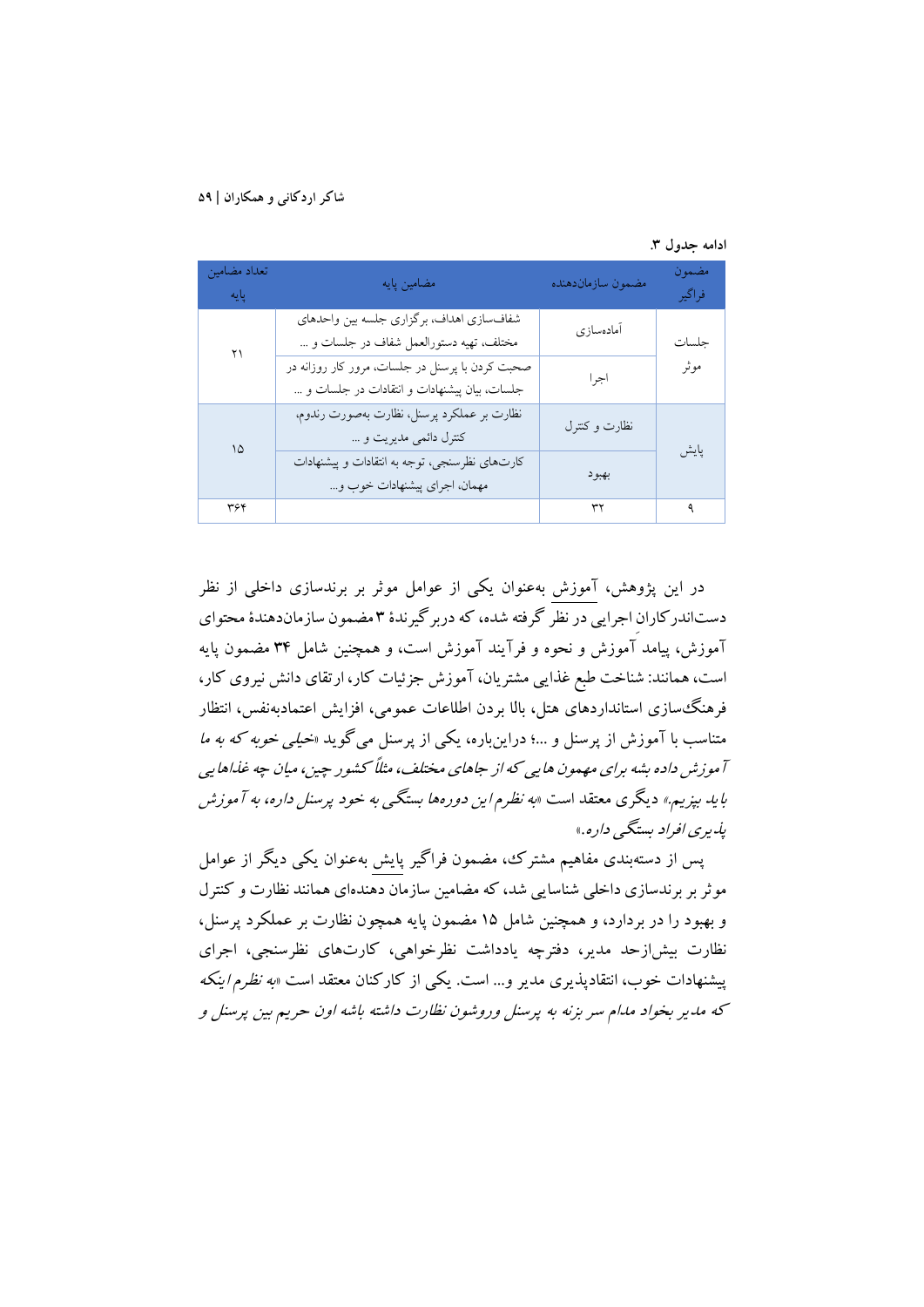مدیر از بین میره»؛ دیگري بیان داشت «خیلی خوبه که مدیر فرمهاي نظرسنجی رو دقیق مطالعه کنه، حتی تماس بگیره با مهمون بپرسه که راضی بوده از هتل یانه؟».

سومین عامل موثر در برندسازي داخلی ارتباط موثر شناسایی شد. تمامی مفاهیم مرتبط با ارتباطات تحت عنوان ارتباطات موثر نامگذاري شده و بهعنوان مضمون فراگیر در نظر گرفته شدهاست، که شامل 5 مضمون سازماندهندة اطلاعرسانی موثر، حفظ حریم در روابط، صمیمیت در روابط، ارتباط پرسنل با مدیر و ارتباط پرسنل با هم است و همچنین در برگیرندة 43 مضمون پایه همانند ابزار اطلاعرسانی، سرعت عمل در اطلاعرسانی، برد اطلاعرسانی در هتل، تسهیل در اطلاعرسانی، بی اعتمادي به همکار، حفظ جایگاه شغلی در روابط، خانواده بودن اعضاي هتل، ترسیدن پرسنل از مدیر، حفظ احترام بین پرسنل و مدیریت و ... است. در این باره، یکی از پرسنل می گوید «ببینی*د پرسنل یک مجموعه باید از همه اتفاقات و تغییرات* هتل خبر داشته باشن و بهشون اطلاع داده بشه تا بتونن کارشون رو درست انجام بدن.»

دیگري بیان داشت که «مثلاً شده که سمینارداشتیم وبچههاي پذریرش درجریان نبودن، و مهمان اومده راهنمایی خواستن که توي کدوم سالن هست سمینار <sup>و</sup> پرسنل پذیرش در جریان نبودن.»

یکی دیگر از عواملی که در این پژوهش شناسایی شد جلسات موثر است. این مضمون فراگیر در برگیرندة مضامین سازمان دهندة آمادهسازي و اجرا و همچنین 21 مضمون پایه همانند شفافسازي اهداف، توجیه کردن پرسنل، آگاهی دادن به پرسنل از چگونگی عملکرد، بیان پیشنهادات و انتقادات در جلسات، شفافسازي روال کار، بررسی گزارشات کاري و... است. کارمندي معتقد بود که: «جلسه چیزیه که پرسنل توش با رئیس مشورت میکنن، و درنهایت به راهکار میرسن، ولی اگه قراره جلسه یک طرفه باشه نتیجه بخش نیس.» یکی از مدیران بیان کرد که: «تو این جلسات، من هر چیزي که لازمه براي هتل رو خیلی رك وبدون هیچ خجالتی بهشون میگم. سعی میکنم خوب توجیهشون کنم.»

مشتري مداري پنجمین عامل موثرِ شناساییشده است. در این پژوهش، مضمون فراگیر مشتريمداري متشکل از مضامین سازماندهندهاي چون خدمات ملموس، همدلی، اعتمادسازي، اعتبار، پاسخگویی است. و همچنین مضامین پایهاي همانند: رعایت نظافت هتل، منظم بودن، ارتباط زبانی و کلامی خوب با مشتري، روابط گرم و دوستانه با مشتري، لبخند به لب داشتن در برابر مشتري، دلخور نکردن مهمان، رفع نیاز مهمان و،...که تعداد آنها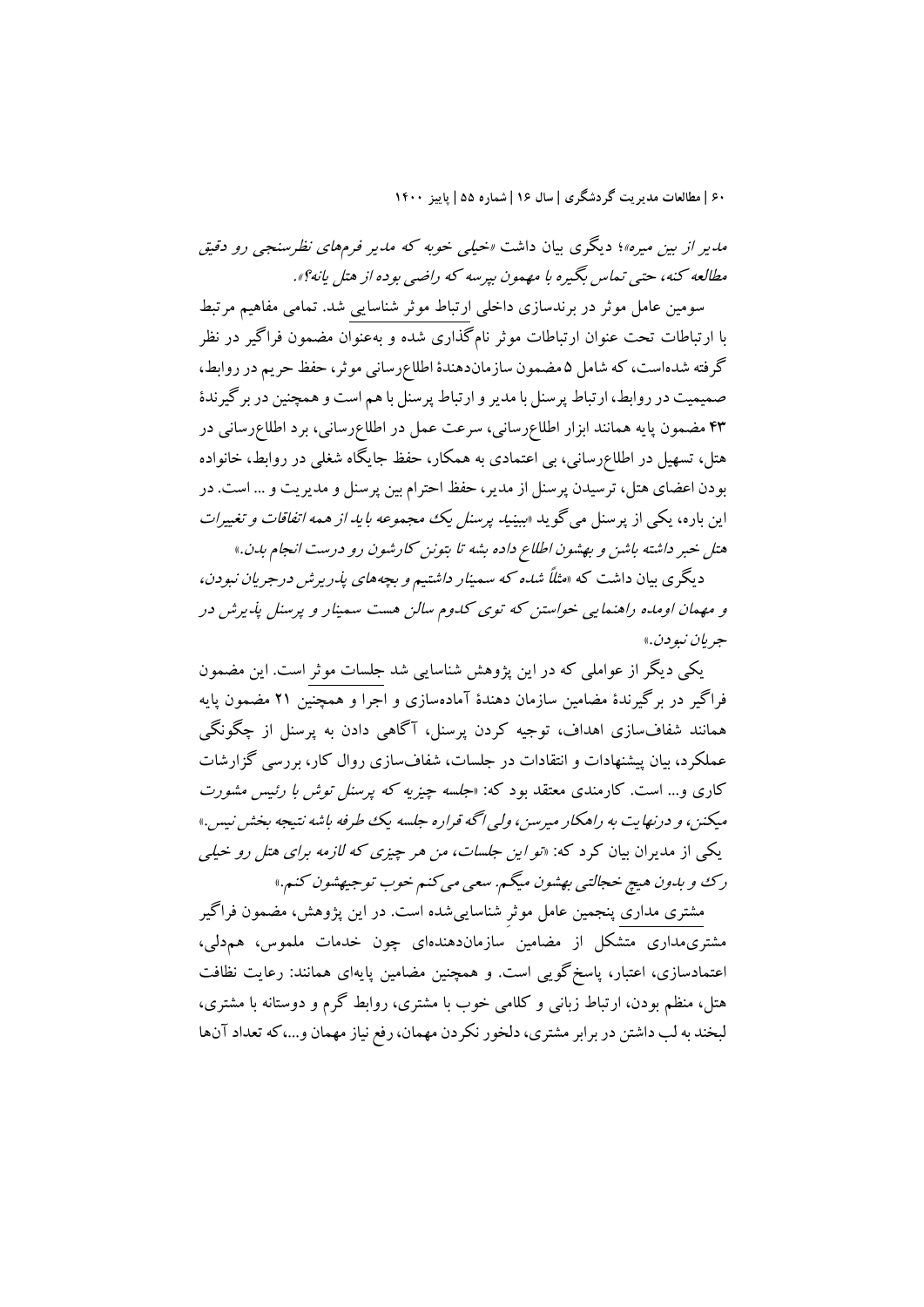39 عدد است. کارمندي طی مصاحبه میگوید: «پوشش پرسنل خیلی تأثیر داره، این تمایز پوششها خیلی کمک می کنه که مهمون ها بتونن بهترین خدمات رو دریافت کنن، مثلاً مهمونها بتونن با استفاده از این تفاوت پوشش، نیازهاي غذاییشون رو از افرادي که مسئول غذاي هتل هستن درخواست کنن.»

یکی دیگر از مصاحبه شوندگان بیان داشت: «یکبار رفتم هتلی که پذیرش هتل انقدر بد اخلاق بود که اصلاً تحت هیچ شرایطی دوباره تو اون هتل پا نمیذارم».

میتوان از رهبري بهعنوان مضمون فراگیري یاد کرد که در این پژوهش در برگیرندة 4 مضمون سازمان دهنده است: سبک رهبري، دانش رهبري، ویژگیهاي رهبري، رفتار رهبري؛ و 54 مضمون پایه همانند انعطافپذیري مدیر، مشارکت دادن، پرسنل در تصمیمگیري، علم جذب نیروي شایسته، آگاه بودن به امور هتل، تخصص در کار هتل، فروتن بودن مدیر، با تجربه بودن مدیر، پایبندي مدیر به اصول، قاطعیت مدیر و...

مصاحبهشوندهای دراینباره می گوید: *«مدیریت لازمه که توانایی و علم جذب نیروی کار*ِ مناسبِ براساس دانش هتلداري وبراساس شخصیت افراد روداشته باشه.» کارمند دیگري میگوید: «بببنید! تو هر مجموعهاي مدیرا انقدر سرشون شلوغ که نمیتونن مستقیما کنترل داشته باشن رو همه پرسنل، ولی باید آگاه باشه که چی میگذره تو هتلش، آگاه باشه ازهمه جاي هتلش).

مضمون فراگیر جبران خدمات داراي 4 مضمون سازماندهنده و 55 مضمون پایه است. این مضمون بهعنوان هفتمین عامل شناساییشده در طی مصاحبه است، که خود در برگیرندة مضامین سازماندهی مثل پاداش بیرونی مالی، پاداش بیرونی غیرمالی، مزایا و تنبیه میشود. ازجمله مضامین پایه میتوان به حقوق، پاداش مالی، برخورد متناسب باشخصیت پرسنل، توجه به کمبودهاي پرسنل، وام، اضافهکاري، توبیخ، اخطار کتبی و... اشاره کرد. کارمندي بیان کرد: «لازمه با من جوري رفتار بشه که اعتمادم جلب بشه، من باید بتونم اعتماد کنم به حرفاشون. به هدفاشون. تا یه رفتار خوبی از خودم نشون بدم.»

مصاحبه شوندهٔ دیگر بیان می کند: «ب*ه نظر من، تشویق عالی ترین چیز برای اینه که پرسنل* رو طرفِ کاري ببریم، حالا یا مالی، یادرقالب معرفی، یا مرخصی دادن، یا سفر خونوادگی.» در این پژوهش،هشتمین عامل شناسایی شده گزینش و استخدام است. تناسب شغلی، تناسب رفتاري، تناسب شخصیتی و استخدام شایسته ازجمله 4 مضمون سازماندهندة این مضمون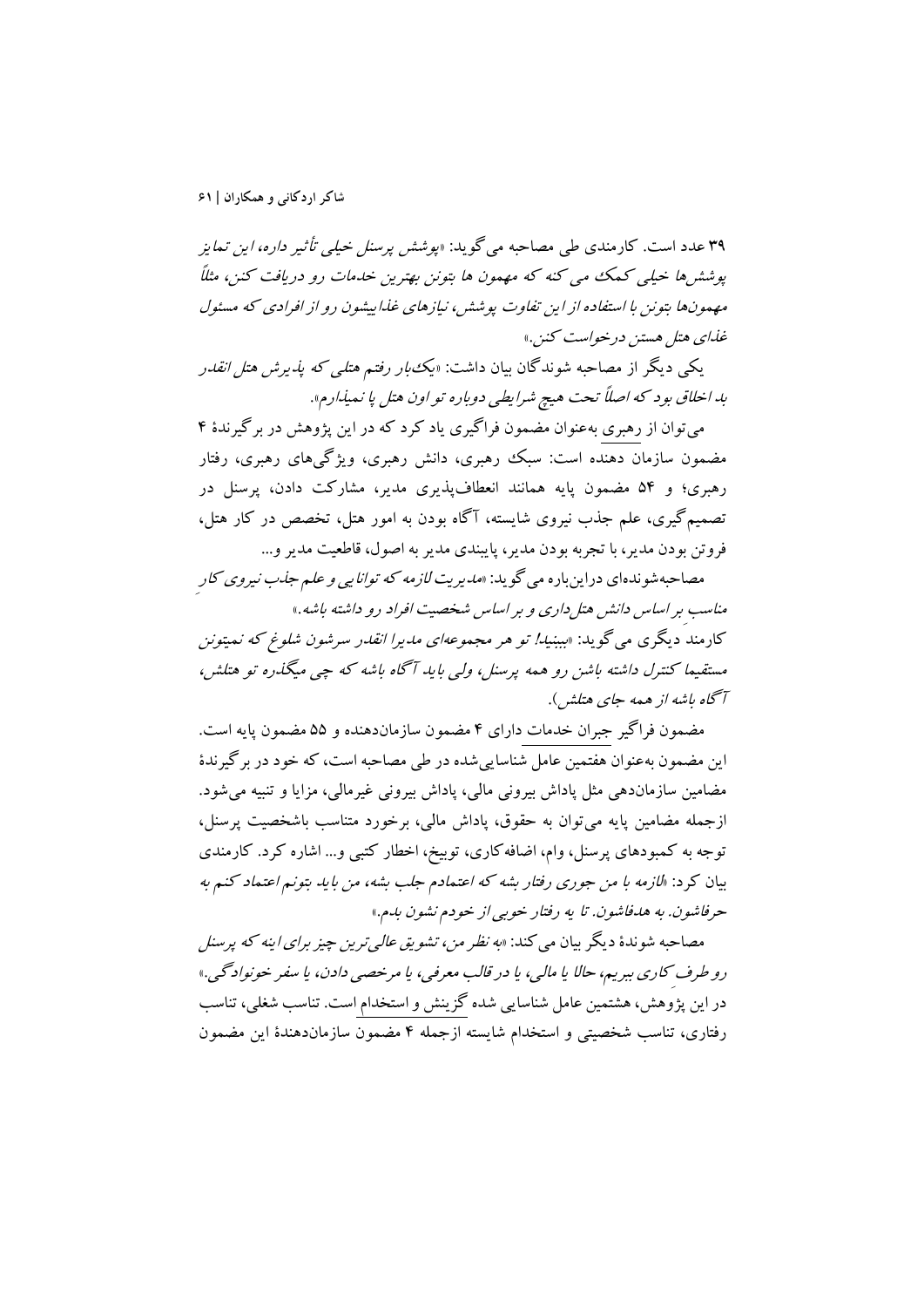فراگیر هستند. همچنین لازم به ذکر است که در ابتدا 75 مضمون پایه شناسایی شدند، مثل تناسب شغل با شخصیت افراد، تناسب شغل با ذات افراد، سن و سال، رعایت اصول هتل، دارا بودن وجدان کاري، دید فرد به کار، استخدام رسمی، استخدام پیمانی و،... که داراي مفاهیم مشترکی در ارتباط با گزینش و استخدام هستند.دراین باره، یکی از دستاندرکاران اجرایی میگوید: «خیلی خوبه که آدما رو بشه بر اساس شخصیتشون <sup>و</sup> ذاتشون سرکار گذاشت، مثلاً یکی که بهصورت ذاتی کاري هست رو سریک شغل مهم بذاري.»

یکی از مدیران میگوید: «استخدام توي هتل ما بهصورت رزومه است. ما تبلیغات <sup>و</sup> درخواست خودمون رومیذاریم. اونها رزومه هاشون رومیفرستن. ما رزومه، سن <sup>و</sup> سال، سابقۀ کار، جوان بودن، خوشگل بودن افراد رونگاه میکنیم وبعد استخدام میکنیم.»

کیفیت زندگی کاري بهعنوان آخرین عامل موثر بر برندسازي داخلی ازنظر دستاندرکاران اجرایی هتلها شناسایی شد، که تحت عنوان مضمون فراگیر در این پژوهش بیان شدهاست. این مضمون در برگیرندة 3 مضمون سازماندهنده تحت عنوان کیفیت فرآیندهاي سازمان، کیفیت افراد سازمان و کیفیت روابط خانوادگی، و 32 مضمون پایه است، ازجمله مضامین پایه، خستگی پرسنل، تعطیلی نداشتن هتل، علاقه نداشتن به کار، کنارهگیري از کار، مدیریت نکردن مرز کار و خانه، دعواي خانوادگی، مشکلات خارجی پرسنل و...؛ در این باره، یکی از مدیران میگوید: «*هتل یه بدی!ی که داره اینه که یه خرده* شغل ما بهخاطر اینکه تعطیلی نداره، زیاد استقبال نمی شه ازش، چون هتل نه عید داره نه تعطیلی. این میتونه تو روحیۀ افراد <sup>و</sup> پرسنل تاثیر بذاره، مثلا الان آگهی زدیم براي جذب نیرو <sup>و</sup> پرسنل خوب نمی تونیم پیداکنیم، چون اکثرا میرن جایی که پنجشنبه داشته باشن، جمعه داشته باشن، تعطیلی داشته باشن.»

یکی دیگر از پرسنل میگوید: «مشکلات خارجی روي عملکرد <sup>و</sup> رفتار داخل هتل با مشتري اثرمی گذاره.»

## **بحث و نتیجهگیري**

همانطور که اشاره شد،درمجموع از دیدگاه دستاندرکاران اجرایی، که مشتمل بر مدیران و کارکنان هتلهاي منتخب در شهر یزد بودند، مجموعه عوامل موثردربرندسازي داخلی بر مبناي تحلیل مضمون در قالب مضامین فراگیر 9 عامل مطرحشد، که در شکل 1 قابل مشاهدهاند.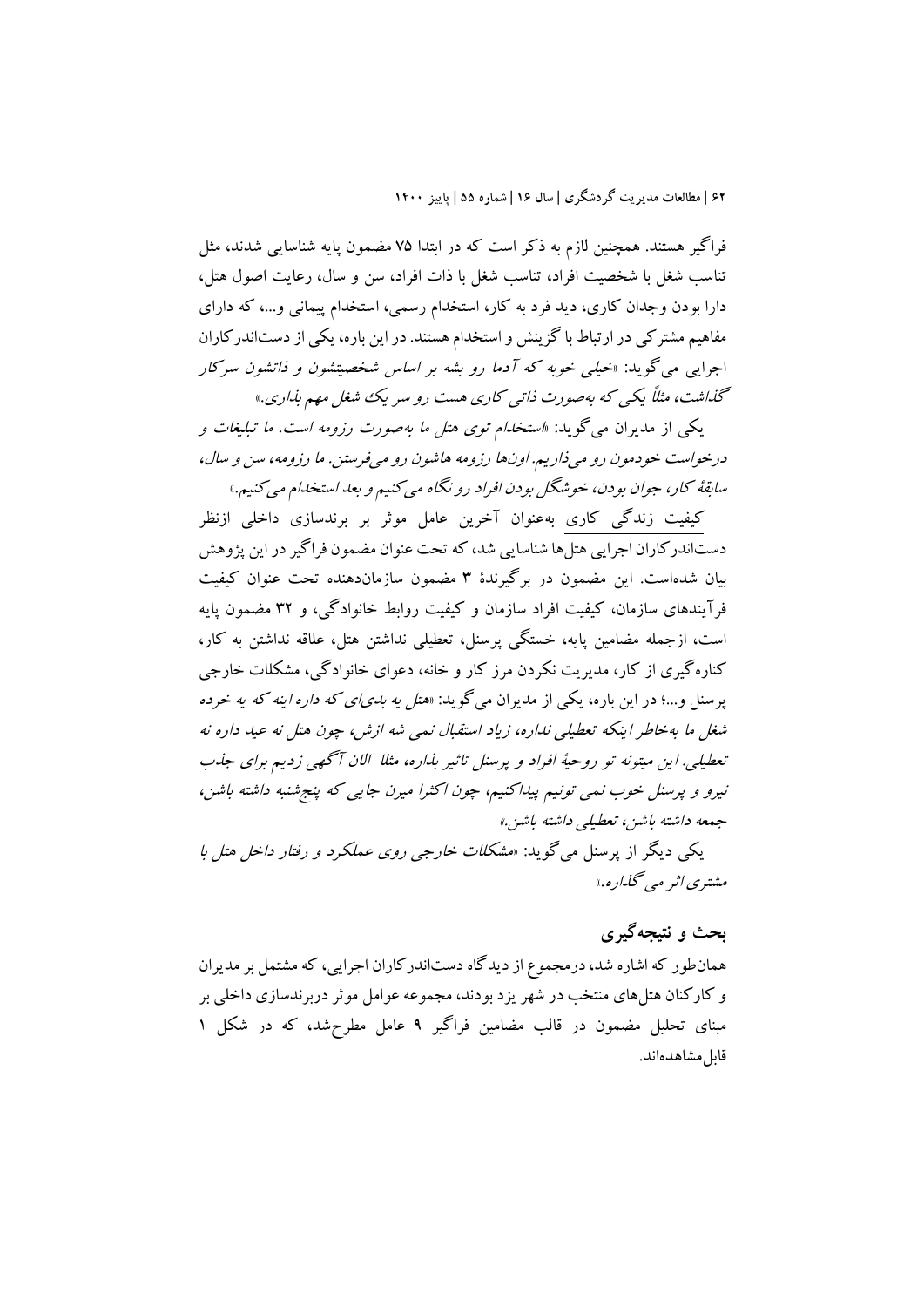

ازآنجاکه تعداد مضامین پایه و تکرار مضامین میتواند درنشان دادن اهمیت یک عامل موثرباشد، میتوان تبیین کرد که بیشترین تعداد مضامین پایه در عامل گزینش و استخدام با 75 مضمون پایه است، که میتواند نشان از اهمیت آن باشد و میتوان آن را بهعنوان یک عامل کلیدي در برندسازي دانست. مجموعه مفاهیمی که در پاسخهاي مصاحبهشوندگان در خصوص گزینش و استخدام وجود داشت حول محور تناسب شغلی، تناسب رفتاري، تناسب شخصیتی و استخدام شایسته قرار داشت. طبق پژوهشهاي مشاهدهشده، عامل استخدام در حوزة وظایف مدیریت منابع انسانی قرار دارد، که پیامدهاي برندسازي داخلی را تحت تاثیر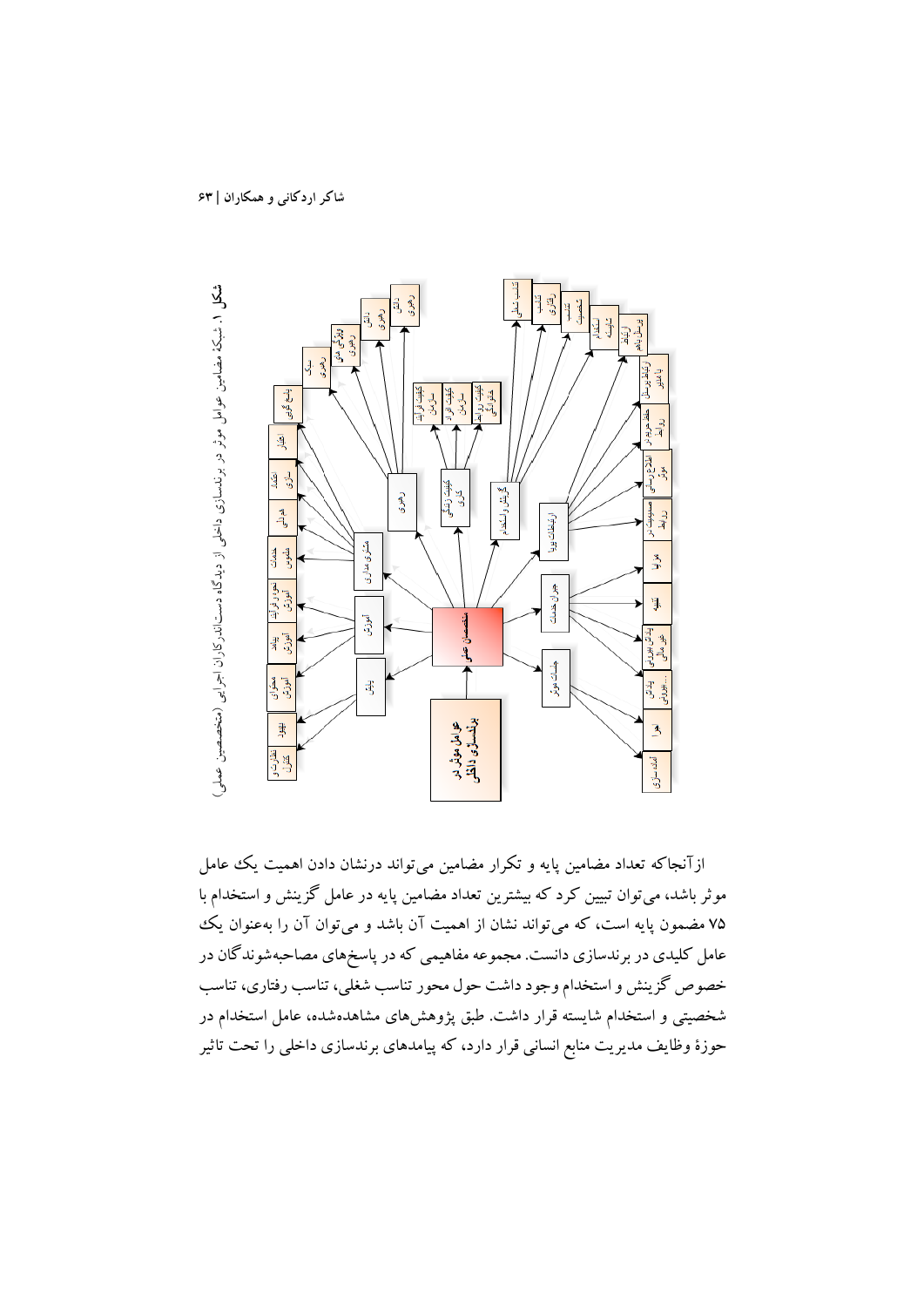قرار میدهد (2008 .Punjaisri et al., همچنین میتوان گفت استخدام یکی از فرآیندهاي راهبردي برندسازي داخلی است، که کارکنان را هماهنگ میکند و به آنها اختیار میدهد تا تجربۀ ماندگاري را در ذهن مشتري ایجاد کنند ( ,MacLaverty et al 2007). به اعتقاد برخی، مدیریت منابع انسانیِ برندمحورْ تضمینکنندة تناسب هویت شخص ـ برند از طریق استخدام، گزینش و ارتقايکارکنان است ( ,Zeplin & Burmann 2005). با توجهبه پژوهشهاي مطرحشدة بالا، میتوان تبیین کرد که استخدام بهعنوان عاملی موثر دربرندسازي داخلی شناسایی شدهاست، که خود نشان از همپوشانی با پژوهش حاضر دارد، با این تفاوت که دربارة مجموعه عواملی که در حوزة استخدام باید رعایت شوند تا منجر به برندسازي داخلی شوند مطالعهاي مشاهده نشدهاست.در این پژوهش، بررسیها نشان دادهاست که این عوامل ـ تناسب شغلی، تناسب رفتاري، تناسب شخصیت، استخدام شایسته ـ در حوزة استخدام باید موردتوجه قرار گیرند. با رعایت مجموعه عواملی که تحت عنوان مضامین سازماندهنده حوزه گزینش و استخدام در این پژوهش از آنها یاد شدهاست میتوان فرد داراي صلاحیت و شایستگی را استخدام کرد، که درنهایت به فرآیند برندسازي داخلی در هتلها میتواند کمک کند.

جبران خدمات با 55 مضمون پایه یکی دیگر از عوامل مهم و موثردر برندسازي داخلی است. با توجه به صحبتهاي مصاحبهشوندگان میتوان تبیین کرد که جبران خدمات در پژوهش حاضر در برگیرندة 4 مضمون سازماندهندة پاداش بیرونی مالی، پاداش بیرونی غیرمالی، مزایا و تنبیه است. با توجه به اینکه پاداش یکی از مؤلفههاي جبران خدمات است میتوان گفت که در پژوهش مک لااورتی و همکاران ' (۲۰۰۷) در جهت هماهنگی و اعطای اختیاراتی به کارکنان براي ایجاد تجربۀ ماندگار در ذهن مشتري، پاداش بهعنوان فرآیند راهبردی است. ساهو و ماهونتی <sup>۲</sup> (۲۰۱۹) در پژوهش خود بیان کردند که یکی از عوامل تعیین کننده برندسازی داخلی پاداش است. گاتام و همکاران " (۲۰۰۴) پاداش را یکی از عوامل کلیدی تأثیر گذار بر رفتار برندمحور کارکنان و عملکرد برند دانستند. زارعی (۱۳۹۶) جبران خدمات را یکی از مؤلفههاي مدیریت منابع انسانی میداند، که در برندسازي داخلی در دانشگاهها و مؤسسات آموزش عالی موثراست. همچنین سلیمی و همکاران (1392) بیان

- 1 MacLaverty et al.
- 2 Sahoo & Mohanty

 $\overline{\phantom{a}}$ 

<sup>3</sup> Gautam et al.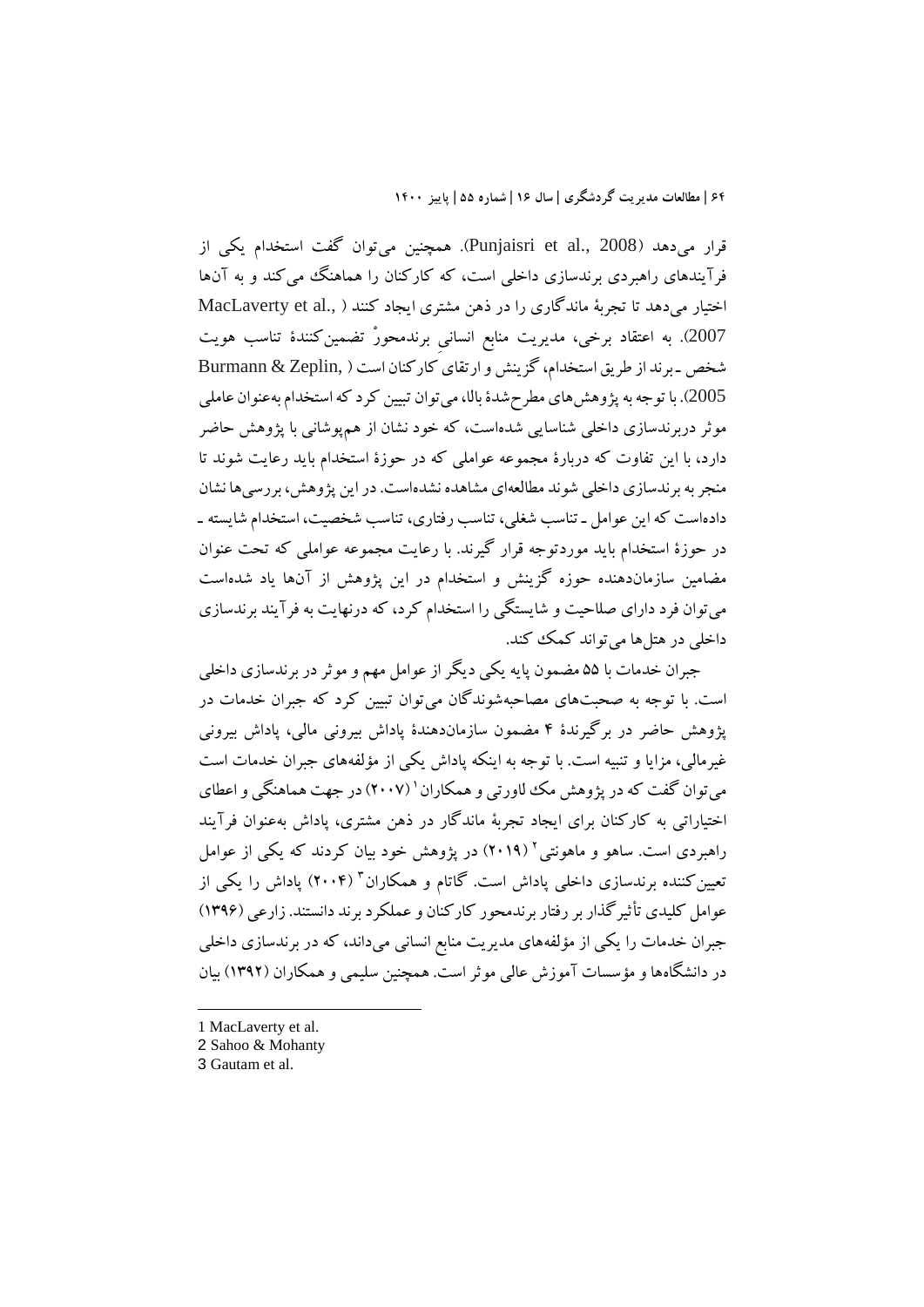1 داشتند که پاداش و جبران خدمات بر اعتماد به برند تأثیر مثبت و معناداري میگذارند. ملین (2005) مزایا و جبران خدمات را یکی از ابعاد برند کارفرما میداند. بر اساس نظر قلی پور (1390)، جبران خدمات صرفا حقوق و دستمزد نیست، بلکه انگیزههاي غیرمالی نیز در تلاشهاي افراد موثر هستند. در این پژوهش، بحث جبران خدمات در برگیرندة مضامین سازماندهندة پاداش بیرونی مالی، پاداش بیرونی غیرمالی، مزایا و تنبیه شناسایی شدهاست. در پژوهشهاي پیشین، صرفا در مورد جبران خدمات صحبت شده و در خصوص انواع آن در حوزه برندسازي داخلی مطالعهاي مشاهده نشده است. بر اساس نظر دستاندرکاران اجرایی،در صورت اجرا و رعایت جبران خدمات در سطحی که در برگیرندة پاداشها، مزایا و تنبیه باشد میتوان در حوزة برندسازي داخلی به نتایج مثبتی دست یافت.

رهبريْ عامل دیگر موثر بر برندسازي داخلی بر اساس صحبتهاي مصاحبهشوندگان است، که با داشتن 54 مضمون پایه میتوان آن را یکی دیگر از عوامل کلیدي موثر در برندسازي داخلی ازنظر دستاندرکاران اجرایی دانست. در این پژوهش، بر اساس صحبتهاي مصاحبهشوندگان، کاریزماتیک بودن رهبر بهعنوان یک ویژگی براي رهبر در نظر گرفته شد؛ که بورمن و زیلین آ (۲۰۰۵) نیز معتقد هستند از طریق تأکید بر رهبری کاریزماتیک می توان به تعیین هویت با برند سازمان پرداخت، همچنین بیان داشتند که رهبري قدرتمند برند منجر به افزایش شناسایی هویتیابی با ارزشهاي برند توسط کارکنان میگردد. همچنین، در این پژوهش، مقتدر بودن رهبر یکی از مضامین پایۀ سبک رهبري است. سلیم و ایگلسیاس "(۲۰۱۶) رهبری برند را یکی از مؤلفههای برندسازی داخلی دانستند. آدامو و همکاران (2020) در پژوهش خود، به این نتیجه دست یافتند که رهبري برند تأثیر معنیداري بر عملکرد کارکنان دارد. شفیعا و سید نقوي (1397) پژوهشی باعنوان الگوي برندسازي درونسازمانی در بخش خدمات و گردشگري تهران انجام دادند؛ آنها اظهار داشتند که رهبري در این الگو نقش راهبردي دارد. نتایج پژوهش ترگلاو و همکاران (2016) از اهمیت رهبري مدیریت ارشد در برندسازي داخلی و نقش آن در دستیابی به وابستگی عاطفی کارمندان به برند حمایت میکند. زارعی (1396) رهبري برند را یکی از ابعاد برندسازي داخلی میداند. در پژوهش محمدي (1395)،رهبري برند بهعنوان یکی از عوامل

1 Melin, E.

1

2 Burmann & Zeplin

<sup>3</sup> Saleem & Iglesias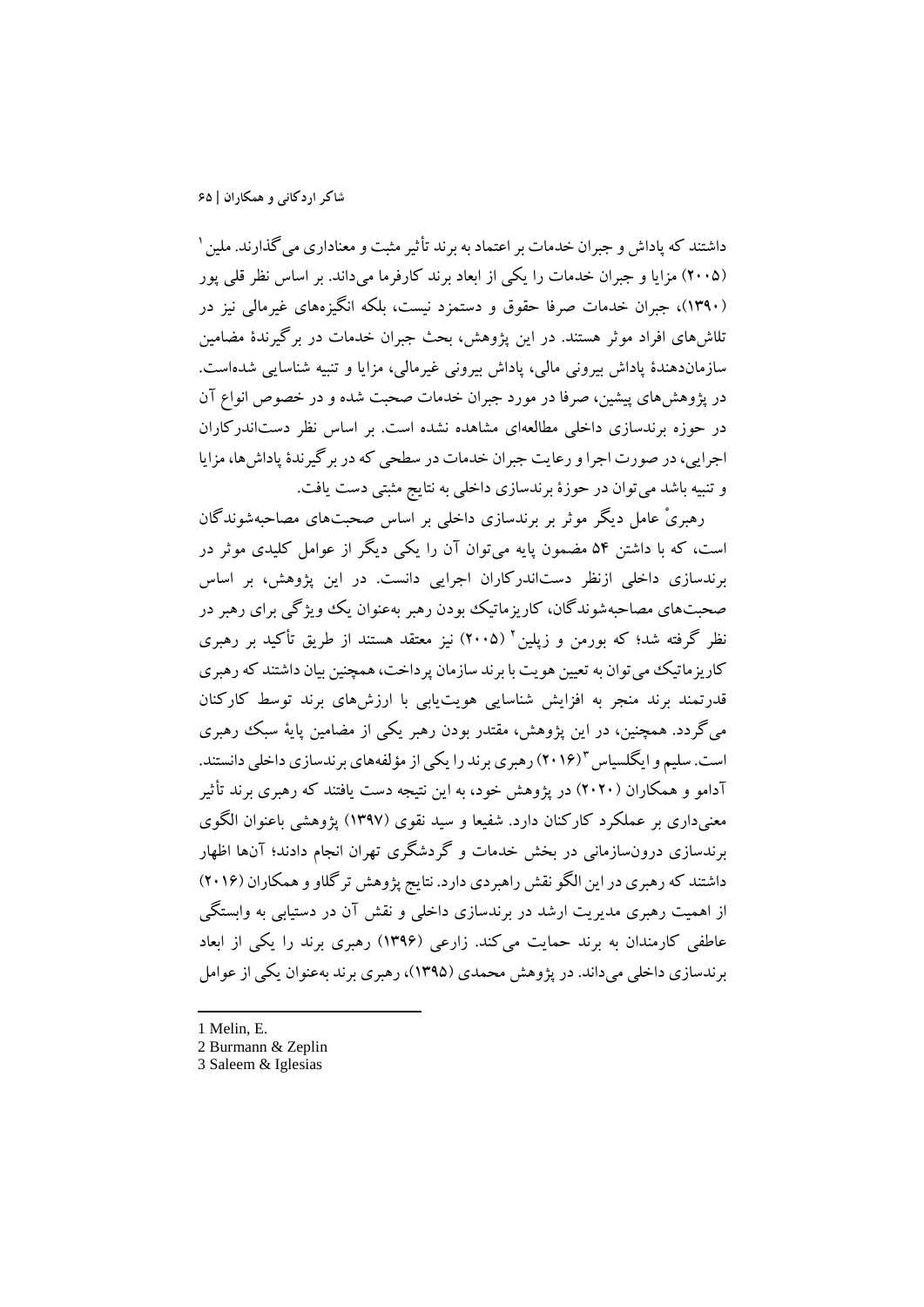موثر بر برندسازي داخلی در سالنهاي ورزشی شناسایی شد. مبانی نظري نشان داد که در مطالعات قبلی نیز رهبري یکی از عوامل موثر در برندسازي داخلی در نظر گرفته شدهاست. در این پژوهش، با توجه به ماهیت کیفی بودن آن، مضامین کلیدي در مورد نقش رهبري بر 4 عامل (سبک رهبر، دانش رهبر، ویژگی رهبر و رفتار رهبر) متمرکز هستند.

ارتباطات موثر نیز با 43 مضمون پایه یکی از عوامل موثر بر برندسازي داخلی است که در برگیرندة مضامین سازماندهندهاي همانند اطلاعرسانی موثر، حفظ حریم در روابط، صمیمیت در روابط، ارتباط پرسنل با مدیر، ارتباط پرسنل باهم است. بر اساس این مضامین سازماندهنده میتوان به این نکته اشاره کرد که دستاندرکاران اجرایی در صحبتهایشان تقریبا به تمام جوانب ارتباطی داخلی سازمان اشاره داشتهاند و بهصورت جزءبهجزء آنها را بیان کردهاند. ماتاداندا و اندوییسی ' (۱۳) (۹۰ بانجایسری و ویلسون (۲۰۱۱) ارتباطات داخلی را یکی از عوامل تاثیرگذار بر برندسازي داخلی میدانند. مک لاورتی و همکاران (2007) ارتباطات داخلی را یکی از فرآیندهاي راهبردي میداند که کارکنان را هماهنگ میکند و به آنها اختیار میدهد تا براي مشتري تجربۀ درستی را بهصورت پایدار رقم بزند. ساهو و ماهونتی (2019) نیز ارتباطات داخلی را یکی از عوامل تعیینکنندة برندسازي داخلی میدانند. در پژوهشی، جادسون و همکاران <sup>۲</sup> (۲۰۰۶) کانالهای ارتباطی همانند بروشورهای دانشگاهی، جلسات، ایمیل و نامههاي اداري را بهعنوان عوامل موثر برندسازي داخلی در دانشگاه میدانند. با بررسی نتایج پژوهشهاي پیشین میتوان چنین نتیجه گرفت که در حوزة برندسازي داخلی، بهصورت کلی، به بحث ارتباطات داخلی پرداخته شده و در برخی موارد، از اطلاعرسانی بهعنوان ابزاري جهت ارتباط استفاده شدهاست.

مشتريمداري با 39 مضمون پایه یکی دیگر از عوامل موثر بر برندسازي داخلی است. مصاحبهشوندگان در خصوص مشتريمداري بهصورت متنوع و گسترده صحبت کردهاند. در این پژوهش، ضمن شناسایی مشتريمداري بهعنوان عاملی موثر دربرندسازي داخلی، اصول و شرایطی [همانند خدمات ملموس، همدلی، اعتمادسازي، اعتبار، پاسخگویی] که لازم است تا مشتريمداري صورت بگیرد و بتواند بهعنوان عاملی موثردر برندسازي داخلی تأثیر بگذارد نیز شناسایی شدهاست. خیري (1395) در مطالعۀ خود به این نتیجه رسید که

1 Matanda & Ndubisi

**.** 

<sup>2</sup> Judson et al.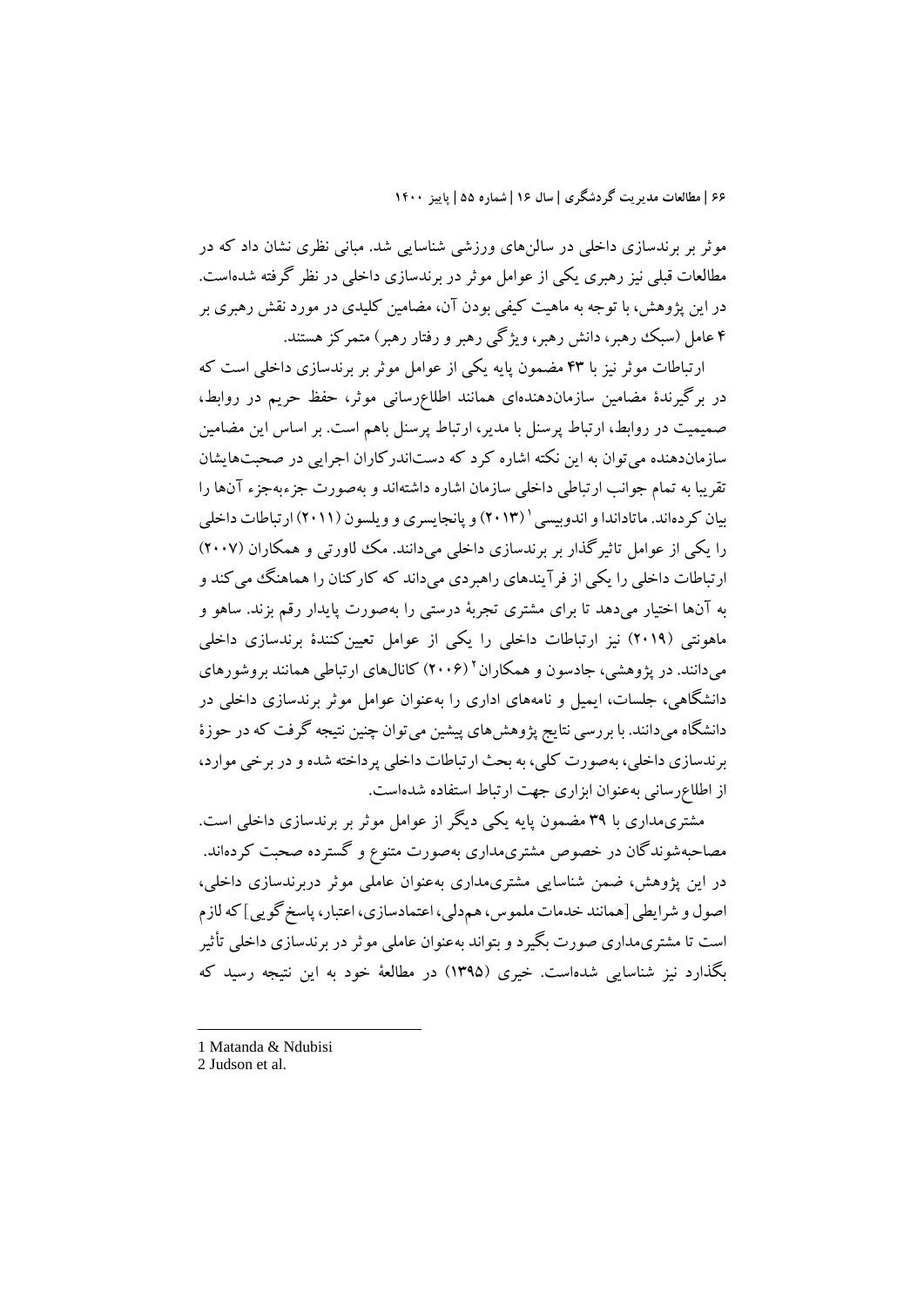مشتريمداري بر ارزش ویژة برند تأثیر معناداري دارد. رشیدي و رحمانی (1392) در پژوهش خود، به این نتیجه رسیدند که رابطۀمثبت ومعناداريبین برند ووفاداري مشتري وجود دارد. بر اساس نظر یانگ و همکاران ' (۲۰۱۵) احتیاج است که منابع انسانی بتواند اهداف برند را درك و حمایت کنند، و همچنین از مهارت و آموزش براي انجام کار برخوردار باشند و بتوانند رضایت مشتري را جلب کنند. طبق مثلثهاي برندسازي و بازاریابی خدمات دواسیگام و همکاران ۲۰۱۰)، سازمانْ در هر فعالیتی تلاش میکند تا درک مشتری به برند را جذب و اذهان آنها را تسخیر کند و وعدههایی با توجه به برند به مشتري میدهد. در این پژوهش نیز یکی از مضامین پایهاي که از صحبتهاي مصاحبهشوندگان بهدست آمد ایجاد تجربۀ خوب در ذهن مهمان است، که نشان از همپوشانی با پژوهش حاضر دارد. شایان ذکر است در پژوهشهاي مشاهدهشده، صرفا به وفاداري مشتري به برند، ایجاد تجربۀ خوب در ذهن مشتري و رفع انتظار مشتري در برندسازي داخلی اشارههایی شدهاست.

از آموزش، با 37 مضمون پایه، میتوان بهعنوان یکی دیگر از عوامل موثردر برندسازي داخلی نام برد. در این پژوهش، به بررسی محتواي دورههاي آموزشی، پیامد آموزشها و نحوه و فرآیند این آموزشها طبق صحبت مصاحبهشوندگان نیز پرداخته شدهاست، که بر اساس نظر آنها هر آموزش باید داراي یک سري اصول شرایط و محتوایی جهت بازدهی بالا باشد، در غیر این صورت بیفایده است و نمیتواند تأثیري بر پرسنل و درنهایت برندسازي داخلی داشته باشد. در این راستا میتوان به پژوهشهاي داخلی و خارجی مشاهدهشده، که آموزش را به عنوان یک عامل موثر بر برندسازي داخلی میدانند، اشاره کرد؛ همانند پژوهشهاي پانجایسري و همکاران (2008)، که آموزش را یکی از حوزههاي مدیریت منابع انسانی میدانند، که پیامدهاي برندسازي داخلی را تحت تأثیر قرار میدهد. بهزادي و همکاران (1395) در پژوهش خود به این نتیجه رسیدند که مدیریت منابع انسانی برندمحور (استخدام، اجتماعیسازي و آموزش) یکی از روشهایی است که میتواند کلید موفقیت برنامه مدیریت برند داخلی باشد. ساهو و ماهونتی (2019) اذعان داشتند که آموزش یکی از عوامل تعیین کنندهٔ برندسازی داخلی است. آموزش در پژوهشهای محققانی همانند، گال و

1 Yang et al.

**.** 

2 Devasagayam et al.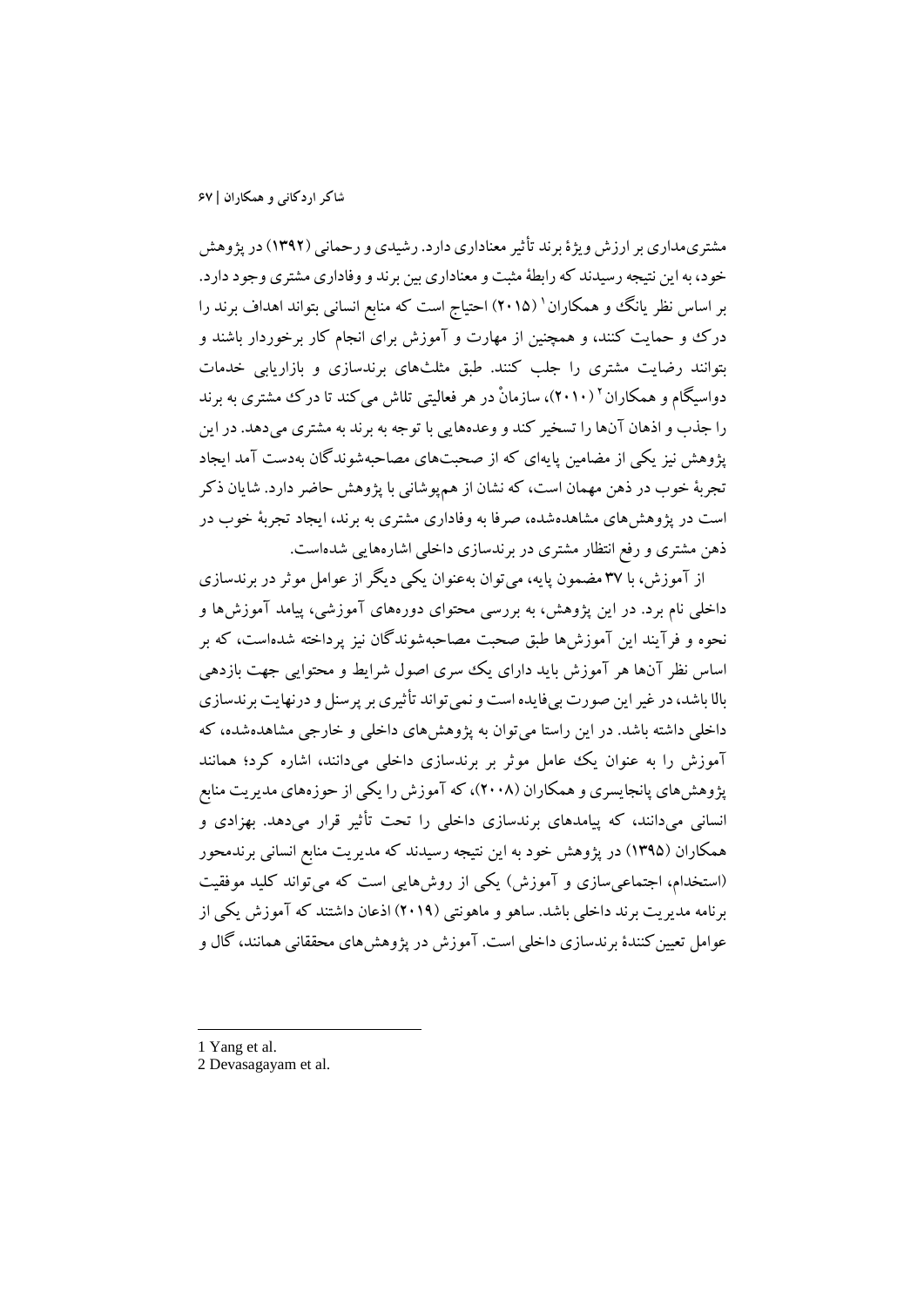اشرف'، (۲۰۱۲) و ماتاندا و اندوبیسی (۲۰۱۳) بهعنوان یکی از عوامل اصلی برندسازی داخلی شناسایی شدهاست.

کیفیت زندگی کاري یکی دیگر از عوامل موثر بر برندسازي داخلی است که داراي 32 مضمون است. در مطالعات پیشین،هرچند در مورد اهمیت کیفیت زندگی کاري تأکید شده و در مورد نقش آن در موفقیت سازمان صحبت شدهاست، اما در حوزة برندسازي داخلی و تأثیراتی که در این حوزه میتواند داشته باشد مطالعهاي مشاهده نشده و میتوان گفت نخستین بار در این پژوهش بررسیشدهاست و یکی از دستاوردهاي جدید است، که در برگیرندة کیفیت سازمان، کیفیت افراد و کیفیت روابط خانوادگی است.

در مطالعۀ حاضر، جلسات موثربا 21 مضمون پایه بر اساس صحبتهاي دستاندرکاران اجرایی بهعنوان یک عامل موثر در برندسازي داخلی شناساییشده است، که همچنین در مطالعه پانجایسري و ویلسون (2011) نیز بهعنوان مؤلفههاي اصلی برندسازي داخلی شناساییشدهاند، که نشان از همپوشانی با پژوهش حاضر دارند. عزیزي و اثنا عشري (1391) در پژوهش خود، به این نتیجه رسیدند درصورتیکه جلسات توجیهی، که یکی از فعالیتهاي برندسازي داخلی است، اجرا شود احساس تعلق به برند افزایش مییابد. جزنی و همکاران (1392) اذعان داشتند درصورتیکه جلسات توجیهی و جلسات گروهی، که ازجمله فعالیتهاي برندسازي داخلی هستند، بهدرستی صورت بگیرند، میتوانند برندسازي داخلی را ارتقا دهند. همانگونه که مشاهده میشود در پژوهشهاي صورتگرفته جلسات گروهی و جلسات توجیهی را بهعنوان عوامل موثر بر برندسازي داخلی میدانند، که نشان از همپوشانی با پژوهش حاضر دارد. لازم به ذکر است طی بررسیهاي انجامشده، مجموعه مفاهیم بیانشده در ارتباط با جلسات موثر در دودستۀ مضامین سازماندهندة آمادهسازي و اجرا قرارگرفتهاند. در این دودسته مضمون سازماندهنده، نکاتی در خصوص جلسات بیان شدهاست که در پژوهشهاي مشاهدهشده در خصوص جلسات بررسی نشدهاند.

درنهایت پایش با 15 مضمون پایه بهعنوان آخرین عامل موثر در برندسازي داخلی از نظر دستاندرکاران اجرایی است، که داراي دو مضمون سازماندهندة نظارت و کنترل و بهبود است، ازآنجاییکه دستیابی به هر هدف بزرگی احتیاج به نظارت و همچنین بهبود دارد دستاندرکاران اجرایی نیز در جهت رسیدن به برندسازي داخلی آنها را ازجمله عوامل مهم

1 Gull & Ashraf

**.**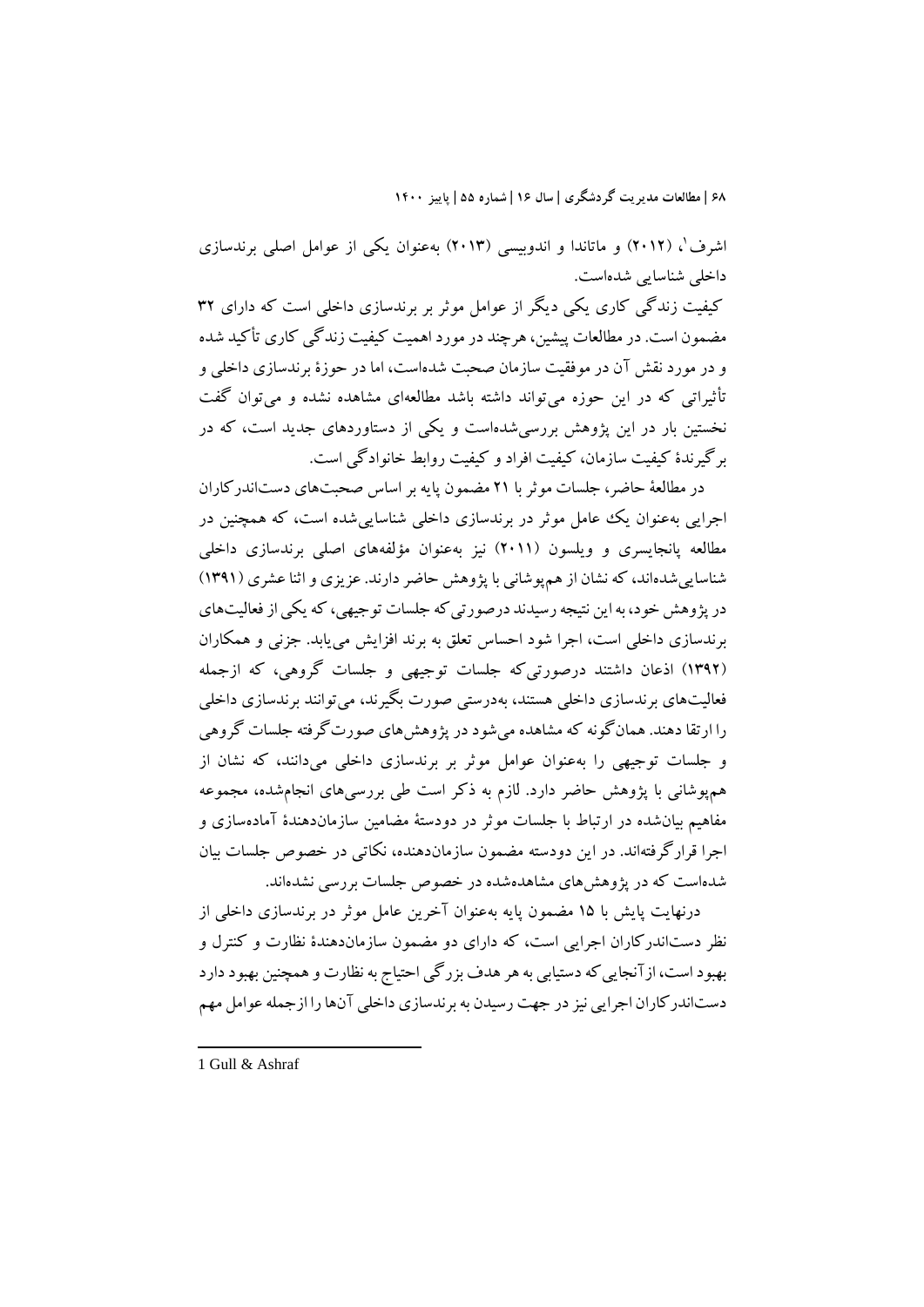میدانند. هنکل و همکاران (2007) ترکیبی از کنترل رسمی و غیررسمی مدیریت را در <sup>1</sup> ارتباطات سازمان جهت تضمین عملکرد کارکنان و حمایت آنان از برند پیشنهاد کردند. با توجه به اینکه در زمینۀ پایش بهعنوان عامل موثر در برندسازي داخلی مطالعاتی مشاهده نشدهاست میتوان گفت در این پژوهش، نخستین بار نقش نظارت و کنترل و بهبود بهعنوان عاملی موثردر برندسازي داخلی شناسایی شدهاست.

با توجه به موارد مطرحشده و نتایج خاصی که در این پژوهش از مصاحبههاي انجامشده بهدست آمد میتوان پیشنهادات زیر را براي مدیران و سرمایه گذارن در حوزه هتلداري و گردشگري ارائه کرد:

با توجه به اینکه اکثریت کارکنان و مدیران هتل از اهمیت مباحث مدیریت منابع انسانی در حوزة افزایش رضایت مشتریان آگاه بودند اما به مفهومی که بتواند آن را تحت عنوان برندسازي داخلی تبیین نماید آگاهی نداشتند و غالباً آن را با برندسازي خارجی اشتباه میگرفتند، پیشنهاد میشود تدابیري در جهت آشنایی بیشتر افراد با این مقوله اندیشیده شود، زیرا شناخت برندسازي داخلی و آگاه بودن به آن سبب عملکرد بهتر و درنتیجه،رشد در هر حوزه و فعالیتی، بهویژه در حوزة گردشگري که یک فعالیت خدماتی است و با مشتري در ارتباط است.

لازم است دورههاي آموزش در ابتدا براي دستاندرکاران اجرایی برگزار شود و محتواي دورههاي آموزشی علاوه بر آموزش زبان، شناخت آداب و رسوم، نحوة برخورد با مهمان، آموزش مشتريمداري و... شامل مباحث تمرکز بر بهبود استراتژيهاي منابع انسانی هم باشد.

با توجه به اینکه کیفیت زندگی کاري از مواردي بود که دستاندرکاران اجرایی به آن اشاره داشتند و همچنین در اغلب موارد به بحث جبران خدمات اشاره داشتند به مدیران هتلها پیشنهاد میشود که نوع نگاهشان را نسبت به زندگی کاري و زندگی شخصی افراد زیرمجموعه عوض کنند و با توجه به شرایط اقتصادي جامعۀ امروز نگاه جامعتر و قويتري نسبت به پرسنل داشته باشند. همچنین پیشنهاد میشود در حین کار، به تلاشهاي پرسنل توجه کنند و شرایط را براي رقابت سالم در محیط کار فراهم آورند.

از آنجایی که دستاندرکاران اجرایی بسیار به رهبري کردن یک مدیر در مجموعه اشاره داشتهاند پیشنهاد میشود برای مدیران هتل۹ها دورههای آشنایی با سبک ررهبری نوین گذاشته

**.** 

<sup>1</sup> Henkel et al.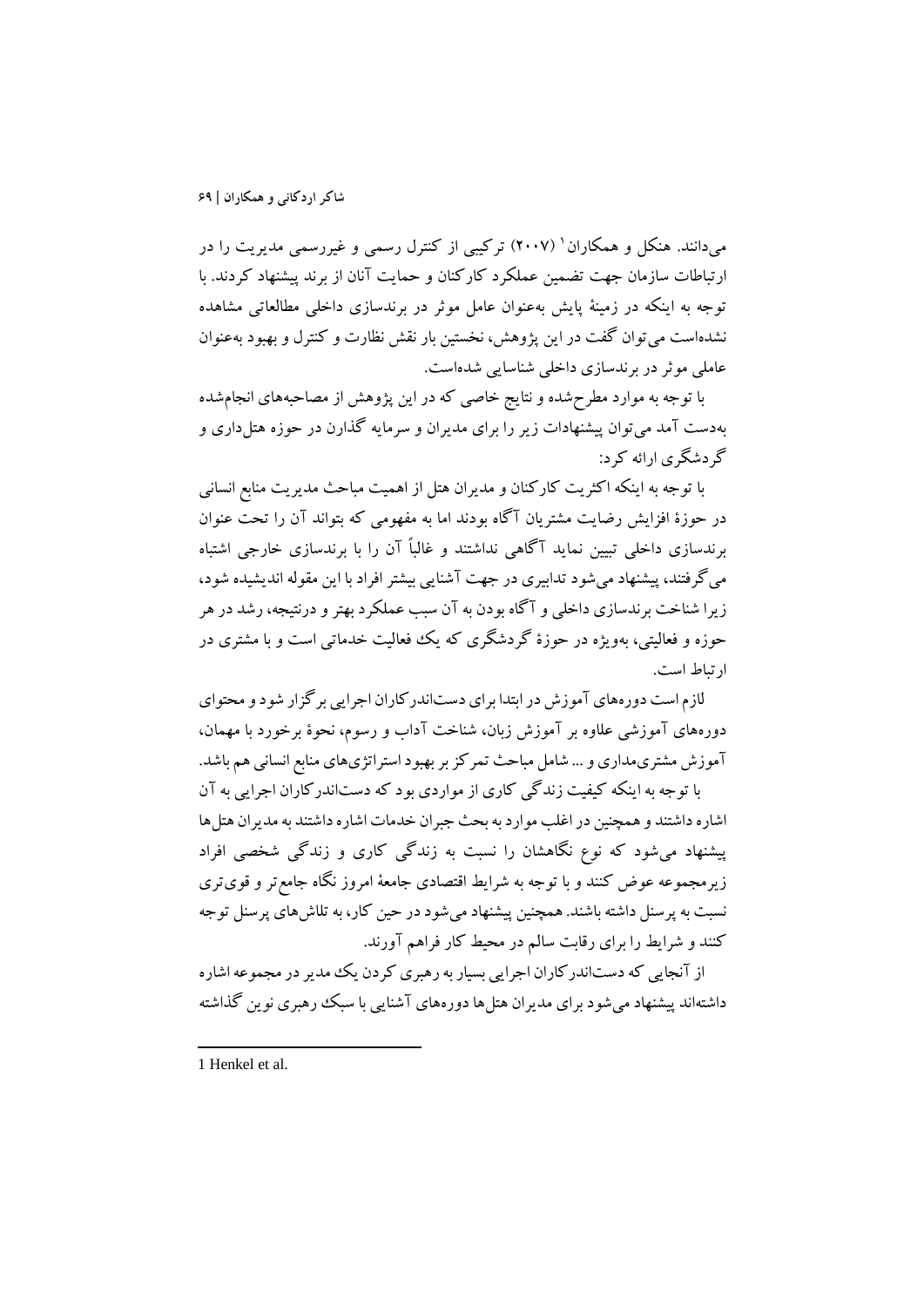شودو همچنین براي آنها امکان مسافرت خارج از کشور جهت آشنایی با سبکهاي رهبري فراهم شود. ازآنجایی که گزینش و استخدام یکی از عوامل مهم شناساییشده است پیشنهاد میشود بههنگام استخدام از متخصصان و مشاورانِ امر استخدام استفاده شود و همچنین از افراد بر اساس توانایی و مهارتهایی که دارند و متناسب با پست کاري استفاده کنند، تا بیشترین بهرهوري را براي هتل به همراه داشته باشد.

> **تعارض منافع** تعارض منافع ندارم.

**سپاسگزاري** از تمامی مدیران هتلهاي شهر یزد و دستاندرکاران فعال حوزة گردشگري قدردانی و سپاسگزاري فراوان میشود، که با مشارکت و همراهی خود در تحقق این مطالعه مساعدت فرمودند.

### **ORCID**

Mohammad Shaker Ardakani **https://orcid.org/0000-0003-3051-9375**

## **منابع**

باغانی،علی؛ فارسی زاده، حسین؛دهقانی سلطانی، مهدي و ملکی مینباش رزگاه، مرتضی. (1394). بررسی تأثیر ابعاد برند خدمات بر وفاداری به برند در صنعت بانکداری*. تحقیقات بازاریابی نوین.* https://nmrj.ui.ac.ir/article\_17829.html .17A-119 ،(F)b

بهزادي، مریم؛ عابدي، احسان و هاشمی، احسان. (1398). بررسی پیامدهاي رفتاري/ نگرشی مدیریت برند داخلی میان کارکنان فروش شرکت فرمند. *مدیریت بازرگانی، ۱*۱(۳)، ۵۰۵–۵۲۴. doi: 10.22059/jibm.2019.266532.325

پوراحمد، احمد؛ حسینی، علی؛ اروجی، حسن و علیزاده، محمد. (1392). اولویت سنجش راهبردهای توسعه ٔ گردشگری فرهنگی در منطقه الموت قزوین، *پژوهشرهای جغرافیای* doi: 10.22059/jhgr.2013.35242 .17-1 .(3)45 .انسانی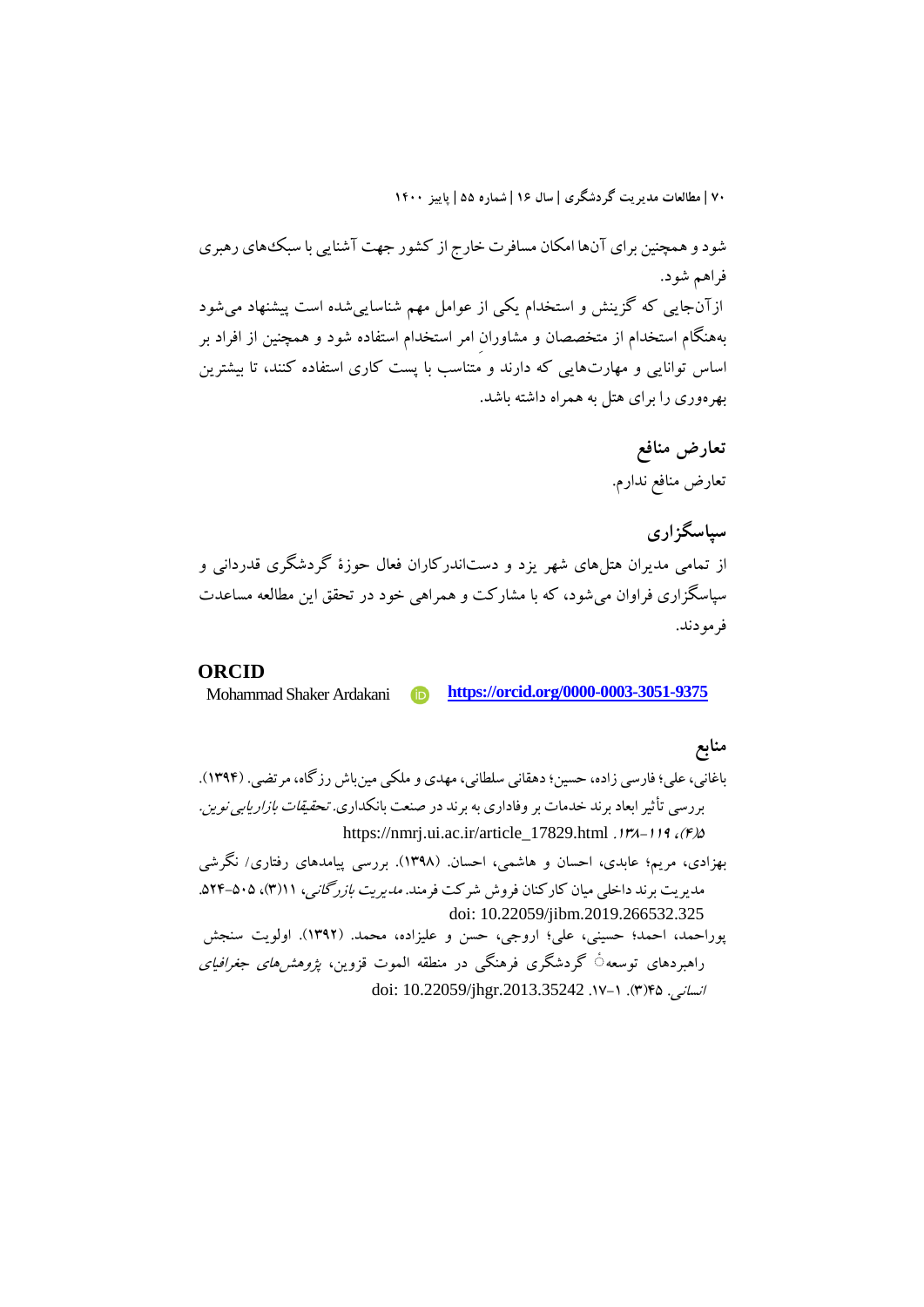جزنی، نسرین؛ صناعی، ایمان؛ هارونی، فرناز و گماریان، ملیکا. (۱۳۹۲). بررسی شناسهسازی داخلی در صنعت خدمات درمانی. چ*شم انداز مدیریت بازرگانی.* ۱۲(۱۵). ۱۳-۳۵. https://jbmp.sbu.ac.ir/article\_95381.html جلال زاده، سید رضا و اختیاري، معصومه. (1388). ارزش نشان تجاري در صنعت بانکداري .ماهنامه علمی-آموزشی تخصصی مدیریت تدبیر. ۲۹(۲۵۲). ۲۹-۴۸. -http://tadbir.imi.ir/article 1-1063-fa.html خنیفر، حسین و مسلمی، ناهید. (1395). اصول و مبانی روشهاي کیفی. تهران: نگاه دانش. خیري، بهرام؛ شیخ اسماعیلی، سامان؛ عبدلی، مریم. (1393). بررسی اثرات برندگذاري داخلی بر رفتار شهروندي برند با در نظر گرفتن نقش میانجی تناسب فرد-سازمان (مورد مطالعه خریداران عمده دارو در شهر تبریز). تح*قیقات بازاریابی نوین، ۶(ویژه نامه)، ۱۴۵-۱۵۶.* :doi 10.22108/nmrj.2016.17841 رشیدي، حسن و رحمانی، زین العابدین. (1392). برند و تأثیرآن بر وفاداري مشتري، مجله اقتصادي. http://ejip.ir/article-1-627-fa.html $\lambda$  $-82$ .(10 و 9) زارعی متین، حسن؛ سید جوادین، سید رضا؛ رحیم پور، علی و باقري، مسلم. (1391). تبیین مسائل صنعت گردشگري جمهوري اسلامی ایران. اندیشه مدیریت راهبردي (اندیشه مدیریت)، 6(1)، doi:  $10.30497/\text{smt}.2012.1024$  .1.8-Y زارعی، سهیلا. (1396). تو سعه مدل برندسازي داخلی و پیامدهاي آن در دانشگاهها و مؤسسات آموزش عالی. پایان نامه کارشناسی ارشد، دانشگاه هرمزگان. سالارزهی، حبیب الله؛ مبارکی، مسلم و مرادزاده، عبدالباسط. (1395). نقش میانجی هویت سازمانی در رابطه ٔ بین برندسازی داخلی و تمایل به ترك خدمت، *مدیریت برند*، ۱۳(۱)، ۹۷-۱۱۸. :doi 10.22051/bmr.2017.9302.1089 سپهوند، سمیه. (1392). بررسی چگونگی تأثیرگذاري مدیریت منابع انسانی برندمحور بر رضایت مشتر*یان از برند شرکت با تمرکز بر فرآیندهای جعبه ٔ سیاه*، پایاننامه ٔ کارشناسی|رشد، دانشگاه لرستان. سقایی، مهدي و علیزاده، مهدي. (1392). امکان سنجی محصول گردشگري روستایی در شهرستان URL: http://geographical-space.iau- . ٢٠-١ . (41)13 .URL: http://geographical-space ahar.ac.ir/article-1-174-fa.html سلطانی، مرتضی؛ نبی زاده مامانی، الناز؛ مزینانی، امیرحسین. (1395). طراحی وتبیین مدل مکانیزم ها، آثار و پیامد برندسازي داخلی (مورد مطالعه: گروه صنعتی سدید). تحقیقات بازاریابی نوین، doi: 10.22108/nmrj.2016.20670 .1۳۳-1۵۲ .job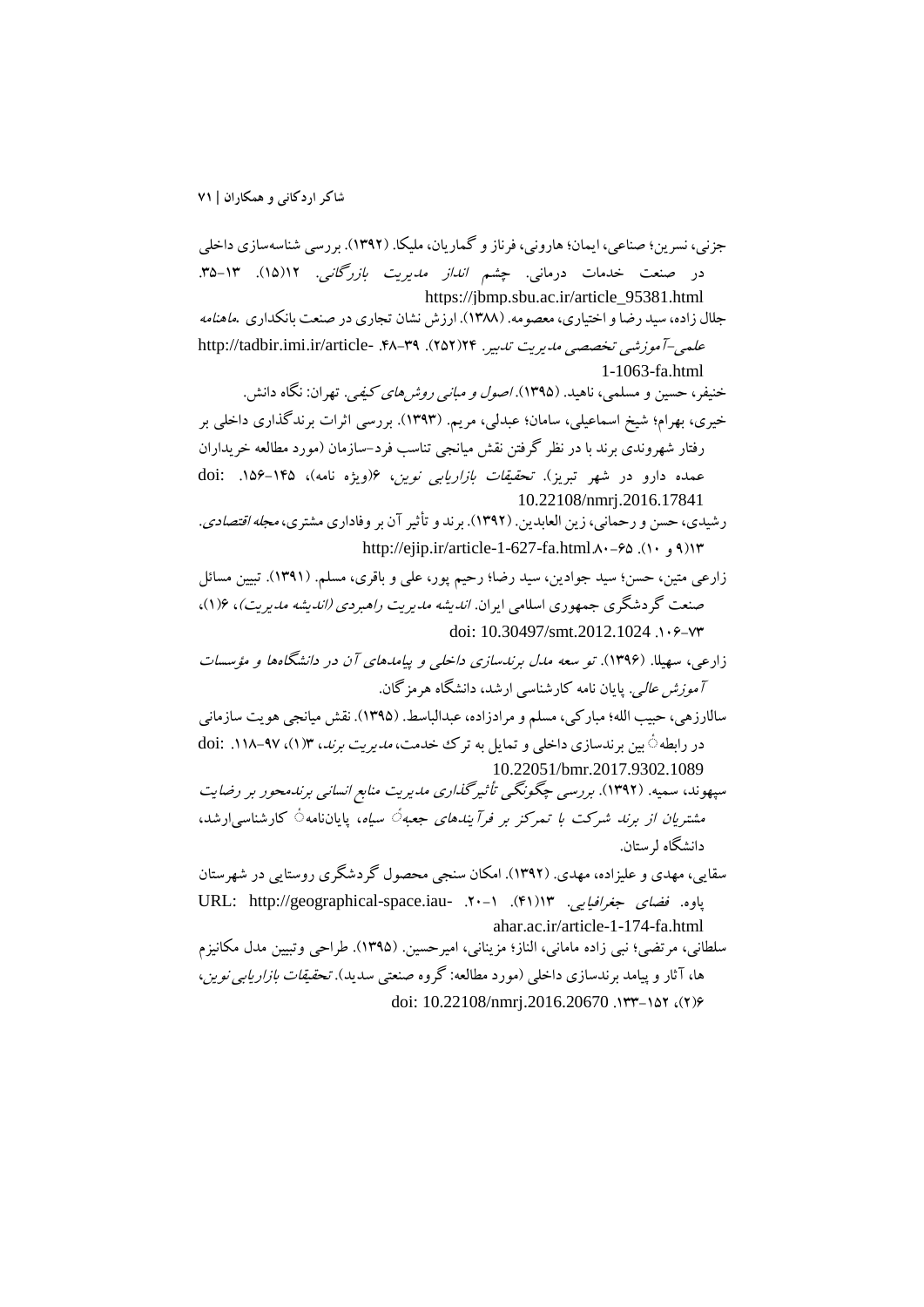سلیمی بازنشینی، سمانه و ذوقی، مهدي. (1394). برندسازي کارفرما و اهمیت آن در صنعت نفت، دومین کنفرانس بین المللی پژوهشهاي نوین در مدیریت، اقتصاد و حسابداري، مالزي. شفیعا، سعید و سیدنقوي، میرعلی. (1398). الگوي برندسازي درونسازمانی در بخش خدمات و گردشگري تهران. مطالعات مدیریت گردشگري، 14(46)، .109-79 doi:10.22054/tms.2019.10428 عزیزي، شهریار؛ جمالی، شهرام و صناعی، ایمان. (1391). ارائه مدل عوامل موثربر عملکرد کارکنان در مورد برند در صنعت بانکدداري – مطالعه موردي: بانک کشاورزي، مدیریت بازرگانی. doi: 10.22059/jibm.2012.28615 .104 -89 .(4)11 قلی پور، آرین (1390). مدیریت منابع انسانی (چاپ دوم). تهران: انتشارات سمت. کاپفر، ژان نوئل. (1385). مدیریت راهبردي نام تجاري، ترجمه قربانلو، سینا، نشرمبلغان. کردنائیج، اسدالله و نجات، سهیل. (2018). تأثیر شهروندي شرکتی بر جذابیت و وفاداري به برند کارفرما (برند دانشگاه مازندران). پژوهشهاي مدیریت منابع سازمانی. 8(2). .133-114 http://ormr.modares.ac.ir/article-28-16393-fa.html کریمیان، لیلا؛ امیرشاهی، میراحمد؛ حیدرزاده، کامبیز و غفاري، فرهاد. (1398). طراحی مدل برندسازي در شرکتهاي بیمه بازرگانی ایران با استفاده از رویکرد پژوهش ترکیبی. مطالعات رفتار مصرف کننده، 6 (1)، .265-245 2033523p/com.magiran کفاش پور، آذر؛ رحیم نیا، فریبرز و فیض محمدي، شیرین. (1393). بررسی اثر تمایز و پرستیژ برند بر وفاداري مشتري به واسطه هویت یابی مشتري با برند. تحقیقات بازاریابی نوین. 4(13). https://nmrj.ui.ac.ir/article\_17749.html .1-16 گیاه چین، مهدي و اخلاصی، امیر. (1392). ارائه یک مدل جهت اندازه گیري ارزش ویژه برند در حوزه خدمات: آزمون و پیاده سازي در یک دانشگاه مجازي. تحقیقات بازاریابی نوین. 3(2). https://nmrj.ui.ac.ir/article\_17654.html .206-191 محسنی، رضاعلی. (1388). گردشگري پایدار در ایران: کارکردها، چالشها و راهکارها، فضاي جغرافیایی، 9(28). .171-149 https://www.sid.ir/fa/journal/ViewPaper.aspx?id=102424 محمدي، یعقوب. (1395). شناسایی عوامل موثر بر برندسازي داخلی فدراسیونهاي ورزشی ایران، پایان نامه کارشناسی ارشد، دانشگاه خوارزمی.

### **References**

Adamu, L., Ghani, N. H. A., & Rahman, M. A. (2020). The Internal Branding Practices and Employee Brand Citizenship Behavior: The Mediating Effect of Employee Brand fit. *Journal of Environmental Treatment Techniques*, *8*(1), 99-106. http://www.jett.dormaj.com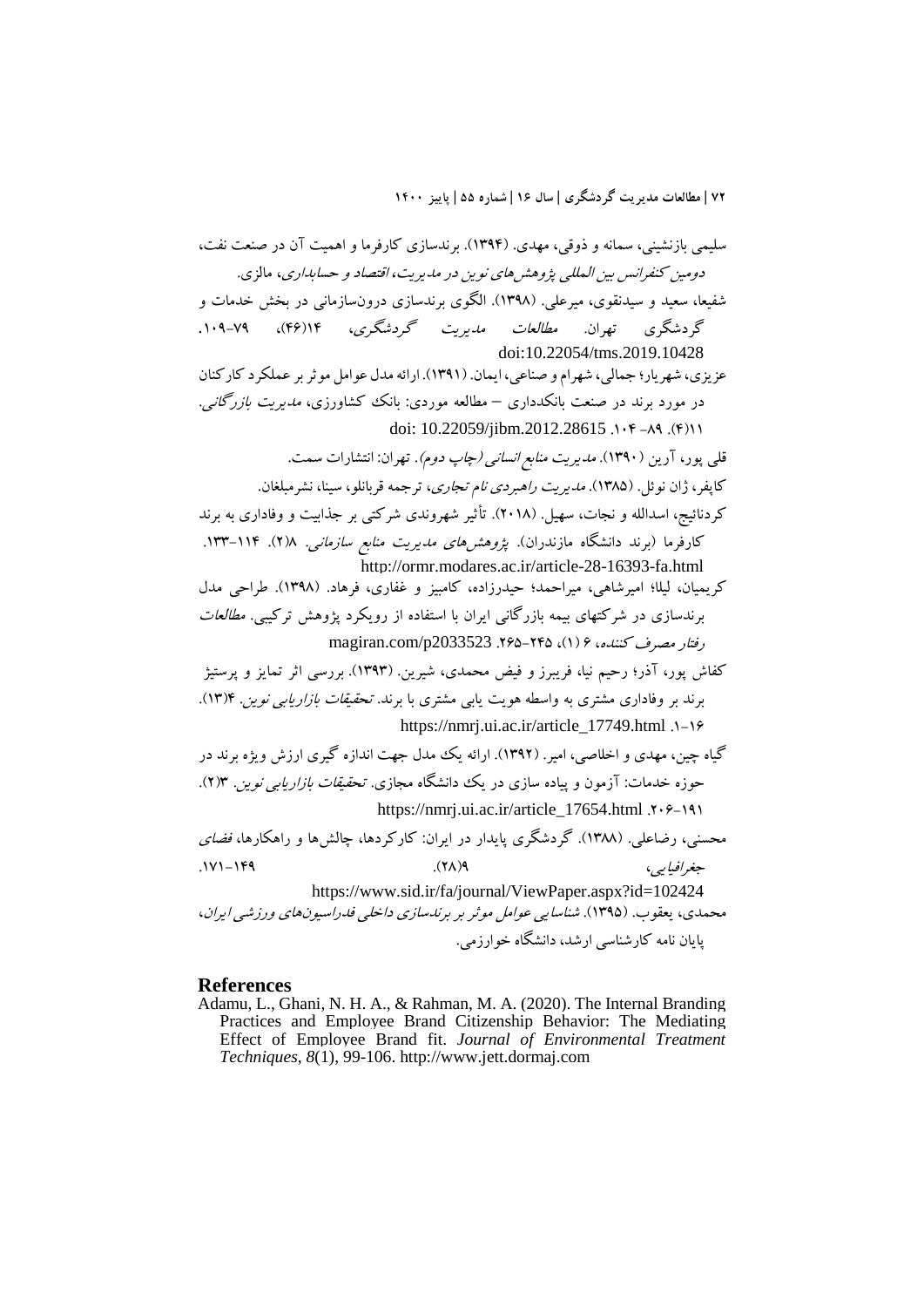**شاکر اردکانی و همکاران | 73**

- Azizi, Sh., Jamali, Sh. & Sanaie, I. (2012). Presenting a Model of Factors Affecting Employees' Performance about Brand in Banking Industry-Case Study: Agricultural Bank. *Journal of Business Management*, 4(1), 89-104. doi: 10.22059/jibm.2012.28615 [In Persian]
- Baghani, A.; Farsi Zadeh, H.; Dehghani Soltani, M. & Maleki Minbash, M. (2016). Investigation of the Impact of Service Brand Dimensions on Brand Loyalty in Banking Industry. *New Marketing Research Journal*, 5(4), 119- 138. [In Persian]
- Behzadi, M., Abedi, E., & Hashemi, S. (2019). Investigating the Behavioral/Attitudinal Consequences of Internal Brand Management among Sales Personnel of Farmand Company. *Journal of Business Management*, 11(3), 505-524. doi: 10.22059/jibm.2019.266532.3254 [In Persian]
- Braun, V., & Clarke, V. (2006). Using thematic analysis in psychology. *Qualitative research in psychology*, *3*(2), 77-101. doi:10.1191/1478088706qp063oa
- Burmann, C., & Zeplin, S. (2005). Building brand commitment: A behavioural approach to brand management. *Journal of brand management*, *12*(4), 279-300. doi:10.1057/palgrave.bm.2540223
- Devasagayam, P., Buff, C.L., Aurand, T.W. and Judson, K.M. (2010). Building brand community membership within organizations: a viable internal branding alternative? *Journal of Product & Brand Management*, 19(3), 210-217. doi:10.1108/10610421011046184
- Du Preez, R., & Bendixen, M. T. (2015). The impact of internal brand management on employee job satisfaction, brand commitment and intention to stay. *International Journal of Bank Marketing*, 33(1), 78-91. https://doi.org/10.1108/IJBM-02-2014-0031
- Eid, R., Al Zaabi, A., Alzahmi, R., & Elsantil, Y. (2019). Integrating internal branding antecedents, customer and job satisfaction in the public sector. *International Journal of Organizational Analysis*, 27(5), 1480-1503. https://doi.org/10.1108/IJOA-09-2018-1548
- Flikkema, M., Castaldi, C., de Man, A. P., & Seip, M. (2019). Trademarks' relatedness to product and service innovation: A branding strategy approach. Research Policy, 48(6), 1340-1353. approach. *Research Policy*, 48(6), 1340-1353. https://doi.org/10.1016/j.respol.2019.01.018
- Garas, S. R. R., Mahran, A. F. A., & Mohamed, H. M. H. (2018). Internal corporate branding impact on employees' brand supporting behaviour. *Journal of Product & Brand Management*, 27(1), 79-95. https://doi.org/10.1108/JPBM-03-2016-1112
- Gautam, T., Van Dick, R., & Wagner, U. (2004). Organizational identification and organizational commitment: Distinct aspects of two related concepts.<br>Asian Journal of Social Psychology, 7(3), 301-315. *Asian Journal of Social Psychology*, 7(3), 301-315. https://doi.org/10.1111/j.1467-839X.2004.00150.x
- Gholipour, A. (2011). *Human Resource Management* (2nd Ed). Tehran: Samt Publications. [In Persian]
- Giahchin, M. & Ekhlasi, A. (2013). Offering a model for measuring service brand equity in the field of services: Testing and implementation in a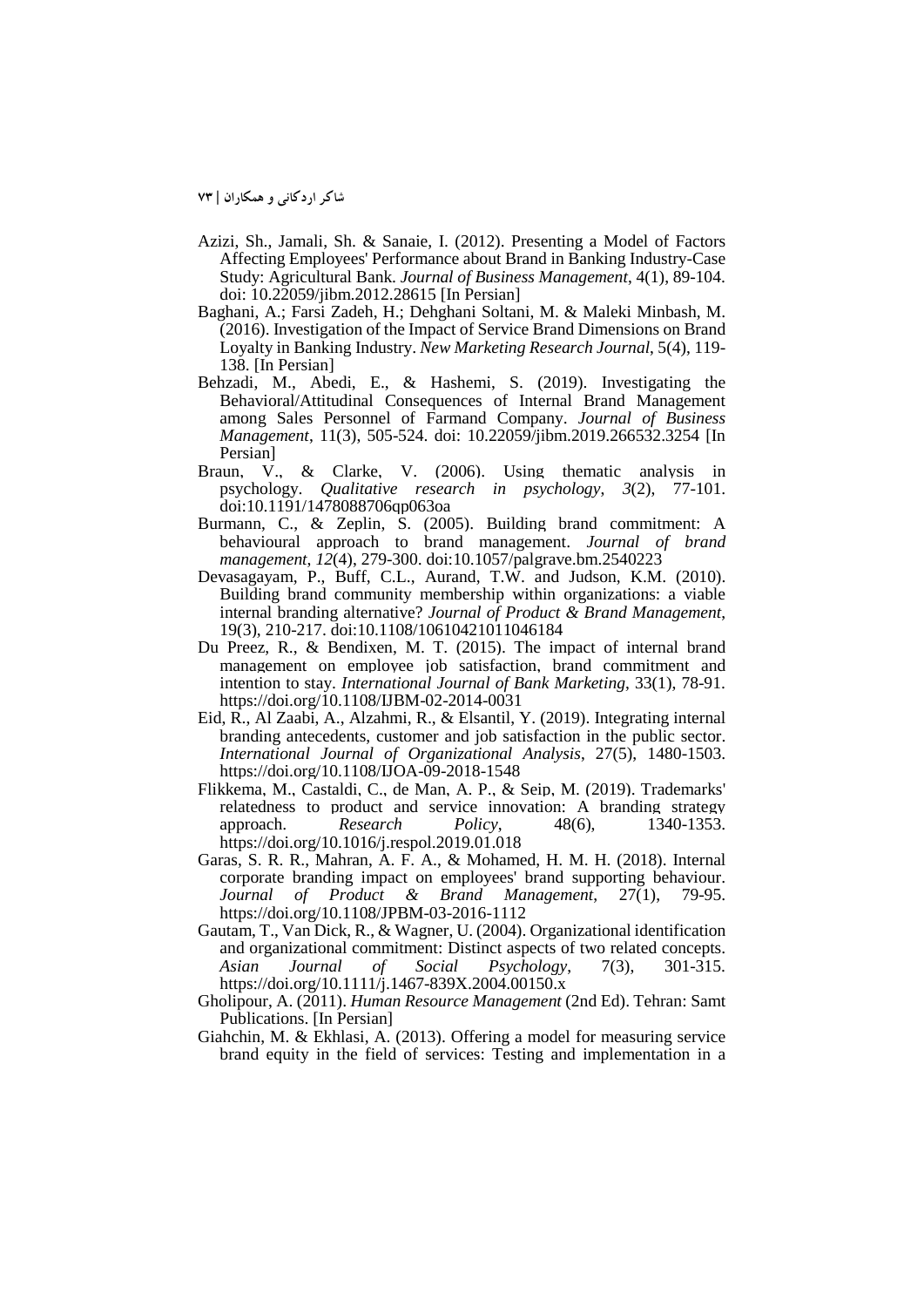virtual university. *New Marketing Research Journal*, 3(2), 191-206. https://nmrj.ui.ac.ir/article\_17654.html [In Persian]

- Gull, S., & Ashraf, S. M. (2012). Impact of Internal Branding on Service Employees' Quality Commitment-Study on Education Sector of Pakistan. *International Journal of Business and Social Science*, 3(14), 302-311. https://www.scinapse.io/papers/2185542906
- Harris, F., & de Chernatony, L. (2001). Corporate branding and corporate brand performance. *European Journal of marketing*, 35(3/4), 441-456. https://doi.org/10.1108/03090560110382101
- Henkel, S., Tomczak, T., Heitmann, M., & Herrmann, A. (2007). Managing brand consistent employee behaviour: relevance and managerial control of behavioural branding. *Journal of product & brand managemen* ,16(5), 310-320. https://doi.org/10.1108/10610420710779609
- Jalalzadeh, S. R. & Ekhtiari, M. (1388). Brand value in the banking industry. *Tadbir Management Scientific-Educational Monthly*. 24 (252). 39-48. http://tadbir.imi.ir/article-1-1063-fa.html [In Persian]
- Jazani, N.; Sanaie, I.; Harouni, F. & Gomarian, M. (2013). Investigation of internal identification in the health care industry. *Business Management Perspectives*. 12(15). 13-35. https://jbmp.sbu.ac.ir/article\_95381.html [In Persian]
- Judson, K. M., Gorchels, L., & Aurand, T. W. (2006). Building a university brand from within: A comparison of coaches' perspectives of internal branding. *Journal of Marketing for Higher Education*, 16(1), 97-114. https://doi.org/10.1300/J050v16n01-05
- Kaffashpour, A., Rahimnia, F., Feiz Mohammadi, Sh. (2014). Investigating the impact of brand distinctiveness and prestige on customer brand loyalty through customer-brand identification. *New Marketing Research Journal*, 4(3), 1-16. [In Persian]
- Kapferer, J. N. (2006). *Strategic Brand Management*, translated by Ghorbanloo, S., Mobaleghan Publication. [In Persian]
- Karimian, L., Amirshahi, M., Heidarzadeh, K. & Ghaffari, F. (2019). Designing a Branding Model for Commercial Insurance Companies in Iran with the Help of a Mixed Research Method, *Journal of Consumer Behavior Studies,* 6(1), 245-265. magiran.com/p2033523 [In Persian]
- Khanifar, H. & Moslemi, N. (2016). Principles and bases of qualitative methods. Tehran: Negah Danesh. [In Persian]
- Kheyri, B., Sheykh Esmaeili, S. & Abdoli, M. (2016). Investigating the Effects of Internal Branding on Brand Citizenship Behavior Considering the Mediating Role of Person-Organization Fit (Case Study: Major Buyers of Medicines in Tabriz). *New Marketing Research Journal*, 6(Special Issue), 145-156. doi: 10.22108/nmrj.2016.17841 [In Persian]
- Kordnaeij A. & Nejat S. (2018). The Impact of corporate citizenship on employer brand attractiveness and employer brand loyalty. *Organizational Resource Management Research*; 8(2), 114-133. http://ormr.modares.ac.ir/article-28-16393-en.html [In Persian]
- Kotler, P., & Keller, K. L. (2003). *Marketing Management* New Jersey: Prentica Hall.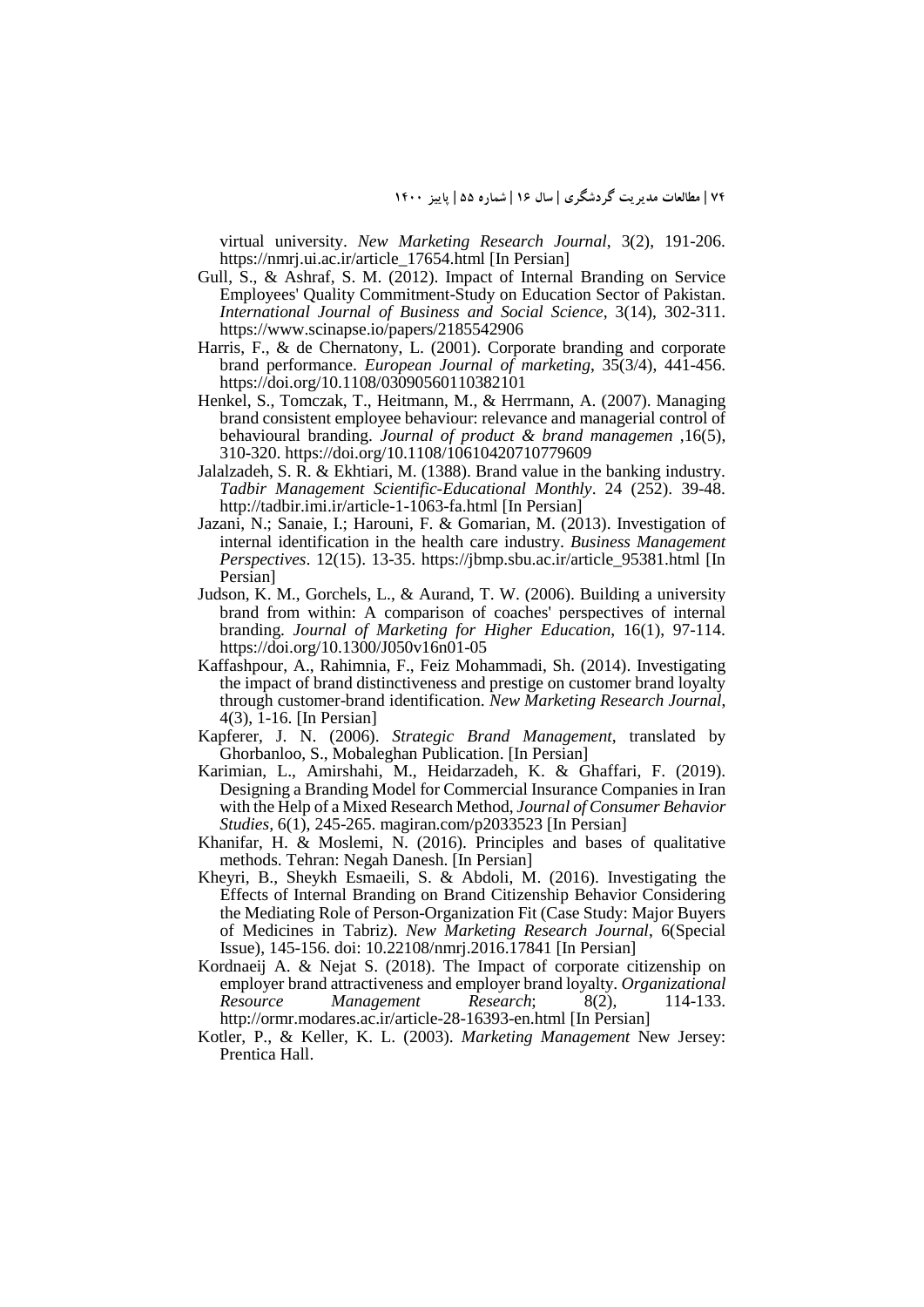**شاکر اردکانی و همکاران | 75**

- Lovelock, C., & Gummesson, E. (2004). Whither services marketing? In search of a new paradigm and fresh perspectives. *Journal of service research*, *7*(1), 20-41. https://doi.org/10.1177/1094670504266131
- MacLaverty, N., McQuillan, P., & Oddie, H. (2007). Internal branding best practices study. Canadian Marketing Association, 2, 1-12. practices study. *Canadian* http://www.odditie.com/pdf/InternalBranding.pdf
- Matanda, M. J., & Ndubisi, N. O. (2013). Internal marketing, internal branding, and organisational outcomes: The moderating role of perceived goal congruence. *Journal of Marketing Management*, 29(9-10), 1030- 1055. https://doi.org/10.1080/0267257X.2013.800902
- Melin, E. (2005). *Employer branding: Likenesses and differences between external and internal employer brand images*. Lunea University of Technology.
- Miller, K. W., & Mills, M. K. (2012). Contributing clarity by examining brand luxury in the fashion market. *Journal of Business Research*, 65(10), 1471- 1479.
- Mohammadi, Y. (2016). *Identifying the factors affecting the internal branding of Iranian sports federations*, Master Thesis, Kharazmi University. [In Persian]
- Mohseni, R. A. (2009). Sustainable Tourism in Iran: Functions, Challenges and Solutions, *Geographical Space*, 9(28). 149-171. https://www.sid.ir/fa/journal/ViewPaper.aspx?id=102424 [In Persian]
- Oppermann, M. (1996). Rural tourism in southern Germany. *Annals of tourism research*, 23(1), 86-102. https://doi.org/10.1016/0160- 7383(95)00021-6
- Özçelik, G., & Fındıklı, M. A. (2014). The relationship between internal branding and organizational citizenship behaviour: The mediating role of person-organization fit. *Procedia-Social and Behavioral Sciences*, *150*, 1120-1128. https://doi.org/10.1016/j.sbspro.2014.09.127
- Pourahmad, A., Hosseini, A., Oroji, H., Alizadeh, M. (2013). The Priority of Measuring the Strategies for Development of Cultural Tourism in Alamut,<br>Qazvin. Human Geography Research, 45(3), 1-17. doi: Qazvin. *Human Geography Research*, 45(3), 1-17. doi: 10.22059/jhgr.2013.35242 [In Persian]
- Punjaisri, K., & Wilson, A. (2007). The role of internal branding in the delivery of employee brand promise. *Journal of Brand* delivery of employee brand promise. *Journal of Brand Management*, *15*(1), 57-70. https://doi.org/10.1057/palgrave.bm.2550110
- Punjaisri, K., & Wilson, A. (2011). Internal branding process: key mechanisms, outcomes and moderating factors. *European journal of Marketing*, 45 (9/10), 1521-1537. https://doi.org/10.1108/03090561111151871
- Punjaisri, K., Wilson, A., & Evanschitzky, H. (2008). Exploring the influences of internal branding on employees' brand promise delivery: implications for strengthening customer–brand relationships. *Journal of Relationship Marketing*, *7*(4), 407-424. https://doi.org/10.1080/15332660802508430
- Rashidi, H. & Rahmani, Z. (2013). Brand and its impact on customer loyalty, Economic Journal. 13(9/10). 65-80.http: //ejip.ir/article-1-627-fa.html [In Persian]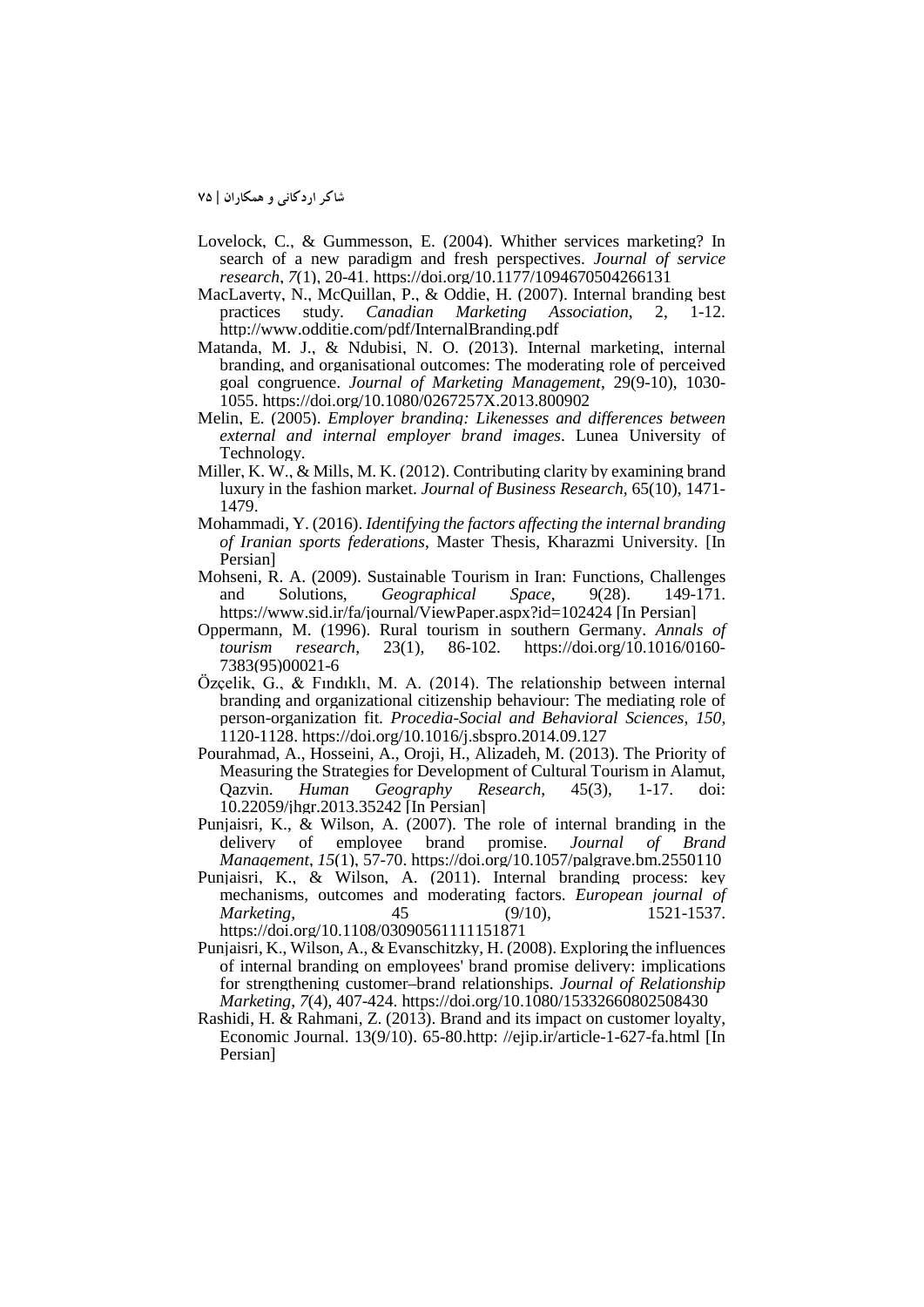- Saghaei, M. & Alizadeh, M. (2013). Feasibility study of rural tourism product in Paveh city. *Geographical Space*. 13(41). http://geographical-space.iauahar.ac.ir/article-1-174-fa.html [In Persian]
- Sahoo, S. R., & Mohanty, S. (2019). Antecedents and Dimensions of Internal Branding: An Overview. *ESPACIOS*, 40(37), 28-38.  $ESPACIOS,$ https://www.revistaespacios.com/a19v40n37/a19v40n37p28.pdf
- Salarzehi, H., Mobaraki, M. & Moradzadeh, A. (2016). The Mediating Role of Organizational Identity in the Relation between Internal Branding and Turnover Intention. *Quarterly Journal of Brand Management*, 3(1), 97- 118. doi: 10.22051/bmr.2017.9302.1089 [In Persian]
- Saleem, F. Z., & Iglesias, O. (2016). Mapping the domain of the fragmented field of internal branding. *Journal of Product & Brand Management*, 25(1), 43-57. https://doi.org/10.1108/JPBM-11-2014-0751
- Salimi Bazneshini, S. & Zoghi, M. (2015). *Employer Branding and Its Importance in the Oil Industry*, 2nd International Conference on New Research in Management, Economics and Accounting, Malaysia. [In Persian]
- Schlager, T., Bodderas, M., Maas, P., & Luc Cachelin, J. (2011). The influence of the employer brand on employee attitudes relevant for service branding: an empirical investigation. *Journal of Services Marketing*, *25*(7), 497-508. https://doi.org/10.1108/08876041111173624
- Scrima, F., Lorito, L., Parry, E., & Falgares, G. (2014). The mediating role of work engagement on the relationship between job involvement and affective commitment. *The International Journal of Human Resource Management*, *25*(15), 2159-2173. https://doi.org/10.1080/09585192.2013.862289
- Sepahvand, S. (2013). *Investigating the Effect of Brand-Based Human Resource Management on Company's Brand Customer Satisfaction with Focusing on Black Box Processes*, M.Sc. Thesis, Lorestan University. [In Persian]
- Shafia, S. & Seyyed Naghavi, M. (2019). Intra-organizational Branding Model in Tehran's Services and Tourism Sector. *Tourism Management Studies*, 14(46), 79-109. doi: 10.22054/tms.2019.10428 [In Persian]
- Soltani, M., Nabizadeh Mamani, E. & Mazinani, A. (2016). Designing and determining mechanisms model, impacts and output of internal branding (Case Study: Sadid industrial group). *New Marketing Research Journal*, 6(2), 152-133. doi: 10.22108/nmrj.2016.20670 [In Persian]
- Swaminathan, V., Sorescu, A., Steenkamp, J. B. E., O'Guinn, T. C. G., & Schmitt, B. (2020). Branding in a hyperconnected world: Refocusing theories and rethinking boundaries. *Journal of Marketing*, 84(2), 24-46. https://doi.org/10.1177/0022242919899905
- Terglav, K., Ruzzier, M. K., & Kaše, R. (2016). Internal branding process: Exploring the role of mediators in top management's leadership– commitment relationship. *International Journal of Hospitality Management*, *54*, 1-11. https://doi.org/10.1016/j.ijhm.2015.12.007
- Yang, J. T., Wan, C. S., & Wu, C. W. (2015). Effect of internal branding on employee brand commitment and behavior in hospitality. *Tourism and*